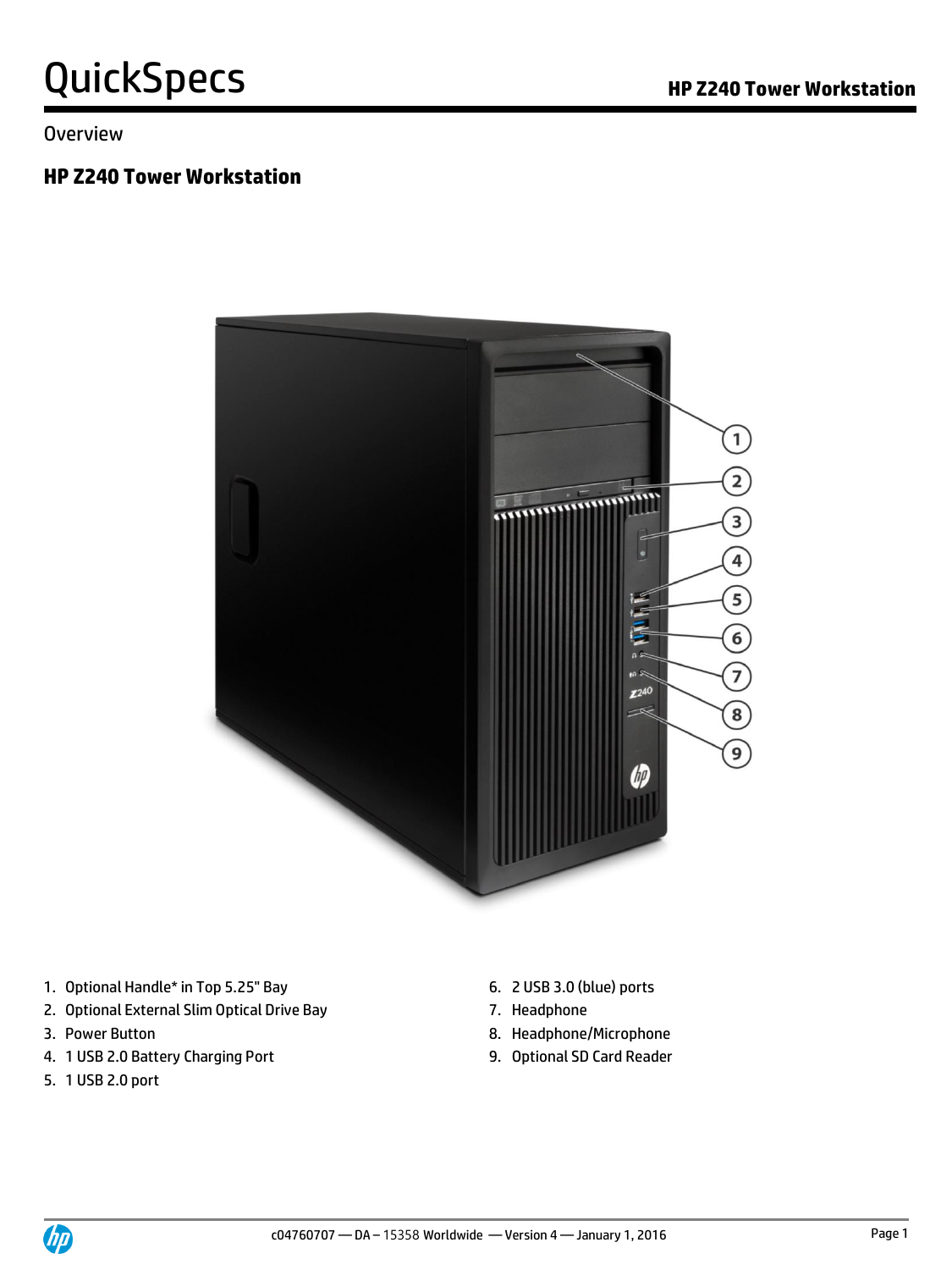# QuickSpecs **Manual Section HP Z240 Tower Workstation**

### Overview



- 1. PS/2 ports (keyboard, mouse)
- 2. 2 USB 2.0
- 3. RJ-45 to integrated GBE
- 4. 2 DisplayPort (DP 1.2) output from Intel® HD graphics (available on selected processors only)
- 5. DVI-I single link
- 6. 4 USB 3.0
- 7. 1 Audio Line In, 1 Audio Line Out, 1 Microphone

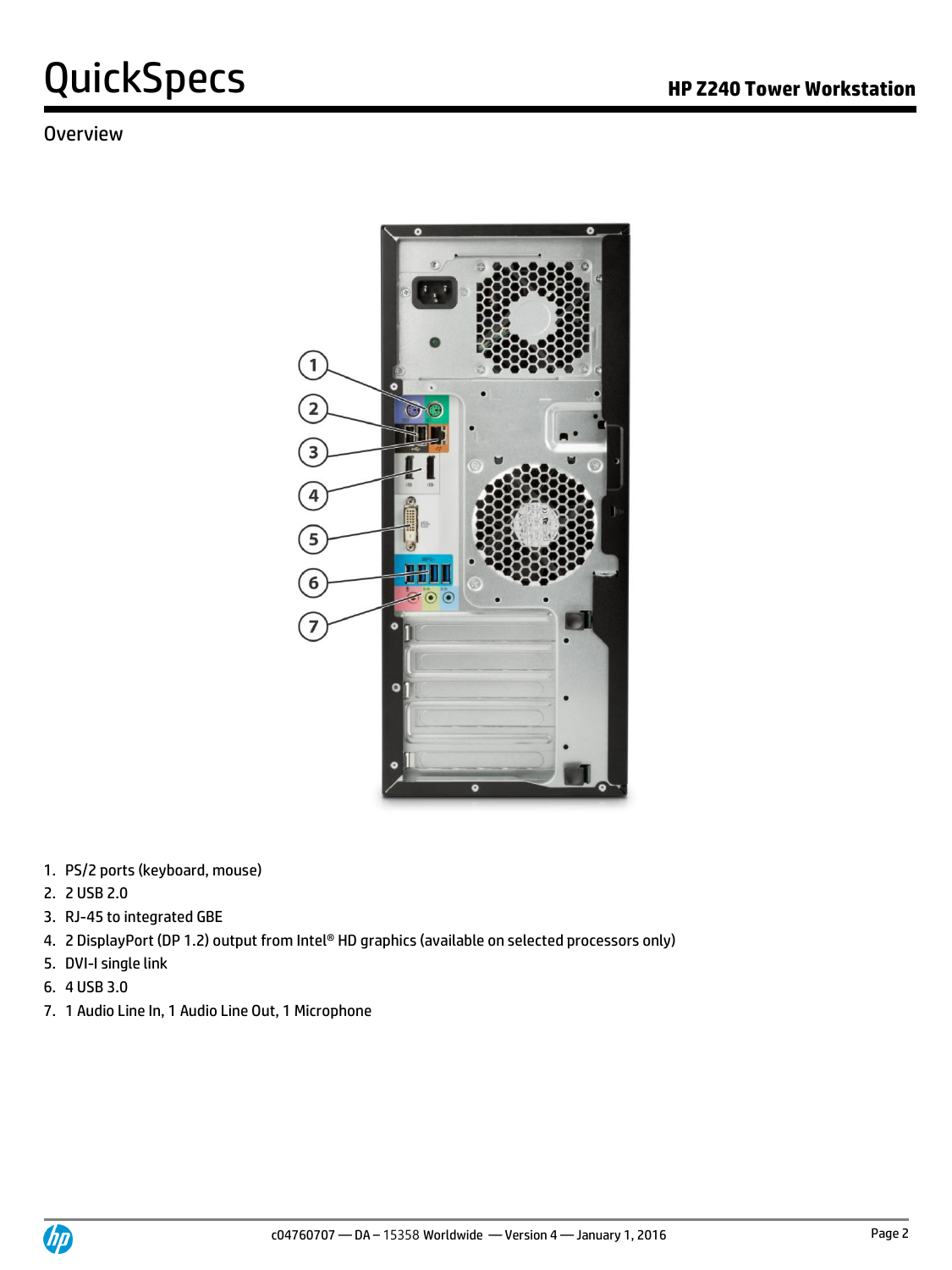#### **Overview**

**Form Factor** Minitower

#### **Operating Systems** Preinstalled:

- Windows® 10 Pro 64\*
- Windows 7 Professional (available through downgrade rights from Windows 10 Pro 64)\*\*
- Windows 10 Home 64
- Windows 7 Professional 64
- HP Linux®-ready
- Red Hat® Enterprise Linux® Workstation (1 year paper license available; Preinstall not available)

#### Supported:

- Windows® 10 Enterprise 64
- Windows 8.1 Enterprise 64
- Windows 8.1 Pro 64
- Windows 7 Enterprise 32/64
- Windows 7 Professional 32
- Red Hat<sup>®</sup> Enterprise Linux Desktop/Workstation 6, 7, 7.2
- SUSE Linux® Enterprise Desktop 11 SP3, 12 SP1

**NOTE:** For detailed OS/hardware support information for Linux, see: [http://www.hp.com/support/linux\\_hardware\\_matrix](http://www.hp.com/support/linux_hardware_matrix)

#### **Processors**

| <b>Name</b>                                                 | <b>Cores</b>   | <b>Clock</b><br><b>Speed</b><br>(GHz) | <b>Intel®</b><br><b>Turbo Boost</b><br>Technology <sup>1</sup> | <b>Cache</b><br>(MB) | <b>Memory</b><br><b>Speed</b><br>(MT/s) | <b>Hyper-</b><br><b>Threading</b> | <b>Integrated</b><br><b>Graphics</b> | <b>Featuring</b><br>Intel <sup>®</sup> vPro™<br><b>Technology</b> | <b>TDP</b><br>(W) |
|-------------------------------------------------------------|----------------|---------------------------------------|----------------------------------------------------------------|----------------------|-----------------------------------------|-----------------------------------|--------------------------------------|-------------------------------------------------------------------|-------------------|
| Intel <sup>®</sup> Xeon <sup>®</sup> processor<br>E3-1280v5 | $\overline{4}$ | 3.7                                   | 4.0                                                            | 8                    | 2133                                    | Y                                 | N/A                                  | Y                                                                 | 80W               |
| Intel <sup>®</sup> Xeon <sup>®</sup> processor<br>E3-1270v5 | $\overline{4}$ | 3.6                                   | 4.0                                                            | 8                    | 2133                                    | Y                                 | N/A                                  | Y                                                                 | 80W               |
| Intel <sup>®</sup> Xeon <sup>®</sup> processor<br>E3-1245v5 | $\overline{4}$ | 3.5                                   | 3.9                                                            | 8                    | 2133                                    | Y                                 | Intel HD Graphics<br>P530            | Y                                                                 | 80W               |
| Intel <sup>®</sup> Xeon® processor<br>E3-1240v5             | $\overline{4}$ | 3.5                                   | 3.9                                                            | 8                    | 2133                                    | Y                                 | N/A                                  | Y                                                                 | 80W               |
| Intel <sup>®</sup> Xeon® processor<br>E3-1230v5             | 4              | 3.4                                   | 3.8                                                            | 8                    | 2133                                    | Y                                 | N/A                                  | Y                                                                 | 80W               |
| Intel <sup>®</sup> Xeon® processor<br>E3-1225v5             | $\overline{4}$ | 3.3                                   | 3.7                                                            | 8                    | 2133                                    | $\mathsf{N}$                      | Intel HD Graphics<br>P530            | Y                                                                 | 80W               |
|                                                             |                |                                       |                                                                |                      |                                         |                                   |                                      |                                                                   |                   |
| Intel® Core™ i7-6700<br>processor                           | 4              | 3.4                                   | 4.0                                                            | 8                    | 2133                                    | $\mathsf{Y}$                      | Intel HD Graphics<br>530             | Y                                                                 | 65W               |
| Intel® Core™ i5-6600<br>processor                           | 4              | 3.3                                   | 3.9                                                            | 6                    | 2133                                    | $\mathsf{N}$                      | Intel HD Graphics<br>530             | Y                                                                 | 65W               |
| Intel® Core™ i5-6500<br>processor                           | 4              | 3.2                                   | 3.6                                                            | 6                    | 2133                                    | $\mathsf{N}$                      | Intel HD Graphics<br>530             | Y                                                                 | 65W               |
| Intel <sup>®</sup> Core™ i3-6300<br>processor               | $\overline{2}$ | 3.8                                   | N/A                                                            | $\overline{a}$       | 2133                                    | Y                                 | Intel HD Graphics<br>530             | $\mathsf{N}$                                                      | 51W               |
| Intel <sup>®</sup> Core™ i3-6100<br>processor               | $\overline{2}$ | 3.7                                   | N/A                                                            | 3                    | 2133                                    | $\mathsf{N}$                      | Intel HD Graphics<br>530             | N                                                                 | 51W               |
| Intel <sup>®</sup><br>Pentium™G4400                         | 2              | 3.3                                   | N/A                                                            | 3                    | 2133                                    | $\mathsf{N}$                      | Intel HD Graphics<br>510             | $\mathsf{N}$                                                      | 54W               |

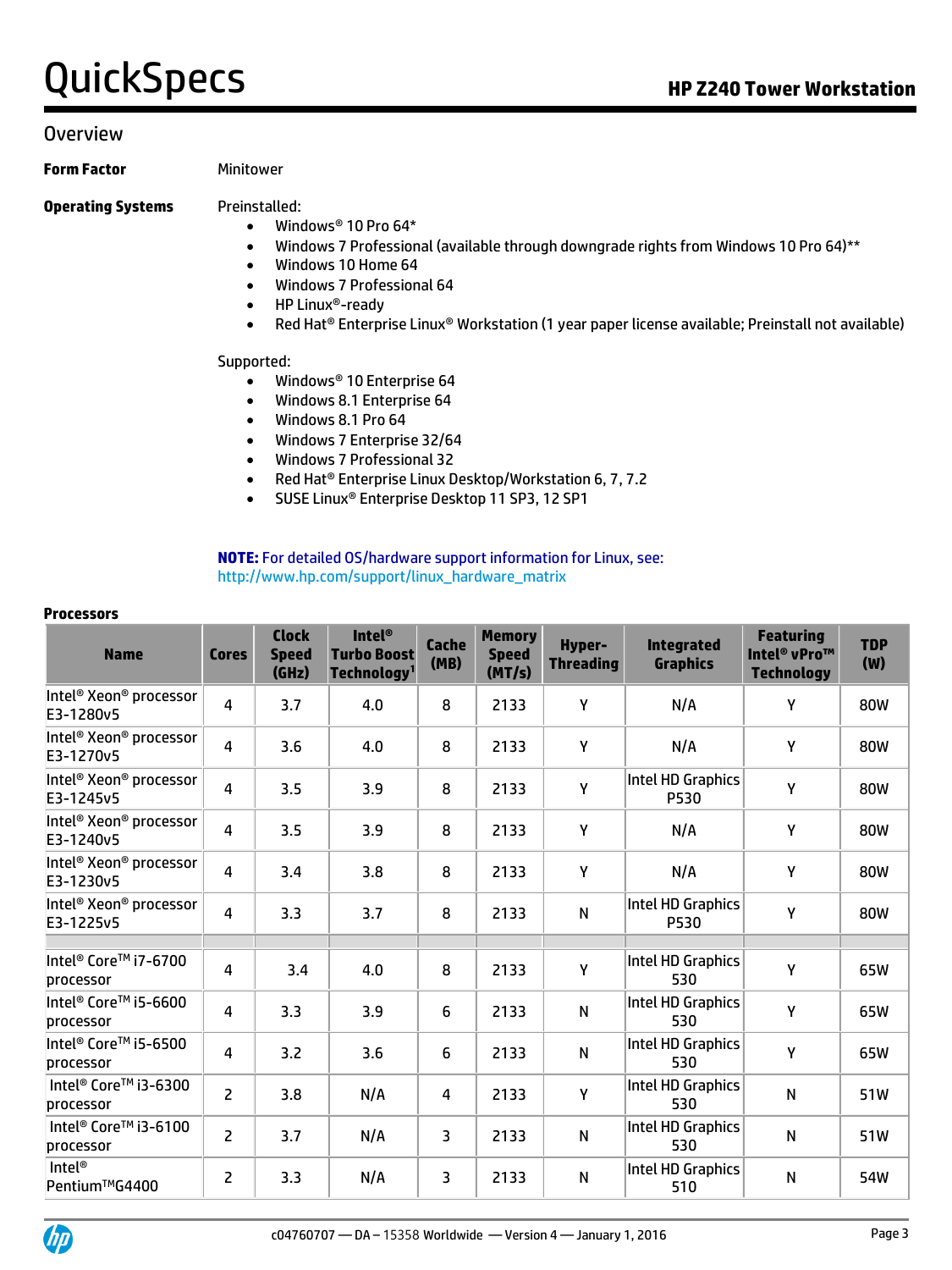#### **Overview**

|                                                                    | The specifications shown in this column represent the maximum turbo frequency with one core active. Turbo boost stepping<br>occurs in 100MHz increments. Processors that do not have turbo functionality are denoted as N/A.                                                                                                                                                   |
|--------------------------------------------------------------------|--------------------------------------------------------------------------------------------------------------------------------------------------------------------------------------------------------------------------------------------------------------------------------------------------------------------------------------------------------------------------------|
| <b>NOTES</b>                                                       | Integrated Intel® HD graphics is not supported on the Intel® Xeon E3 processors.                                                                                                                                                                                                                                                                                               |
|                                                                    | Intel® Xeon® E3, Intel® Core™ i3 and Intel® Pentium processors can support either ECC or non-ECC<br>memory; Intel® Core i5/i7 processors only support non-ECC memory.                                                                                                                                                                                                          |
|                                                                    | Processor numbers differentiate features within each processor family, not across different processor<br>families. See: http://www.intel.com/products/processor_number/ for details.                                                                                                                                                                                           |
|                                                                    | Multi-Core is designed to improve performance of certain software products. Not all customers or<br>software applications will necessarily benefit from use of this technology. Performance and clock<br>frequency will vary depending on application workload and your hardware and software configurations.<br>Intel's numbering is not a measurement of higher performance. |
| Color                                                              | <b>Black</b>                                                                                                                                                                                                                                                                                                                                                                   |
| <b>Expansion Slots (see</b><br>more details)                       | 1 PCIe Gen3 x16 slot<br>system board section for 1 PCIe Gen3 x4 slot /x16 connector<br>1 PCIe Gen3 x4 slot/x4 connector<br>1 PCIe Gen3 x1 slot<br>1 PCI slot 32-bit (optional)<br>1 M.2 slot (PCIe Gen3 x4)*                                                                                                                                                                   |
|                                                                    | In the PCIe Gen3 x16 slot, if it is not being used for a graphics card, only cards certified as After Market<br>Options for this platform are supported.                                                                                                                                                                                                                       |
|                                                                    | * M.2 slot supports compatible devices up to 110mm                                                                                                                                                                                                                                                                                                                             |
| <b>Expansion Bays (see</b><br>storage section for more<br>details) | 2 external Half Height 5.25" Bays<br>$\bullet$<br>1 external 9.5mm Slim Optical Drive Bay<br>$\bullet$<br>2 internal 3.5" Drive Bays<br>$\bullet$<br>1 internal 2.5" Drive Bay<br>$\bullet$                                                                                                                                                                                    |
| Front I/O                                                          | 2 USB 3.0, 1 USB 2.0, 1 USB 2.0 Charging Data Port, 1 Headphone, and 1 Microphone.                                                                                                                                                                                                                                                                                             |
| Internal I/O                                                       | 1 USB 3.0 and 3 USB 2.0 ports available as 2 separate 2x10 (3.0 x1, 2.0 x1) and 2x5 (2.0 x2) header:<br>supports one HP Internal USB 2.0 Port Kit and one USB 3.0 Media Card Reader.                                                                                                                                                                                           |
| Rear I/O                                                           | 1 DVI-I Single Link and 2 DisplayPort (DP 1.2) outputs from Intel HD graphics (available on specific<br>processors only); 4 USB 3.0 ports, 2 USB 2.0 ports, 1 serial port (optional), 1 parallel port (optional), 2<br>PS/2, RJ-45 (LoM), 1 Audio Line-in, and 1 Audio Line-out, Microphone; 2 IEEE 1394b ports (optional).                                                    |
| <b>Interfaces Supported</b>                                        | SD Media Card Reader (optional)                                                                                                                                                                                                                                                                                                                                                |
| W x D)                                                             | <b>Chassis Dimensions (H x</b> Standard minitower orientation: 399mm x 170mm x 442mm (15.7 x 6.7 x 17.4 in)                                                                                                                                                                                                                                                                    |
| Weight                                                             | Exact weights depend upon configuration:                                                                                                                                                                                                                                                                                                                                       |
|                                                                    | Minimum: 8.6 kg (18.95 lb)                                                                                                                                                                                                                                                                                                                                                     |

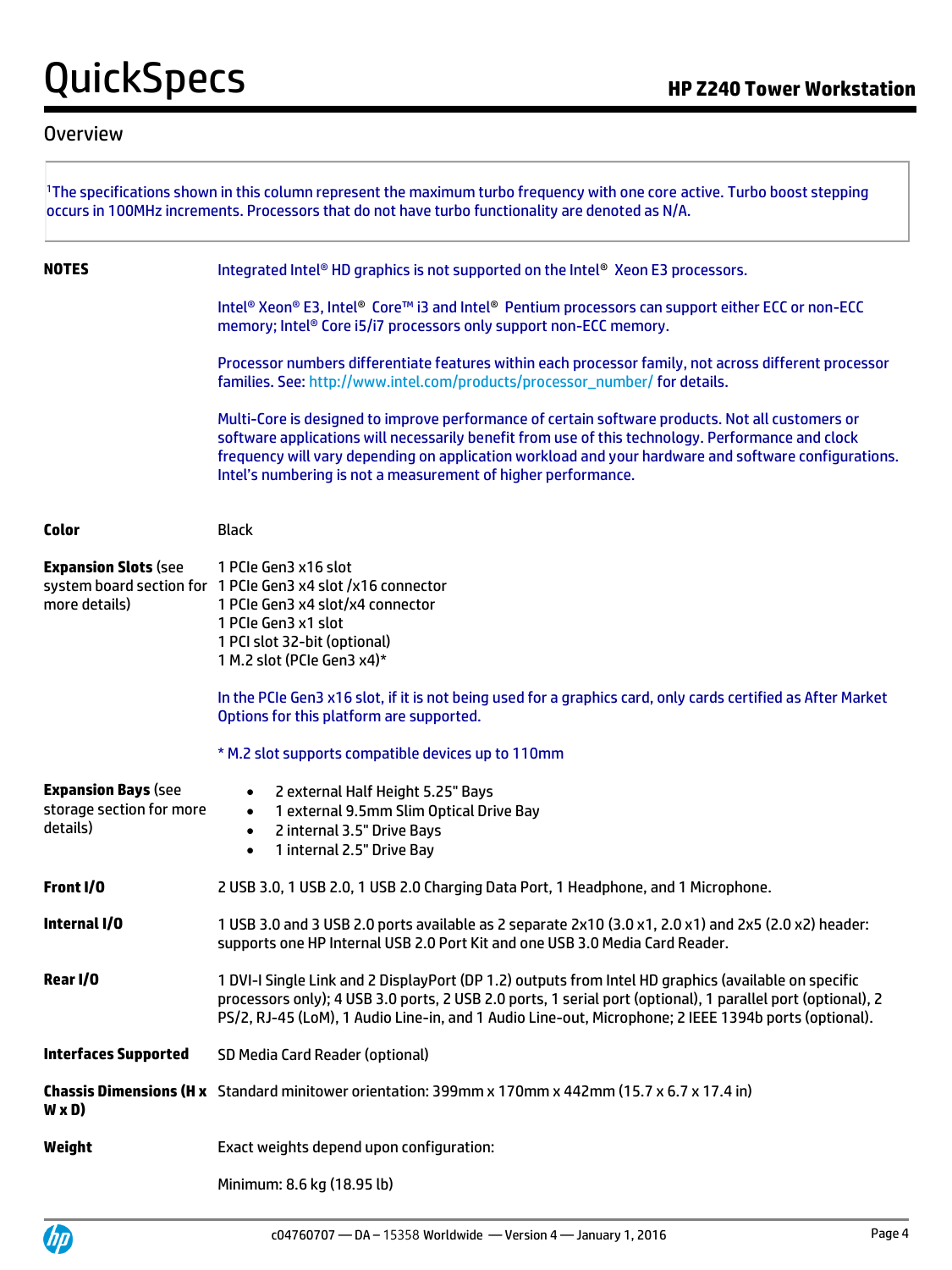| <b>Overview</b>                   |                                                                                                                                                                                                                                                                                      |
|-----------------------------------|--------------------------------------------------------------------------------------------------------------------------------------------------------------------------------------------------------------------------------------------------------------------------------------|
|                                   | Typical*: 9.4 kg (20.79 lb)<br>Maximum: 11.9 kg (26.20 lb)                                                                                                                                                                                                                           |
|                                   | Supported Weight (desktop orientation): 35 kg (77 lb)                                                                                                                                                                                                                                |
| <b>Temperature</b>                | * Typical weight when configured with 2 3.5" hard drives, 1 optical drive, 2 DIMMs and 1 NVIDIA Quadro®<br>K620 graphics card<br>Operating: 40° to 95°F (5° to 35°C)<br>Non-operating: -40° to 140°F (-40° to 60°C)                                                                  |
|                                   | NOTES: Derate the maximum operating temperature by one degree C (1.8 degrees F) for every 305m<br>(1,000 ft) altitude over 1,524m (5,000 ft).                                                                                                                                        |
| <b>Humidity</b>                   | Operating: 8% to 85%<br>Non-operating: 8% to 90%                                                                                                                                                                                                                                     |
| pressurized)                      | Maximum Altitude (non- Operating: 3,000 m; (10,000 ft)<br>Non-operating: 9,100 m; (30,000 ft)                                                                                                                                                                                        |
| <b>Power Supply</b>               | 400 watts wide-ranging, active Power Factor Correction, 92% Efficient<br>320W Standard Efficiency wide-ranging, active PFC Power Supply option available in some countries.                                                                                                          |
|                                   | The Power Supply Efficiency Report for the 400W 92% Efficiency and 280W 90% Efficiency Power Supply<br>may be found at the following link:<br>http://www.plugloadsolutions.com/psu_reports/HEWLETT-PACKARD%20COMPANY_704427-<br>001%20(DPS-400AB-19%20A)_400W_EC0S%203496_Report.pdf |
| <b>Backup Devices</b>             | For a complete listing of compatible DAT tape drives, LTO tape drives and RDX Removable Disk Backup<br>System offerings, please visit http://www.hp.com/go/connect                                                                                                                   |
| Chipset                           | Intel® C236 chipset                                                                                                                                                                                                                                                                  |
| Memory                            | 4 DIMM slots, supporting up to 64GB ECC/non-ECC, DDR4 2133 MT/s                                                                                                                                                                                                                      |
|                                   | The CPUs determine the speed at which the memory is clocked. If a 2133 MT/s capable CPU and<br>1866MT/s memory are used in the system, memory will operate at the speed of the slowest rated<br>installed processor or memory module<br>NOTE: transfer rates up to 2133 MT/s         |
| Workstation ISV<br>Certifications | See the latest list of certifications at<br>http://www.hp.com/united-states/campaigns/workstations/partnerships.html                                                                                                                                                                 |

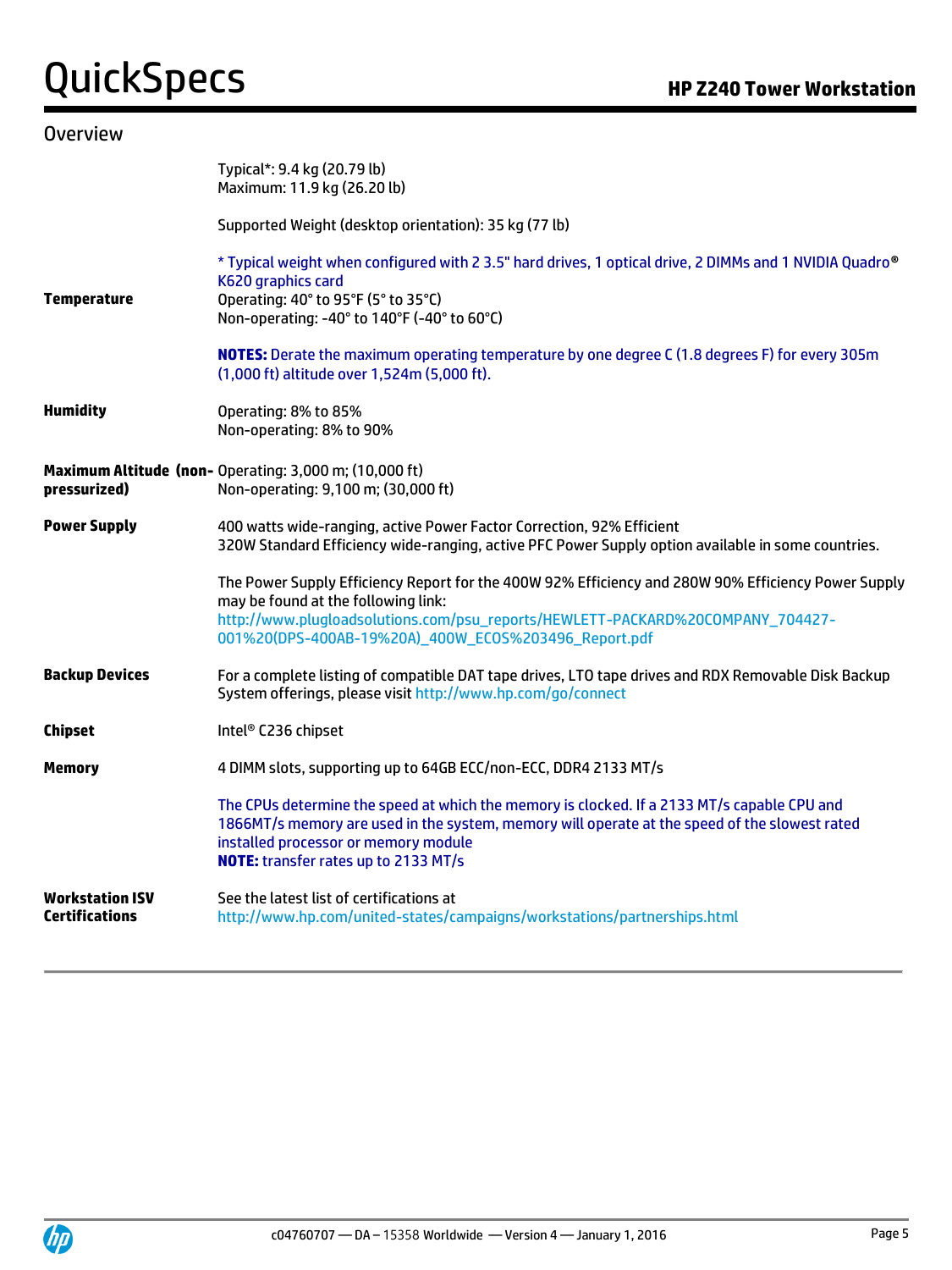### Supported Components

| <b>Processors</b>          |                                                                                                                                                                                                                                                                                                                                                                                                                                                                 |                                     | <b>Factory</b><br><b>Configured</b> | <b>Option Kit</b>                       |
|----------------------------|-----------------------------------------------------------------------------------------------------------------------------------------------------------------------------------------------------------------------------------------------------------------------------------------------------------------------------------------------------------------------------------------------------------------------------------------------------------------|-------------------------------------|-------------------------------------|-----------------------------------------|
|                            | Intel® Xeon® processor E3-1200 v5 family                                                                                                                                                                                                                                                                                                                                                                                                                        |                                     |                                     |                                         |
|                            | Intel Xeon E3-1280 v5 3.7 2133 4C CPU                                                                                                                                                                                                                                                                                                                                                                                                                           |                                     | Υ                                   | N                                       |
|                            | Intel Xeon E3-1270 v5 3.6 2133 4C CPU                                                                                                                                                                                                                                                                                                                                                                                                                           |                                     | Υ                                   | N                                       |
|                            | Intel Xeon E3-1245 v5 3.5 2133 4C CPU                                                                                                                                                                                                                                                                                                                                                                                                                           |                                     | Υ                                   | N                                       |
|                            | Intel Xeon E3-1240 v5 3.5 2133 4C CPU                                                                                                                                                                                                                                                                                                                                                                                                                           |                                     | Υ                                   | N                                       |
|                            | Intel Xeon E3-1230 v5 3.4 2133 4C CPU                                                                                                                                                                                                                                                                                                                                                                                                                           |                                     | Υ                                   | N                                       |
|                            | Intel Xeon E3-1225 v5 3.3 2133 4C CPU                                                                                                                                                                                                                                                                                                                                                                                                                           |                                     | Υ                                   | N                                       |
|                            | 6th generation Intel® Core™ processor family                                                                                                                                                                                                                                                                                                                                                                                                                    |                                     |                                     |                                         |
|                            | Intel <sup>®</sup> Core™ i7-6700 3.4 2133 4C CPU                                                                                                                                                                                                                                                                                                                                                                                                                |                                     | Υ                                   | N                                       |
|                            | Intel <sup>®</sup> Core™ i7-6600 3.3 2133 4C CPU                                                                                                                                                                                                                                                                                                                                                                                                                |                                     | Υ                                   | N                                       |
|                            | Intel <sup>®</sup> Core™ i7-6500 3.2 2133 4C CPU                                                                                                                                                                                                                                                                                                                                                                                                                |                                     | Υ                                   | N                                       |
|                            | 6th generation Intel® Core™ i3/Pentium processor family                                                                                                                                                                                                                                                                                                                                                                                                         |                                     |                                     |                                         |
|                            | Intel Pentium G4400 3.3 2133 2C CPU                                                                                                                                                                                                                                                                                                                                                                                                                             |                                     | Υ                                   | N                                       |
|                            | Intel Core i3-6100 3.7 2133 2C CPU                                                                                                                                                                                                                                                                                                                                                                                                                              |                                     | Υ                                   | N                                       |
|                            | Intel Core i3-6300 3.8 2133 2C CPU                                                                                                                                                                                                                                                                                                                                                                                                                              |                                     | Υ                                   | N                                       |
|                            | compared to Intel HD Graphics 530.<br><b>NOTE 2:</b> These processors support either ECC or non-ECC memory<br><b>NOTE 3:</b> These processors support only non-ECC memory                                                                                                                                                                                                                                                                                       |                                     |                                     |                                         |
| <b>Monitors / Displays</b> |                                                                                                                                                                                                                                                                                                                                                                                                                                                                 | <b>Factory</b><br><b>Configured</b> | <b>Option</b><br>Kit                | <b>Option Kit Part</b><br>Number        |
|                            | HP Z Display Z30i 30-inch IPS LED Backlit Monitor<br>HP Z Display Z27i 27-inch IPS LED Backlit Monitor<br>HP Z Display Z24i 24-inch IPS LED Backlit Monitor<br>HP Z Display Z23i 23-inch IPS LED Backlit Monitor<br>HP Z Display Z22i 21.5-inch IPS LED Backlit Monitor<br>HP DreamColor Z24x Professional Display<br>HP DreamColor Z27x Professional Display<br>Supported by all Operating Systems available from HP<br><b>Screen Size Diagonally Measured</b> |                                     |                                     |                                         |
| <b>SATA Hard Drives</b>    |                                                                                                                                                                                                                                                                                                                                                                                                                                                                 | <b>Factory</b><br><b>Configured</b> | <b>Option</b><br>Kit                | <b>Option Kit</b><br><b>Part Number</b> |
|                            | 500GB SATA 7200 rpm 6Gb/s 3.5" HDD                                                                                                                                                                                                                                                                                                                                                                                                                              | Υ                                   | Υ                                   | LQ036AA                                 |
|                            | 1TB SATA 7200 rpm 6Gb/s 3.5" HDD                                                                                                                                                                                                                                                                                                                                                                                                                                | Υ                                   | Υ                                   | LQ037AA                                 |
|                            | 2.0TB SATA 7200 rpm 6Gb/s 3.5" HDD                                                                                                                                                                                                                                                                                                                                                                                                                              | Y                                   | Y                                   | QB576AA                                 |
|                            | 3.0TB SATA 7200 rpm 6Gb/s 3.5" HDD                                                                                                                                                                                                                                                                                                                                                                                                                              | Υ                                   | Y                                   | QF298AA                                 |
|                            | 4TB SATA 7200 rpm 6Gb/s 3.5" HDD                                                                                                                                                                                                                                                                                                                                                                                                                                | Y                                   | Y                                   | <b>K4T76AA</b>                          |
|                            | 500GB SATA 7.2K SED SFF HDD*                                                                                                                                                                                                                                                                                                                                                                                                                                    | Y                                   | N                                   |                                         |
|                            | 1TB SATA 7200 rpm 8GB 3.5" SSHD (hybrid)                                                                                                                                                                                                                                                                                                                                                                                                                        | Y                                   | Υ                                   | <b>M7S54AA</b>                          |
|                            | *not available today as After Market Option                                                                                                                                                                                                                                                                                                                                                                                                                     |                                     |                                     |                                         |

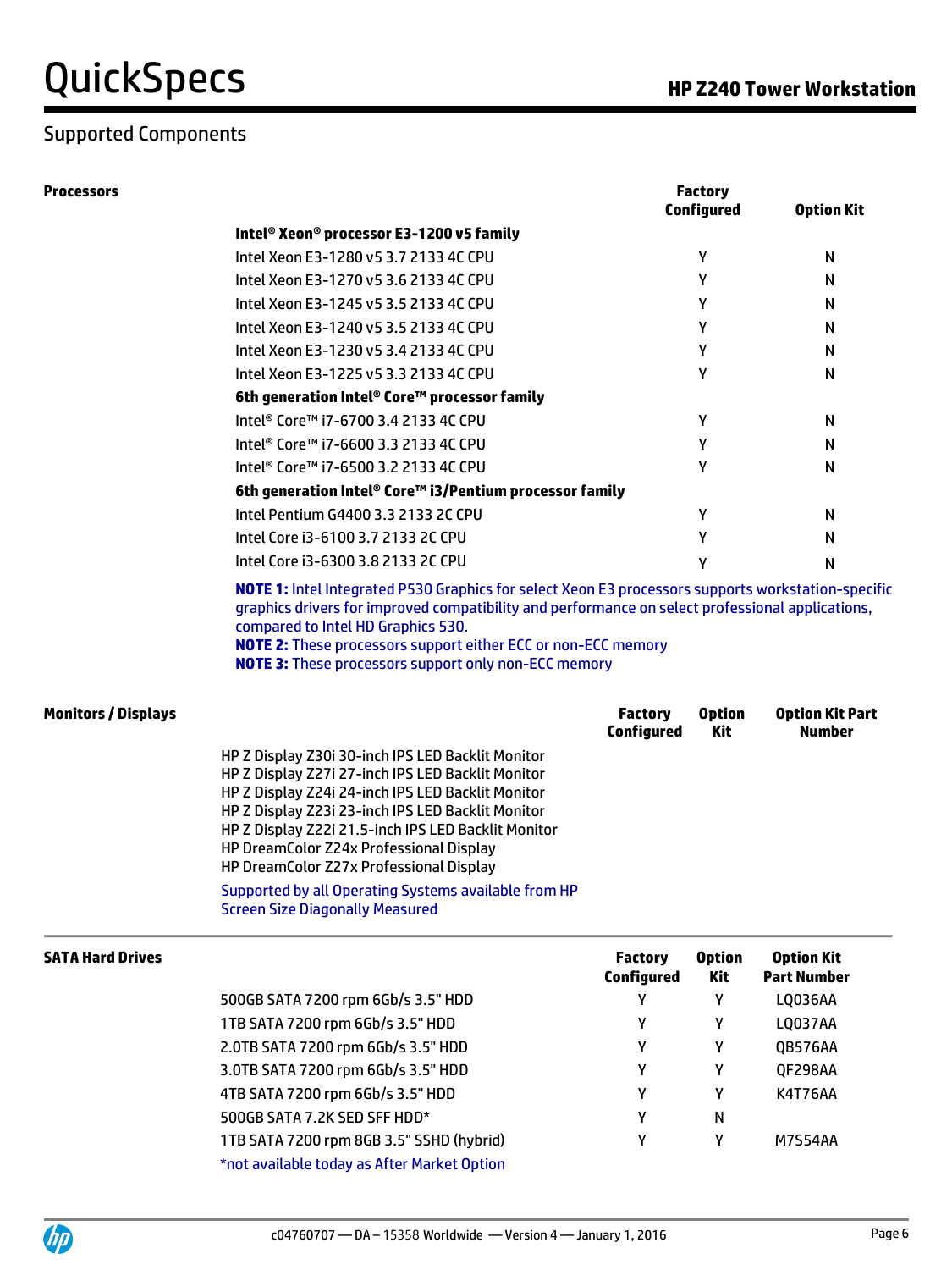### Supported Components

#### **SATA Solid State Drives**

| HP 256GB SATA 6Gb/s SSD            |  | A3D26AA        |
|------------------------------------|--|----------------|
| HP 512GB SATA 6Gb/s SSD            |  | D8F30AA        |
| HP 1TB SATA 6Gb/s SSD              |  | <b>F3C96AA</b> |
| HP 256GB SATA 6Gb/s SED Opal 2 SSD |  | G7U67AA        |

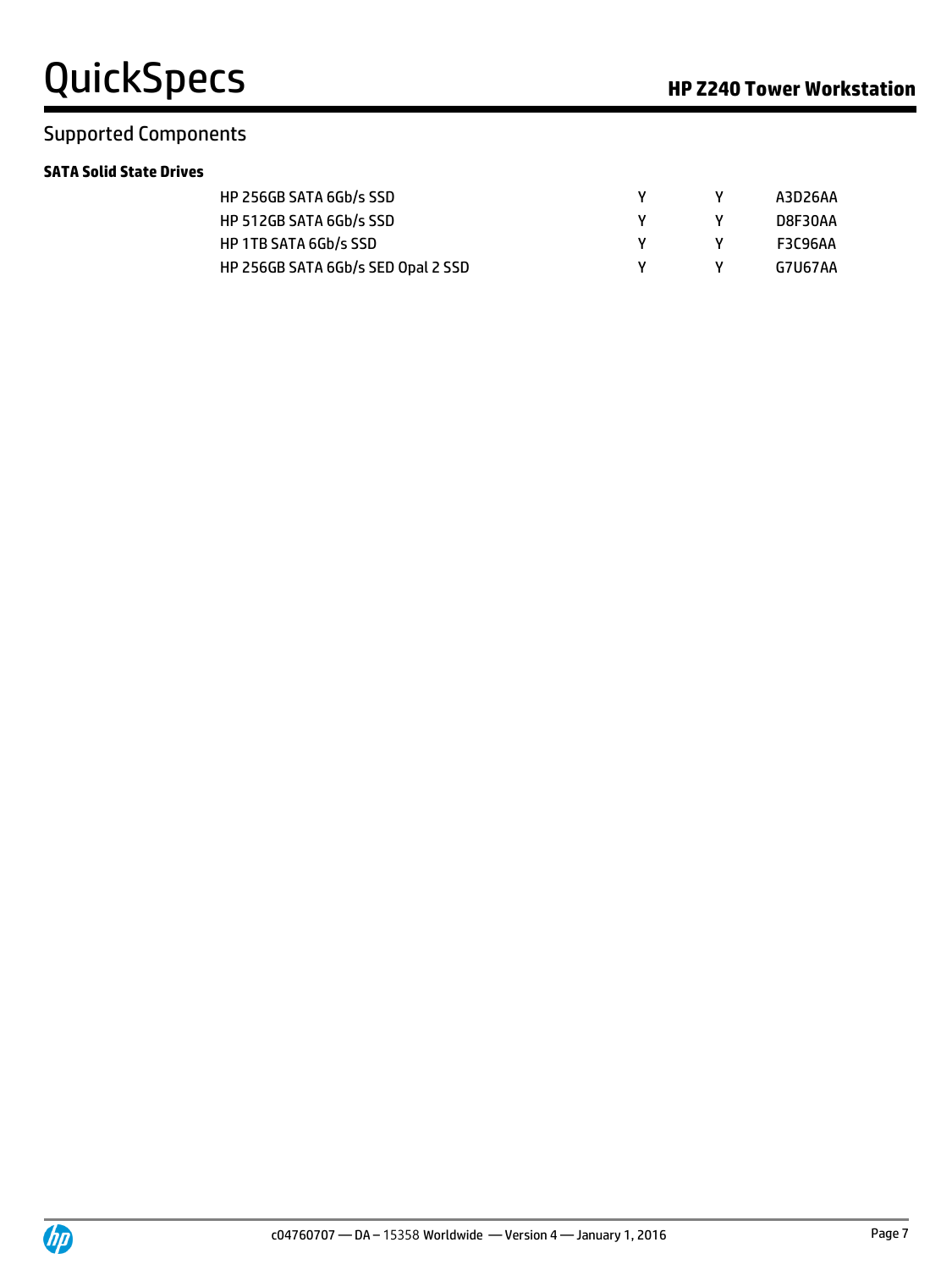# QuickSpecs **Manual Section HP Z240 Tower Workstation**

### Supported Components

| <b>PCIe SSDs</b>              | <b>PCIe SSDs for HP Workstations</b>                                                                                                                                                                                                                                                                                                |                   |                   |                        |                                     |                   |
|-------------------------------|-------------------------------------------------------------------------------------------------------------------------------------------------------------------------------------------------------------------------------------------------------------------------------------------------------------------------------------|-------------------|-------------------|------------------------|-------------------------------------|-------------------|
|                               | HP Z Turbo Drive G2 128GB SSD*                                                                                                                                                                                                                                                                                                      |                   |                   | Y<br>Υ                 |                                     |                   |
|                               | HP Z Turbo Drive G2 256GB SSD                                                                                                                                                                                                                                                                                                       |                   |                   | Y<br>Υ                 |                                     | M1F73AA           |
|                               | HP Z Turbo Drive G2 512GB SSD                                                                                                                                                                                                                                                                                                       |                   |                   | Y<br>Y                 |                                     | M1F74AA           |
|                               | * Not available today as After Market Option                                                                                                                                                                                                                                                                                        |                   |                   |                        |                                     |                   |
|                               | NOTE: For storage drives, GB = 1 billion bytes. TB = 1 trillion bytes. Actual formatted capacity is less. Up<br>to 36GB (for Windows 10) of system disk is reserved for system recovery software.                                                                                                                                   |                   |                   |                        |                                     |                   |
|                               | NOTE: Intelligent Disk Caching SSD module uses Intel's Smart Response Technology. The SSD acts only<br>as cache for the HDD and does not show up as a logical volume.                                                                                                                                                               |                   |                   |                        |                                     |                   |
| <b>Hard Drive Controllers</b> |                                                                                                                                                                                                                                                                                                                                     |                   |                   |                        | <b>Factory</b><br><b>Configured</b> | <b>Option Kit</b> |
|                               | <b>Integrated SATA Controller (Z240)</b>                                                                                                                                                                                                                                                                                            |                   |                   |                        |                                     |                   |
|                               | Integrated SATA Controller, RAID 0,1 supported: 4x 6 Gb/s ports                                                                                                                                                                                                                                                                     |                   |                   |                        | Y                                   | N                 |
|                               | Factory integrated RAID on motherboard for SATA drives                                                                                                                                                                                                                                                                              |                   |                   |                        |                                     |                   |
|                               | <b>RAID 0 Data Configuration</b>                                                                                                                                                                                                                                                                                                    |                   |                   |                        | Υ                                   | N                 |
|                               | <b>RAID 1 Data Configuration</b>                                                                                                                                                                                                                                                                                                    |                   |                   |                        | Υ                                   | N                 |
|                               | software RAID, provides excellent functionality and performance. It is a good alternative to hardware-<br>based RAID. All drives must be identical in type and capacity. Boot volume/RAID array must be less<br>than 2 TB (for 32-bit Windows).<br><b>NOTE 1:</b> Requires identical hard drives (speeds, capacity, and interface). |                   |                   |                        |                                     |                   |
| <b>Graphics</b>               |                                                                                                                                                                                                                                                                                                                                     | <b>Factory</b>    |                   | <b>Option Kit Part</b> |                                     | <b>Supported</b>  |
|                               |                                                                                                                                                                                                                                                                                                                                     | <b>Configured</b> | <b>Option Kit</b> | <b>Number</b>          | # of cards                          | Mixed?            |
|                               | Integrated Intel® HD Graphics Media Accelerators (Z240)<br>Intel <sup>®</sup> HD Graphics P530                                                                                                                                                                                                                                      | Υ                 | N                 |                        | 1                                   |                   |
|                               | Intel <sup>®</sup> HD Graphics 530                                                                                                                                                                                                                                                                                                  | Υ                 | N                 |                        | 1                                   |                   |
|                               | <b>Professional 2D</b>                                                                                                                                                                                                                                                                                                              |                   |                   |                        |                                     |                   |
|                               | NVIDIA <sup>®</sup> NVS™ 310 1GB Graphics*                                                                                                                                                                                                                                                                                          | Υ                 | Υ                 | M6V51AA                | 1                                   |                   |
|                               | * Can be mixed with one NVS™ 510                                                                                                                                                                                                                                                                                                    |                   |                   |                        |                                     |                   |
|                               | NVIDIA <sup>®</sup> NVS™ 315 1GB Graphics                                                                                                                                                                                                                                                                                           | Υ                 | Υ                 | <b>E1U66AA</b>         | 1                                   | N <sub>O</sub>    |
|                               | NVIDIA® NVS™ 510 2GB Graphics*                                                                                                                                                                                                                                                                                                      | Υ                 | Υ                 | <b>C2J98AA</b>         | 1                                   | <b>YES</b>        |
|                               | * Can be mixed with one NVS <sup>TM</sup> 310                                                                                                                                                                                                                                                                                       |                   |                   |                        |                                     |                   |
|                               | <b>Graphics Cable Adapters</b>                                                                                                                                                                                                                                                                                                      |                   |                   |                        |                                     |                   |
|                               | HP DisplayPort to Dual Link DVI<br>Adapter                                                                                                                                                                                                                                                                                          | Y                 | Υ                 | NR078AA                | 1                                   |                   |
|                               | HP DisplayPort To DVI-D Adapter                                                                                                                                                                                                                                                                                                     | Y                 | N                 |                        |                                     |                   |

HP DisplayPort To DVI-D Adapter  $Y$  Y TH973AA 1

Y N 1



(4-Pack)

(2-Pack)

HP DisplayPort To DVI-D Adapter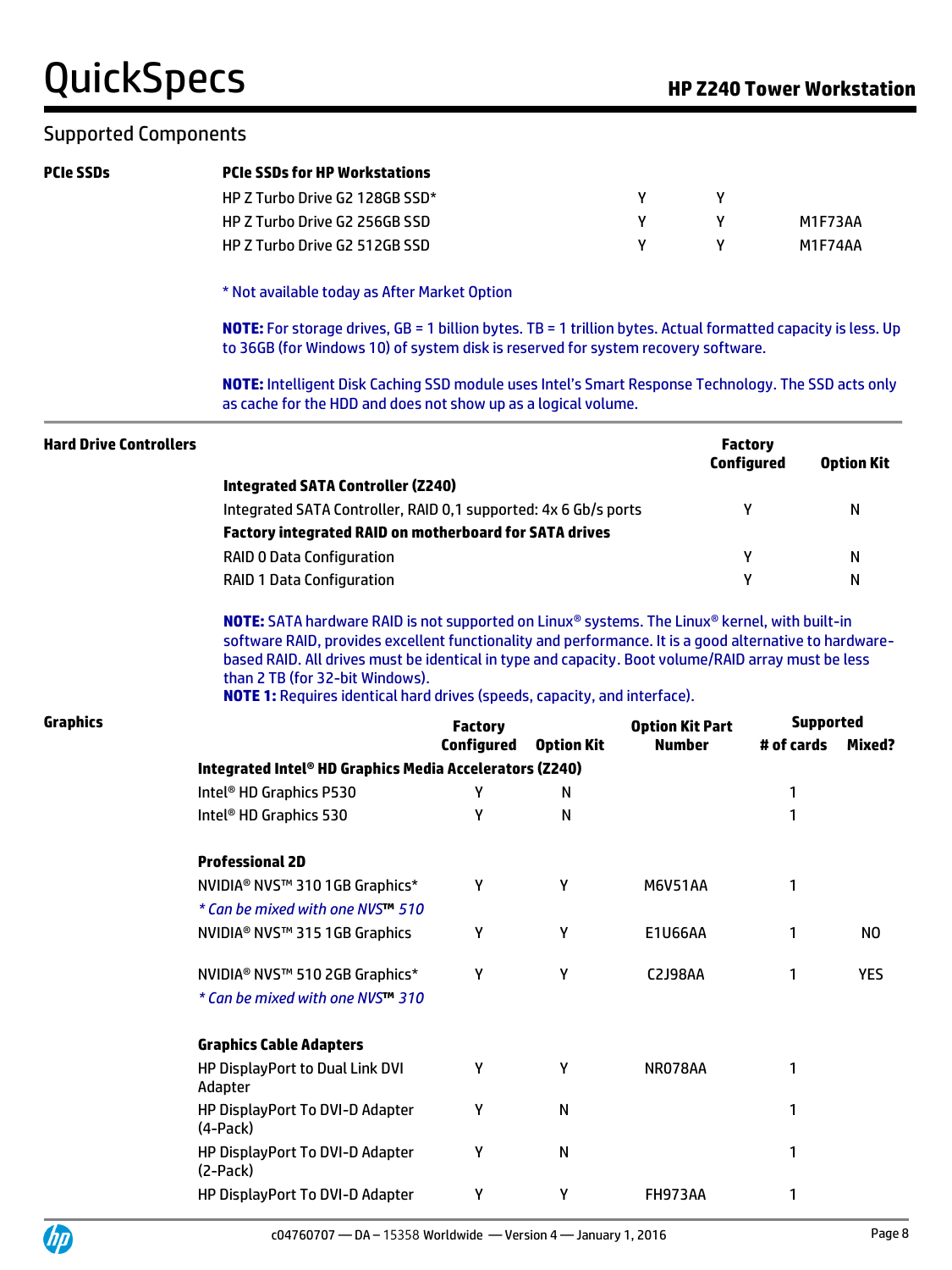### Supported Components

| HP DisplyPort To VGA Adapter                                        | γ | γ | AS615AA        | 1              |  |  |
|---------------------------------------------------------------------|---|---|----------------|----------------|--|--|
| <b>Entry 3D</b>                                                     |   |   |                |                |  |  |
| AMD FirePro™ W2100 2GB<br>Graphics                                  | γ | γ | <b>J3G91AA</b> | 2              |  |  |
| NVIDIA <sup>®</sup> Quadro <sup>®</sup> K420 2GB<br><b>Graphics</b> | Υ | γ | N1T07AA        | $\overline{2}$ |  |  |
| NVIDIA <sup>®</sup> Quadro® K620 2GB<br>Graphics                    | γ | γ | <b>J3G87AA</b> | 1              |  |  |
| Mid-range 3D                                                        |   |   |                |                |  |  |
| AMD FirePro™ W5100 4GB<br><b>Graphics</b>                           | N | γ | <b>J3G92AA</b> | 1              |  |  |
| NVIDIA <sup>®</sup> Quadro® K2200 4GB<br><b>Graphics</b>            | γ | γ | J3G88AA        | 1              |  |  |
| <b>High End 3D</b>                                                  |   |   |                |                |  |  |
| AMD FirePro™ W7100 8GB<br>Graphics*                                 | N | γ | J3G93AA        | 1              |  |  |
| * Requires 400W PSU. Not supported with 280W PSU.                   |   |   |                |                |  |  |
| NVIDIA <sup>®</sup> Quadro <sup>®</sup> M4000 8GB<br>Graphics*      | γ | γ |                | 1              |  |  |
| * Requires 400W PSU. Not supported with 280W PSU.                   |   |   |                |                |  |  |

**NOTE 1:** Intermixing integrated Intel® HD graphics and discrete graphics cards in order to drive more than three displays can be enabled using the Computer (F10) Setup Utility. However, HP recommends using only discrete graphics when four or more displays are required to be supported.

#### **Memory CTO**

#### **DDR4-2133 ECC Unbuffered DIMMs CTO**

HP 64GB (4x16GB) DDR4-2133 ECC RAM HP 32GB (2x16GB) DDR4-2133 ECC RAM HP 32GB (4x8GB) DDR4-2133 ECC RAM HP 16GB (2x8GB) DDR4-2133 ECC RAM HP 8GB (1x8GB) DDR4-2133 ECC RAM HP 8GB (2x4GB) DDR4-2133 ECC RAM HP 4GB (1x4GB) DDR4-2133 ECC RAM

#### **DDR4-1600 nECC Unbuffered DIMMs - CTO**

HP 64GB (4x16GB) DDR4-2133 nECC RAM HP 32GB (2x16GB) DDR4-2133 nECC RAM HP 32GB (4x8GB) DDR4-2133 nECC RAM HP 16GB (2x8GB) DDR4-2133 nECC RAM HP 8GB (1x8GB) DDR4-2133 nECC RAM HP 8GB (2x4GB) DDR4-2133 nECC RAM

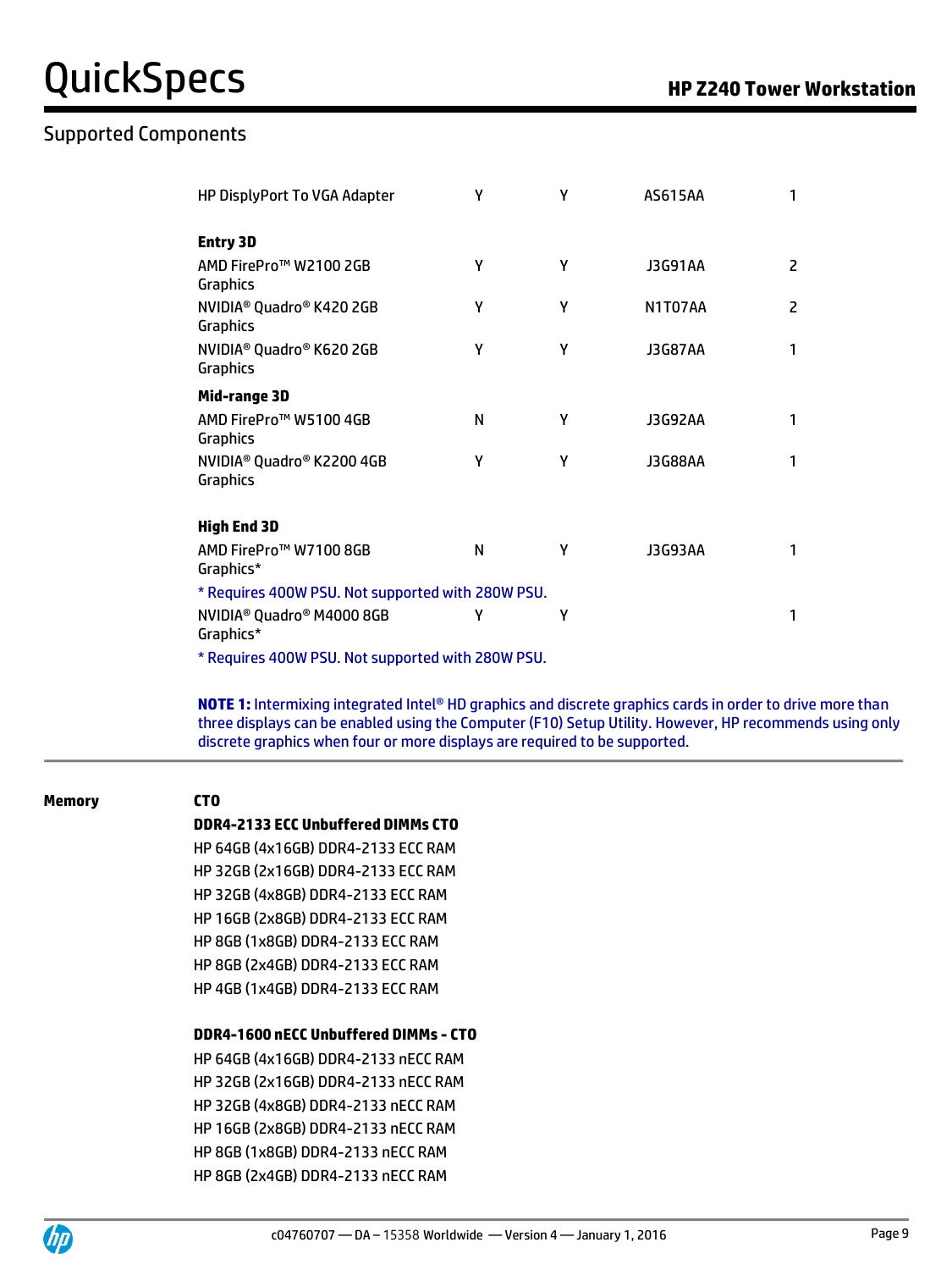# **QuickSpecs Manufacture Contract Contract Property** The Research of the **HP Z240 Tower Workstation**

### Supported Components

HP 4GB (1x4GB) DDR4-2133 nECC RAM

Intel® Xeon E3, Intel® Core i3 and Intel® Pentium processors can support either ECC or non-ECC memory; Intel® Core i5/i7 processors only support non-ECC memory. **NOTE 1:** Two channels of DDR4 memory are supported. To realize full performance at least one DIMM must be inserted into each channel. **NOTE 2:** Max transfer rates up to 2133 MT/s

| <b>AMO</b>                                | <b>Option Kit Part</b><br><b>Number</b> |
|-------------------------------------------|-----------------------------------------|
| DDR4-1600 nECC Unbuffered DIMMs AMO       |                                         |
| <b>HP 16GB (1x16GB) DDR4-2133 ECC RAM</b> | NOH88AA                                 |
| <b>HP 8GB (1x8GB) DDR4-2133 ECC RAM</b>   | NOH87AA                                 |
| <b>HP 4GB (1x4GB) DDR4-2133 ECC RAM</b>   | NOH86AA                                 |
| DDR4-1600 ECC Unbuffered DIMMs - AMO      |                                         |
| HP 16GB (1x16GB) DDR4-2133 non-ECC RAM    | <b>TOE52AA</b>                          |
| HP 8GB (1x8GB) DDR4-2133 non-ECC RAM      | <b>T0E51AA</b>                          |

HP 4GB (1x4GB) DDR4-2133 non-ECC RAM T0E50AA **NOTE:** Only unbuffered DDR4 DIMMs are supported.

The CPUs determine the speed at which the memory is clocked. If a 2133 MHz capable CPU is used in the

system, the maximum speed the memory will run at is 2133 MHz regardless of the specified speed of the memory.

| Multimedia and<br><b>Audio Devices</b>  |                                       | <b>Factory</b><br>Configured | <b>Option Kit</b> | <b>Option Kit Part</b><br><b>Number</b> |  |
|-----------------------------------------|---------------------------------------|------------------------------|-------------------|-----------------------------------------|--|
|                                         | Integrated Realtek HD ALC221-VB Audio | γ                            | N                 |                                         |  |
| Optical and<br><b>Removable Storage</b> |                                       | <b>Factory</b><br>Configured | <b>Option Kit</b> | <b>Option Kit Part</b><br><b>Number</b> |  |
|                                         | HP 9.5mm Slim SuperMulti DVD Writer   | γ                            | v                 | K3R64AA                                 |  |
|                                         | For use as 1st Optical Drive          |                              |                   |                                         |  |
|                                         | <b>HP 9.5mm Slim DVD-ROM Drive</b>    | γ                            | γ                 | K3R63AA                                 |  |
|                                         | For use as 1st Optical Drive          |                              |                   |                                         |  |
|                                         | HP 9.5mm Slim BDXL Blu-Ray Writer     | γ                            | γ                 | K3R65AA                                 |  |
|                                         | For use as 1st Optical Drive          |                              |                   |                                         |  |
|                                         | <b>HP SD Media Card Reader</b>        | γ                            | v                 |                                         |  |

Actual speeds may vary. Does not permit copying of commercially available DVD movies or other copyright protected materials. Intended for creation and storage of your original material and other lawful uses. Double Layer discs can store more data than single layer discs. However, double-layer discs burned with this drive may not be compatible with many existing single-layer DVD drives and players. With Blu-ray, certain disc, digital connection, compatibility and/or performance issues may arise, and do not constitute defects in the product. Flawless playback on all systems is not guaranteed. In order for some Blu-ray titles to play, they may require a DVI or HDMI digital connection and your display may require HDCP support. HD-DVD movies cannot be played on this workstation.

| Controller Cards |                                        | <b>Factory</b><br><b>Configured</b> Option Kit | <b>Option Kit Part</b><br>Number |
|------------------|----------------------------------------|------------------------------------------------|----------------------------------|
|                  | HP Thunderbolt™ 2 PCIe 1-port I/O Card |                                                | F3F43AA                          |

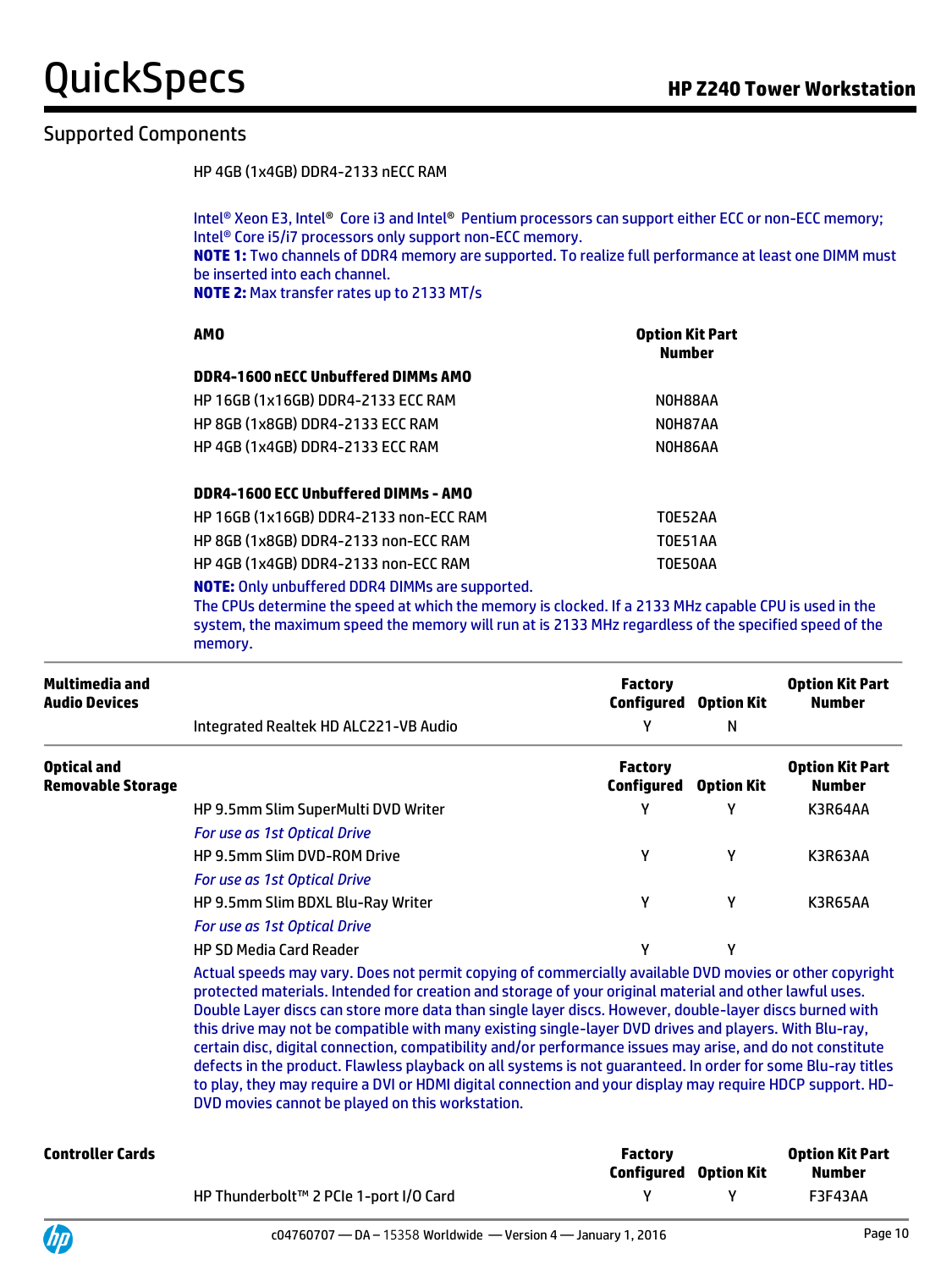#### Supported Components

**NOTE 1:** Four USB 3.0 ports are available integrated on the motherboard (2 front, 2 rear). Integrated USB 3.0 ports are supported under Microsoft Windows 10, Microsoft Windows 7 or Microsoft Windows 8 operating systems only.

| <b>Factory</b>                                                                          |   | <b>Option Kit Part</b><br>Number |
|-----------------------------------------------------------------------------------------|---|----------------------------------|
| Integrated Intel® I219LM PCIe GbE Controller (Intel® vPro™<br>v                         | N |                                  |
|                                                                                         |   | E0X95AA                          |
| γ                                                                                       | γ | C3N52AA                          |
| γ                                                                                       | v | C3N53AA                          |
| Intel <sup>®</sup> 8260 802.11 a/b/g/n/ac with Bluetooth <sup>®</sup> 4.2 PCIe NIC<br>γ |   | <b>NOS95AA</b>                   |
|                                                                                         |   | <b>Configured Option Kit</b>     |

**NOTE 1**: The integrated network connection is required to support Intel® vPro™ Technology. **NOTE 2**: If AMT is provisioned, then network teaming with the integrated LAN port is not possible. **NOTE 3**: "Gigabit" Ethernet indicates compliance with IEEE standard 802.3ab for Gigabit Ethernet, and does not connote actual operating speed of 1 Gb/sec. For high speed transmission, connection to a Gigabit Ethernet server and network infrastructure is required.

**NOTE 4**: The Intel Ethernet I210-T1 PCIe NIC is supported on the following operating systems:

- Windows 7 and Windows 8 32-bit and 64-bit versions
- Red Hat<sup>®</sup> Enterprise Linux<sup>®</sup> (RHEL)
- SLED 11

| <b>Racking and Physical</b><br><b>Security</b> |                                                     | <b>Factory</b><br>Configured        | <b>Option Kit</b> | <b>Option Kit Part</b><br><b>Number</b> |
|------------------------------------------------|-----------------------------------------------------|-------------------------------------|-------------------|-----------------------------------------|
|                                                | HP xw4/Z2/Z4 Depth Adjustable Fixed Rail Rack Kit   | N                                   | γ                 | <b>WH340AA</b>                          |
|                                                | <b>HP Solenoid Lock and Hood (TWR) Sensor</b>       | γ                                   | γ                 | E0X96AA                                 |
|                                                | <b>HP Business PC Security Lock Kit</b>             | N                                   | Υ                 | <b>PV606AA</b>                          |
|                                                | <b>HP UltraSlim Cable Lock Kit</b>                  | N                                   | Υ                 | <b>H4D73AA</b>                          |
| <b>Input Devices</b>                           |                                                     | <b>Factory</b><br><b>Configured</b> | <b>Option Kit</b> | <b>Option Kit Part</b><br><b>Number</b> |
|                                                | HP USB 1000dpi Laser Mouse                          | γ                                   | Υ                 | QY778AA                                 |
|                                                | HP USB Optical 3-Button Mouse                       | γ                                   | γ                 | <b>DY651A</b>                           |
|                                                | <b>HP USB Optical Mouse</b>                         | Υ                                   | Υ                 | QY777AA                                 |
|                                                | HP PS/2 Mouse                                       | γ                                   | Υ                 | <b>QY775AA</b>                          |
|                                                | HP 2.4GHz Wireless Keyboard & Mouse                 | N                                   | Y                 | <b>NB896AA</b>                          |
|                                                | <b>3Dconnexion CADMouse</b>                         | N                                   | Υ                 | M5C35AA                                 |
|                                                | HP USB CCID SmartCard Keyboard                      | γ                                   | Υ                 | <b>BV813AA</b>                          |
|                                                | HP USB Business Slim Keyboard                       | γ                                   | Υ                 | N3R87AA                                 |
|                                                | HP PS/2 Business Slim Keyboard                      | Υ                                   | Υ                 | N3R86AA                                 |
|                                                | HP Wireless Business Slim Keyboard                  | γ                                   | Υ                 |                                         |
| <b>Other Hardware</b>                          |                                                     | <b>Factory</b><br>Configured        | <b>Option Kit</b> | <b>Option Kit Part</b><br><b>Number</b> |
|                                                | <b>HP Power Cord Kit</b>                            | N                                   | γ                 | <b>DM293A</b>                           |
|                                                | HP Workstation Mouse Pad (Japan only)               | γ                                   | N                 |                                         |
|                                                | <b>HP Serial Port Adapter</b>                       | γ                                   | Υ                 | <b>PA716A</b>                           |
|                                                | HP ENERGY STAR <sup>®</sup> Certified Configuration | γ                                   | N                 |                                         |

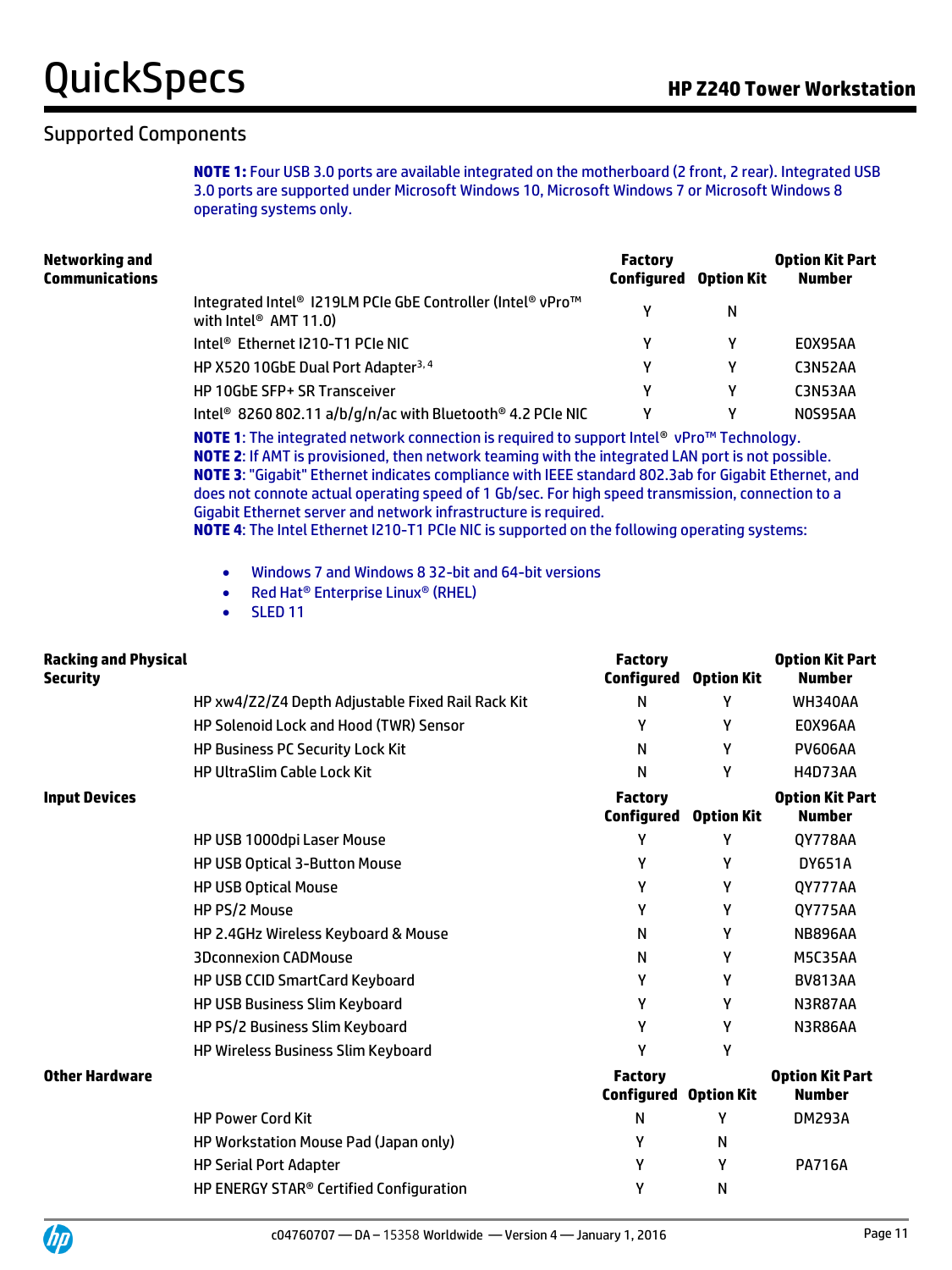### Supported Components

| N  | EM165AA |
|----|---------|
|    | FH966AA |
| N  | M6W77AA |
| N  | KD061AA |
| N. | T9W48AA |
|    |         |

| Software |                                                   | <b>Factory Configured</b> | <b>Option Kit</b> |
|----------|---------------------------------------------------|---------------------------|-------------------|
|          | HP Performance Advisor (See Note 1)               |                           | N                 |
|          | HP Remote Graphics Software (RGS) 7.0             |                           | N                 |
|          | PDF Complete - Corporate Edition                  |                           | N                 |
|          | Cyberlink PowerDVD and Power2Go                   | ν                         | N                 |
|          | HP PC Hardware Diagnostics UEFI (Windows OS only) |                           | N                 |
|          | <b>HP Client Security Software</b>                | ν                         |                   |

#### **Operating Systems**

| Windows® 7 Professional 64-bit                                                              |
|---------------------------------------------------------------------------------------------|
| Windows 8.1 Standard 64-bit                                                                 |
| <b>HP Linux<sup>®</sup> Installer Kit</b>                                                   |
| Red Hat <sup>®</sup> Enterprise Linux <sup>®</sup> (RHEL) Workstation - Paper License (1yr) |
| Windows 10 Pro 64                                                                           |
| Windows 10 Pro downgrade to Windows 7 Professional 64                                       |
| Windows 10 Home 64                                                                          |
| Windows 7 Professional 64-bit (National Academic)                                           |
| See http://www.microsoft.com/windows/windows-7/ for support details.                        |
| See http://h20331.www2.hp.com/hpsub/cache/537200-0-0-225-121.html                           |
| See http://www.redhat.com/rhel/desktop/                                                     |

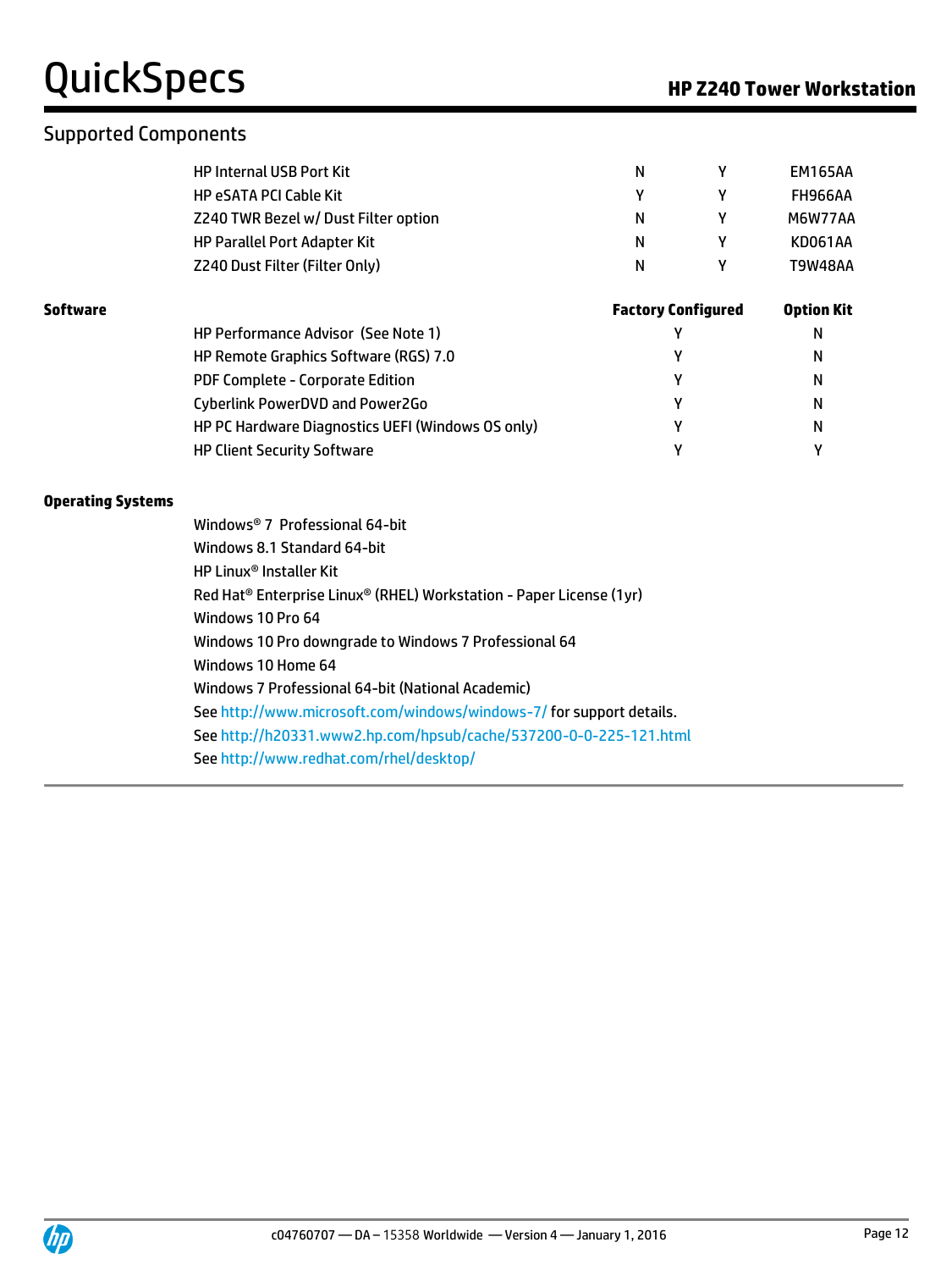| System Board                                                                                                                                                                                                                                  |                                                                                                                                                                                                                                                                                                                                                                                                                                                                                                                                                                                                                                                                                             |                                                                                                                                                                                                                        |  |
|-----------------------------------------------------------------------------------------------------------------------------------------------------------------------------------------------------------------------------------------------|---------------------------------------------------------------------------------------------------------------------------------------------------------------------------------------------------------------------------------------------------------------------------------------------------------------------------------------------------------------------------------------------------------------------------------------------------------------------------------------------------------------------------------------------------------------------------------------------------------------------------------------------------------------------------------------------|------------------------------------------------------------------------------------------------------------------------------------------------------------------------------------------------------------------------|--|
| <b>System Board Form</b>                                                                                                                                                                                                                      | ATX 24.89 x 24.38 mm (9.8 x 9.6 inches)                                                                                                                                                                                                                                                                                                                                                                                                                                                                                                                                                                                                                                                     |                                                                                                                                                                                                                        |  |
| Factor                                                                                                                                                                                                                                        |                                                                                                                                                                                                                                                                                                                                                                                                                                                                                                                                                                                                                                                                                             |                                                                                                                                                                                                                        |  |
| <b>Processor Socket</b>                                                                                                                                                                                                                       | Single LGA-1151                                                                                                                                                                                                                                                                                                                                                                                                                                                                                                                                                                                                                                                                             |                                                                                                                                                                                                                        |  |
| <b>CPU Bus Speed</b>                                                                                                                                                                                                                          | DMI                                                                                                                                                                                                                                                                                                                                                                                                                                                                                                                                                                                                                                                                                         |                                                                                                                                                                                                                        |  |
| <b>Chipset</b>                                                                                                                                                                                                                                | Intel® PCH C236                                                                                                                                                                                                                                                                                                                                                                                                                                                                                                                                                                                                                                                                             |                                                                                                                                                                                                                        |  |
| <b>Memory Expansion Slots</b>                                                                                                                                                                                                                 | 4 DDR4 memory slots                                                                                                                                                                                                                                                                                                                                                                                                                                                                                                                                                                                                                                                                         |                                                                                                                                                                                                                        |  |
| <b>Memory Type Supported</b>                                                                                                                                                                                                                  | DDR4, UDIMM (Unbuffered), ECC& non-ECC                                                                                                                                                                                                                                                                                                                                                                                                                                                                                                                                                                                                                                                      |                                                                                                                                                                                                                        |  |
| <b>Memory Modes</b>                                                                                                                                                                                                                           |                                                                                                                                                                                                                                                                                                                                                                                                                                                                                                                                                                                                                                                                                             | Non-Interleaved for single channel. Interleaved when both channels are populated.                                                                                                                                      |  |
| <b>Memory Speed</b><br><b>Supported</b>                                                                                                                                                                                                       | 2133MT/s DDR4                                                                                                                                                                                                                                                                                                                                                                                                                                                                                                                                                                                                                                                                               |                                                                                                                                                                                                                        |  |
| <b>Memory Protection</b>                                                                                                                                                                                                                      | <b>ECC</b> available on data                                                                                                                                                                                                                                                                                                                                                                                                                                                                                                                                                                                                                                                                |                                                                                                                                                                                                                        |  |
| <b>Maximum Memory</b>                                                                                                                                                                                                                         | 64GB                                                                                                                                                                                                                                                                                                                                                                                                                                                                                                                                                                                                                                                                                        |                                                                                                                                                                                                                        |  |
| <b>Memory Configuration</b><br>(Supported)                                                                                                                                                                                                    | ECC and non-ECC memory DIMMs cannot be mixed on the same system.                                                                                                                                                                                                                                                                                                                                                                                                                                                                                                                                                                                                                            | 4GB, 8GB and 16GB non-ECC/4GB, 8GB and 16GB ECC unbuffered DIMMs are supported.                                                                                                                                        |  |
| <b>NOTE:</b> * Maximum memory capacities assume 64-bit operating systems, such as Genuine Windows® 10<br>Professional 64 bit, Windows® 7 Professional 64-Bit or Red Hat Linux 64-bit. 32-bit Windows Operating<br>Systems support up to 4 GB. |                                                                                                                                                                                                                                                                                                                                                                                                                                                                                                                                                                                                                                                                                             |                                                                                                                                                                                                                        |  |
| <b>PCI Express Connectors</b>                                                                                                                                                                                                                 | 1 PCI Express Gen3 slot x1 mechanical/ x1 electrical (full height, full length)<br>$\bullet$<br>1 PCI Express Gen3 slot x16 mechanical/ x16 electrical (full height, full length)<br>$\bullet$<br>1 PCI Express Gen3 slot x4 mechanical/ x4 electrical (full height, full length)<br>$\bullet$<br>1 PCI Express Gen3 slot x16 mechanical/ x4 electrical (full height, full length)<br>$\bullet$<br>1 M.2 slot (PCIe Gen3 x4)<br>$\bullet$<br>In the PCIe Gen3 (x16 electrical/x16 mechanical) slot, if it is not being used for a graphics card, only<br>cards certified as After Market Options for this platform are supported.<br>Note: M.2 slot supports compatible devices up to 110mm |                                                                                                                                                                                                                        |  |
| <b>PCI Connectors (5.0V)</b>                                                                                                                                                                                                                  | 1 (optional) PCI slot, full height, full length                                                                                                                                                                                                                                                                                                                                                                                                                                                                                                                                                                                                                                             |                                                                                                                                                                                                                        |  |
| <b>Supported Drive</b><br>Interfaces                                                                                                                                                                                                          | <b>SATA</b>                                                                                                                                                                                                                                                                                                                                                                                                                                                                                                                                                                                                                                                                                 | Integrated (4) Serial ATA interfaces (6Gb/s SATA). One port<br>can optionally be used for eSATA.<br>RAID 0 and 1 supported. Factory integrated RAID is Microsoft<br>Windows only. RAID 5 is supported by Software XOR. |  |
|                                                                                                                                                                                                                                               | <b>Serial Attached SCSI</b>                                                                                                                                                                                                                                                                                                                                                                                                                                                                                                                                                                                                                                                                 | None                                                                                                                                                                                                                   |  |
|                                                                                                                                                                                                                                               | <b>Integrated RAID</b>                                                                                                                                                                                                                                                                                                                                                                                                                                                                                                                                                                                                                                                                      | <b>NOTE:</b> Requires identical hard drives (speeds, capacity,<br>interface)                                                                                                                                           |  |
|                                                                                                                                                                                                                                               | <b>Integrated Graphics</b>                                                                                                                                                                                                                                                                                                                                                                                                                                                                                                                                                                                                                                                                  | Intel <sup>®</sup> HD Graphics 530 (on Core i3/i5/i7-6xxx processors);<br>Intel <sup>®</sup> Integrated Graphics for Xeon processors                                                                                   |  |
|                                                                                                                                                                                                                                               |                                                                                                                                                                                                                                                                                                                                                                                                                                                                                                                                                                                                                                                                                             | Based on Unified Memory Architecture (UMA) - a region of<br>system memory is reserved and dedicated to the graphics<br>display.                                                                                        |  |
|                                                                                                                                                                                                                                               |                                                                                                                                                                                                                                                                                                                                                                                                                                                                                                                                                                                                                                                                                             | Support for Microsoft DirectX 11, OpenGL 4.0 and OpenCL 1.2<br>on Intel <sup>®</sup> HD Graphics P530;                                                                                                                 |  |
|                                                                                                                                                                                                                                               |                                                                                                                                                                                                                                                                                                                                                                                                                                                                                                                                                                                                                                                                                             | 1 DVI-D and 2 DP 1.2 graphics ports integrated in<br>motherboard; Supports up to three simultaneous displays                                                                                                           |  |

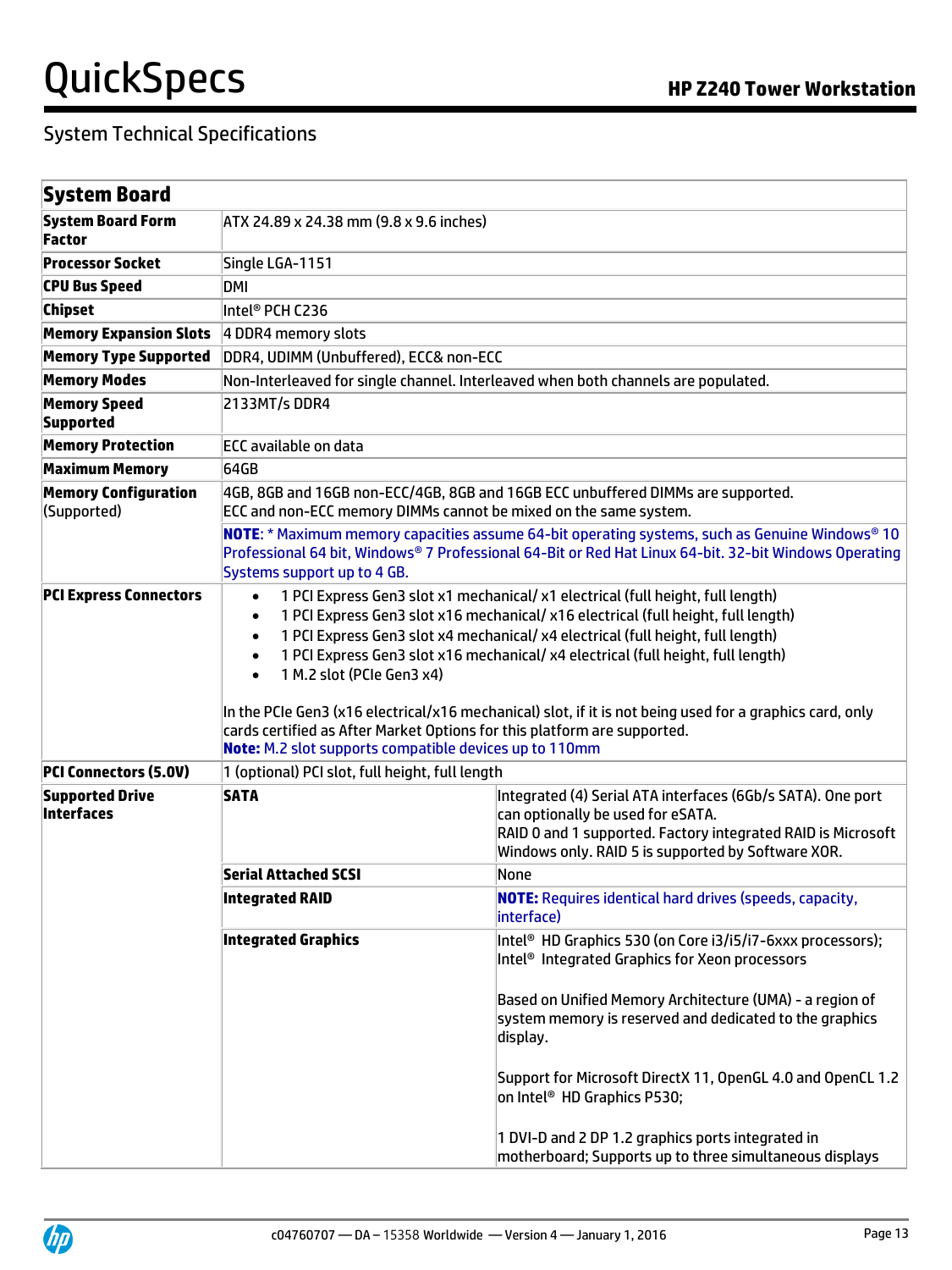|                                                     |                                                                                                          | across DP & DVI-D outputs.                                                                    |
|-----------------------------------------------------|----------------------------------------------------------------------------------------------------------|-----------------------------------------------------------------------------------------------|
|                                                     |                                                                                                          | Max. resolution supported on DVI- D ports: 1920x1200<br>@60Hz                                 |
|                                                     |                                                                                                          | Max. resolution supported on DP 1.2 ports: 3840x2160<br>@60Hz                                 |
|                                                     | Network Controller                                                                                       | Integrated Ethernet PHY Connection I219LM. Management<br>capabilities: WOL, PXE 2.1 and AMT 9 |
|                                                     | External SATA (eSATA)                                                                                    | 1 port eSATA capable (SATA 3) with optional eSATA After-<br>Market Option cable kit.          |
|                                                     | <b>IDE</b> connector                                                                                     | No                                                                                            |
|                                                     | <b>Floppy connector</b>                                                                                  | No                                                                                            |
|                                                     | <b>Serial</b>                                                                                            | 1 internal header (requires optional Serial Port Adapter Kit)                                 |
|                                                     | <b>2nd Serial</b>                                                                                        | No                                                                                            |
|                                                     | Parallel                                                                                                 | 1 internal header (optional Parallel Port Adapter required)                                   |
|                                                     | <b>HD Integrated Audio</b>                                                                               | Yes                                                                                           |
| IEEE 1394 Connector(s)                              |                                                                                                          |                                                                                               |
|                                                     |                                                                                                          |                                                                                               |
| <b>USB Connector(s)</b>                             | <b>Front</b>                                                                                             | 2 USB 3.0, 1 USB 2.0, 1 USB 2.0 Charging Data Port.                                           |
|                                                     | Rear                                                                                                     | 4 USB 3.0, 2 USB 2.0                                                                          |
|                                                     | Internal                                                                                                 | 1 USB 3.0 and 3 USB 2.0 ports available as 2 separate 2x6(3.0                                 |
|                                                     |                                                                                                          | $x1,2.0x1$ ) and $1x6(2.0x1)$ headers: supports 1 HP Internal                                 |
|                                                     |                                                                                                          | USB Port Kits plus one USB 3.0 SD Card Reader.                                                |
| <b>HD Integrated Audio</b>                          | Yes                                                                                                      |                                                                                               |
| <b>Flash ROM</b>                                    | Yes                                                                                                      |                                                                                               |
| CPU Fan Header                                      | Yes                                                                                                      |                                                                                               |
| Chassis Fan Header                                  | 1 Rear System Chassis Fan Header                                                                         |                                                                                               |
| <b>Front Control</b><br><b>Panel/Speaker Header</b> | Yes                                                                                                      |                                                                                               |
| <b>CMOS Battery Holder -</b><br><b>Lithium</b>      | Yes                                                                                                      |                                                                                               |
| <b>Integrated Trusted</b><br>Platform Module        | Integrated TPM 1.2.<br>The TPM module disabled where restricted by law, i.e. Russia.                     |                                                                                               |
| <b>Power Supply Headers</b>                         | Yes                                                                                                      |                                                                                               |
| <b>Power Switch, Power LED</b>                      | Yes                                                                                                      |                                                                                               |
| & Hard Drive LED Header                             |                                                                                                          |                                                                                               |
| <b>Clear Password Jumper</b>                        | Yes                                                                                                      |                                                                                               |
| <b>Keyboard/Mouse</b>                               | USB or PS/2                                                                                              |                                                                                               |
|                                                     | 400W Wide Ranging, Active PFC, 92% Efficient;                                                            |                                                                                               |
|                                                     | (Note: 280W 90% Efficiency wide-ranging, active PFC Power Supply option available in some<br>countries). |                                                                                               |
|                                                     | The Z240 Tower 400W PSU Efficiency Report can be found at this link:                                     |                                                                                               |
| Operating Voltage Range 90-269 VAC                  |                                                                                                          |                                                                                               |
| <b>Rated Voltage Range</b>                          | 100-240 VAC                                                                                              |                                                                                               |
| <b>Rated Line Frequency</b>                         | 50-60 Hz                                                                                                 |                                                                                               |
| <b>Operating Line Frequency 47-66 Hz</b>            |                                                                                                          |                                                                                               |
|                                                     |                                                                                                          |                                                                                               |

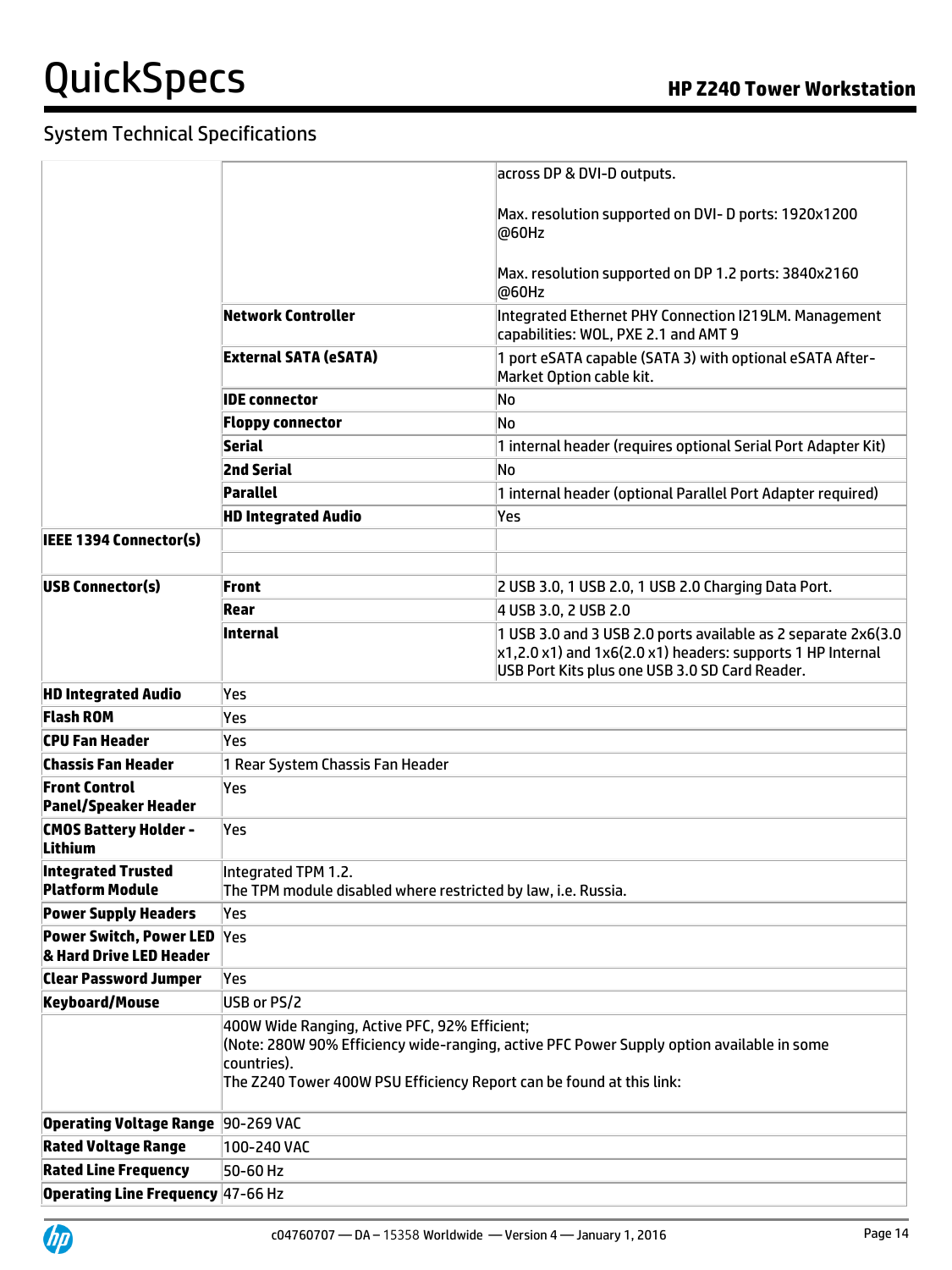### System Technical Specifications

| <b>Rated Input Current</b>                                                                            | 6A @ 100-240V                                                           |                                                                                                                                                                                                                                |  |
|-------------------------------------------------------------------------------------------------------|-------------------------------------------------------------------------|--------------------------------------------------------------------------------------------------------------------------------------------------------------------------------------------------------------------------------|--|
| <b>Heat Dissipation</b>                                                                               | Typical: 444 btu/hr (112 kcal/hr)<br>Maximum: 1484 btu/hr (374 kcal/hr) |                                                                                                                                                                                                                                |  |
| <b>Power Supply Fan</b>                                                                               | 80mm x 80mm x 25mm 4-wire PWM                                           |                                                                                                                                                                                                                                |  |
| <b>ENERGY STAR<sup>®</sup> qualified</b><br>(Config Dependent)                                        | Yes                                                                     |                                                                                                                                                                                                                                |  |
| <b>CECP Compliant @ 220V</b>                                                                          | lYes                                                                    |                                                                                                                                                                                                                                |  |
| <b>FEMP Standby Power</b><br>Compliant                                                                | Yes, with Wake-on-LAN disabled: <2W in S5- Power Off                    |                                                                                                                                                                                                                                |  |
| <b>Built-in Self Test (BIST)</b><br>LED                                                               | Yes                                                                     |                                                                                                                                                                                                                                |  |
| <b>Surge Tolerant Full</b><br><b>Ranging Power Supply</b><br>(withstands power surges<br>up to 2000V) | Yes                                                                     |                                                                                                                                                                                                                                |  |
| Hood Lock Header                                                                                      | Yes                                                                     |                                                                                                                                                                                                                                |  |
| <b>ErP Lot 6-Tier 1</b><br>Compliance @ 230V (<1W<br>in S5- Power Off)                                | Yes                                                                     |                                                                                                                                                                                                                                |  |
| <b>ErP Lot 6-Tier 2</b><br>Compliance @ 230V<br>(<0.5W in S5- Power Off)                              | Yes                                                                     |                                                                                                                                                                                                                                |  |
| <b>Declared Noise Emissions</b><br>(Entry-level and High-end<br>configurations)                       |                                                                         |                                                                                                                                                                                                                                |  |
| Environmental<br><b>Requirements</b>                                                                  | Temperature                                                             | Operating: 40° to 95° F (5° to 35° C)<br>Non-operating: -40° to 140° F (-40° to 60° C)                                                                                                                                         |  |
|                                                                                                       | <b>Humidity</b>                                                         | Operating: 8% to 85% RH, non-condensing<br>Non-operating: 8% to 90% RH, non-condensing                                                                                                                                         |  |
|                                                                                                       | Maximum Altitude                                                        | Operating: 3,000 m (10,000 ft)<br>Non-operating: 9,100 m (30,000 ft)                                                                                                                                                           |  |
|                                                                                                       | <b>Dynamic</b> (new)                                                    | Shock<br>Operating: 1/2-sine: 40g, 2-3ms<br>Non-operating:<br>1/2-sine: 160 cm/s, 2-3ms (~100g)<br>square: 422 cm/s, 20g<br>Vibration<br>Operating random: 0.5g (rms), 5-300 Hz<br>Non-operating random: 2.0g (rms), 10-500 Hz |  |
|                                                                                                       |                                                                         | <b>NOTES:</b> Values represent individual shock events and do not indicate<br>repetitive shock events. Values do not indicate continuous vibration.                                                                            |  |
|                                                                                                       | <b>Cooling</b>                                                          | Above 1524 m (5,000 ft) altitude, maximum operating temperature is de-<br>rated by 1.8° F (1° C) per 305 m (1000 ft) elevation increase                                                                                        |  |

# **Physical Security and Serviceability**

| Access Panel | Tool-less                                    |  |
|--------------|----------------------------------------------|--|
|              | Includes system board and memory information |  |

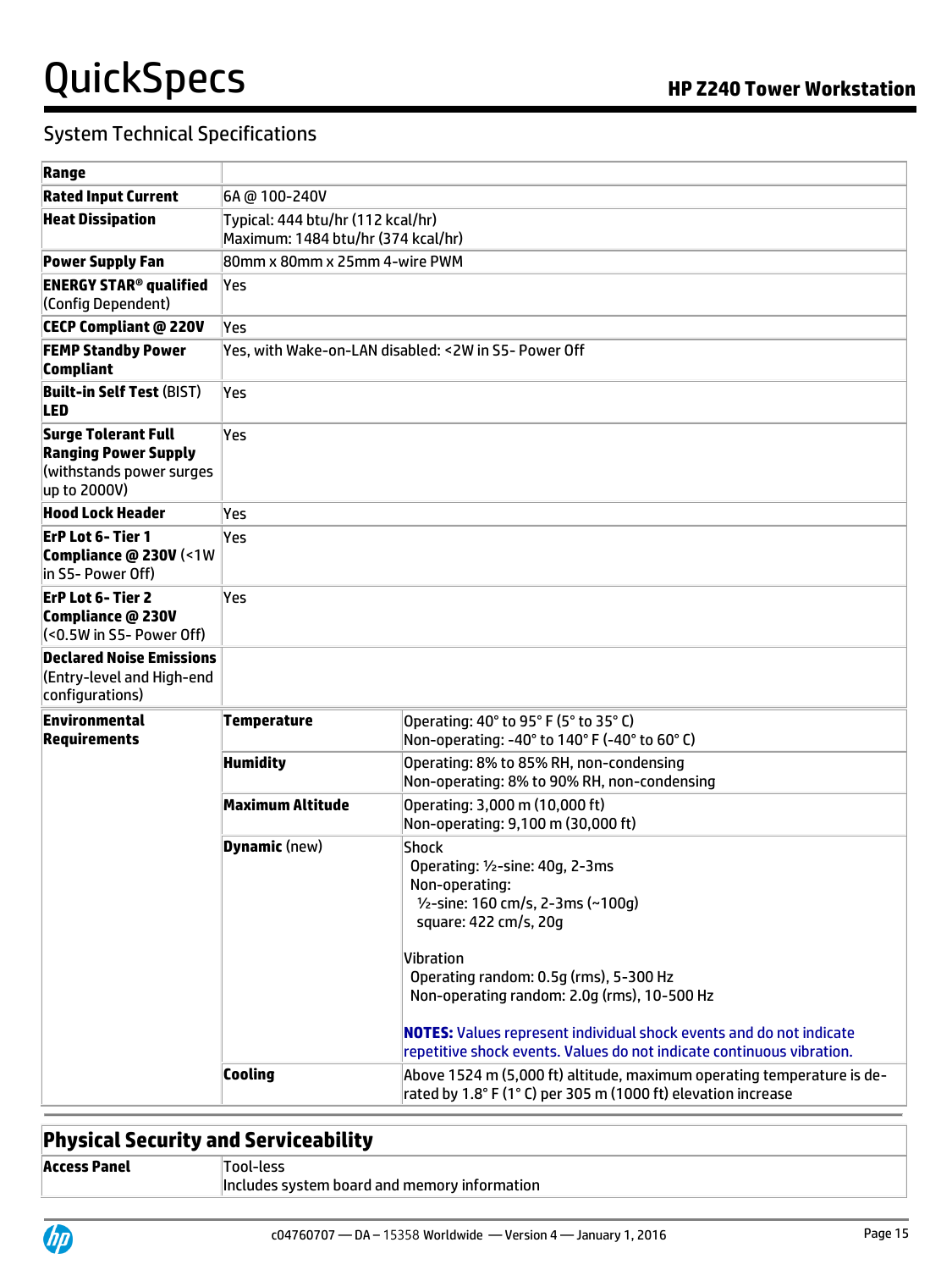| <b>Optical Drive</b>                                                        | <b>Tool-less</b>                                                                                                                                                                                                                                                                                                                                                                                                      |
|-----------------------------------------------------------------------------|-----------------------------------------------------------------------------------------------------------------------------------------------------------------------------------------------------------------------------------------------------------------------------------------------------------------------------------------------------------------------------------------------------------------------|
| <b>Hard Drives</b>                                                          | <b>Tool-less</b>                                                                                                                                                                                                                                                                                                                                                                                                      |
| <b>Expansion Cards</b>                                                      | <b>Tool-less</b>                                                                                                                                                                                                                                                                                                                                                                                                      |
| <b>Processor Socket</b>                                                     | Tool-less, except for the processor heatsink                                                                                                                                                                                                                                                                                                                                                                          |
| Green User Touch Points                                                     | Yes, on tool-less internal chassis mechanisms                                                                                                                                                                                                                                                                                                                                                                         |
| <b>Color-coordinated Cables Yes</b><br>and Connectors                       |                                                                                                                                                                                                                                                                                                                                                                                                                       |
| Memory                                                                      | <b>Tool-less</b>                                                                                                                                                                                                                                                                                                                                                                                                      |
| <b>System Board</b>                                                         | Screw-In                                                                                                                                                                                                                                                                                                                                                                                                              |
| <b>Dual Color Power and HD</b><br><b>LED on Front of Computer</b>           | Yes                                                                                                                                                                                                                                                                                                                                                                                                                   |
| <b>Configuration Record SW</b>                                              | Yes                                                                                                                                                                                                                                                                                                                                                                                                                   |
| Over-Temp Warning on<br>Screen                                              | Yes                                                                                                                                                                                                                                                                                                                                                                                                                   |
| <b>Restore CD/DVD Set</b>                                                   | Consists of an operating system DVD (OSDVD) and a driver DVD (DRDVD). OSDVD restores the original<br>operating system. DRDVD will provide all drivers for the system. The DRDVD may also contain<br>applications that originally shipped with the system for optional installation. Applications can also be<br>obtained from HP.com. OSDVD and DRDVD are orderable with the system and available from HP<br>Support. |
| <b>Dual Function Front</b><br><b>Power Switch</b>                           | Yes, causes a fail-safe power off when held for 4 seconds                                                                                                                                                                                                                                                                                                                                                             |
| <b>Padlock Support</b>                                                      | Yes (optional): Locks side cover and secures chassis from theft<br>0.22-in diameter padlock loop at rear of system                                                                                                                                                                                                                                                                                                    |
| <b>Cable Lock Support</b>                                                   | Yes, Kensington Cable Lock (optional): Locks side cover and secures chassis from theft<br>3 mm x 7 mm slot at rear of system                                                                                                                                                                                                                                                                                          |
| <b>Universal Chassis Clamp</b><br><b>Lock Support</b>                       | Yes (optional): Locks side cover and locks cables to chassis. Secures chassis from theft and allows<br>multiple units to be chained together when used with optional cable<br>Threaded feature at rear of system                                                                                                                                                                                                      |
| Solenoid Lock and Hood<br>Sensor                                            | Yes (optional)<br>The Solenoid Hood Lock eliminates the need for a physical key by making the chassis lockable through<br>software and a password. You can also lock and unlock the chassis remotely over the network. The<br>Sensor Kit detects when the access panel has been removed.                                                                                                                              |
| <b>Rear Port Control Cover</b>                                              | Yes, locks rear IO cables to prevent cable theft                                                                                                                                                                                                                                                                                                                                                                      |
| Serial, Parallel, USB,<br>Audio, Network,<br>Enable/Disable Port<br>Control | Yes, enables or disables serial, USB, audio, and network ports                                                                                                                                                                                                                                                                                                                                                        |
| <b>Removable Media</b><br><b>Write/Boot Control</b>                         | Yes, prevents ability to boot from removable media on supported devices (and can disable writes to<br>media)                                                                                                                                                                                                                                                                                                          |
| Power-On Password                                                           | Yes, prevents an unauthorized person from booting up the workstation                                                                                                                                                                                                                                                                                                                                                  |
| <b>Setup Password</b>                                                       | Yes, prevents an unauthorized person from changing the workstation configuration                                                                                                                                                                                                                                                                                                                                      |
| 3.3V Aux Power LED on<br><b>System PCA</b>                                  | Yes                                                                                                                                                                                                                                                                                                                                                                                                                   |
| <b>NIC LEDs (integrated)</b><br>(Green & Amber)                             | Yes                                                                                                                                                                                                                                                                                                                                                                                                                   |
| <b>CPUs and Heatsinks</b>                                                   | A T-15 Torx or flat blade screwdriver is needed to remove the CPU heatsink before the CPU can be<br>removed. CPU removal is tool-less                                                                                                                                                                                                                                                                                 |
| <b>Power Supply Diagnostic</b><br><b>LED</b>                                | <b>Yes</b>                                                                                                                                                                                                                                                                                                                                                                                                            |

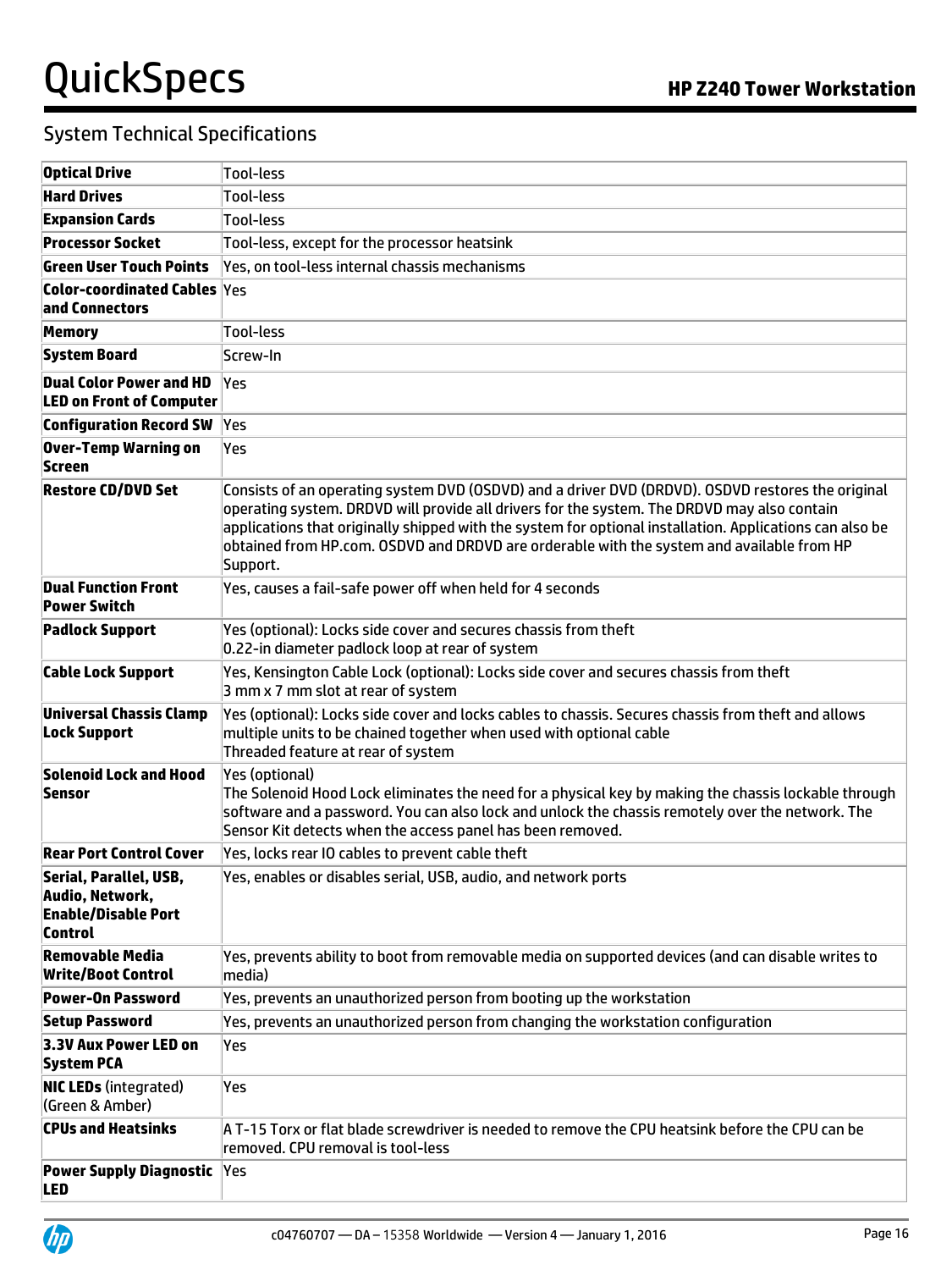| <b>Front Power Button</b>                             | Yes, ACPI multi-function                                                                                                                                                                                                                                                                                                                 |
|-------------------------------------------------------|------------------------------------------------------------------------------------------------------------------------------------------------------------------------------------------------------------------------------------------------------------------------------------------------------------------------------------------|
| <b>Front Power LED</b>                                | Yes, white (normal), red (fault)                                                                                                                                                                                                                                                                                                         |
| <b>Front Hard Drive Activity</b><br>LED               | Yes, white                                                                                                                                                                                                                                                                                                                               |
| <b>Front ODD Activity LED</b>                         | Yes                                                                                                                                                                                                                                                                                                                                      |
| <b>Internal Speaker</b>                               | Yes                                                                                                                                                                                                                                                                                                                                      |
| <b>System/Emergency ROM</b><br><b>Flash Recovery</b>  | Recovers corrupted system BIOS.                                                                                                                                                                                                                                                                                                          |
| <b>Cooling Solutions</b>                              | Air cooled forced convection                                                                                                                                                                                                                                                                                                             |
| <b>Power Supply Fans</b>                              | 92mm x 92mm x 25mm 4-wire PWM (non-serviceable)                                                                                                                                                                                                                                                                                          |
| CPU Heatsink Fan                                      | Mainstream (<=65W): 92 mm x 92 mm x 52.5 mm<br>Performance (<=95W): 94mm x 100.2mm x 110mm                                                                                                                                                                                                                                               |
| <b>Chassis Fan</b>                                    | 92mm x 92mm x 25mm 4-wire PWM (non-serviceable)                                                                                                                                                                                                                                                                                          |
| <b>Memory Heatsink Fan</b>                            | No.                                                                                                                                                                                                                                                                                                                                      |
| <b>HP PC Hardware</b><br><b>Diagnostics UEFI</b>      | HP PC Hardware Diagnostics (UEFI) enables hardware level testing outside the operating system on<br>many components. The diagnostics can be invoked by pressing F2 at POST, and is available as a<br>download from HP Support.                                                                                                           |
| <b>Access Panel Key Lock</b>                          | No                                                                                                                                                                                                                                                                                                                                       |
| <b>ACPI-Ready Hardware</b>                            | Advanced Configuration and Power Management Interface (ACPI).<br>Allows the system to wake from a low power mode.<br>$\bullet$<br>Controls system power consumption, making it possible to place individual cards and<br>$\bullet$<br>peripherals in a low-power or powered-off state without affecting other elements of the<br>system. |
| <b>Integrated Chassis</b><br><b>Handles</b>           | Rear Recessed Handle; optional Optical Bay Front Handle available.                                                                                                                                                                                                                                                                       |
| <b>Power Supply</b>                                   | Requires T15 Torx or flat blade screwdriver                                                                                                                                                                                                                                                                                              |
| <b>PCI Card Retention</b>                             | Yes, rear (all), middle (optional), front (full-length cards with extender)                                                                                                                                                                                                                                                              |
| <b>Flash ROM</b>                                      | Yes                                                                                                                                                                                                                                                                                                                                      |
| <b>Diagnostic Power Switch</b><br><b>LED on board</b> | Yes                                                                                                                                                                                                                                                                                                                                      |
| <b>Clear Password Jumper</b>                          | Yes                                                                                                                                                                                                                                                                                                                                      |
| <b>Clear CMOS Button</b>                              | Yes                                                                                                                                                                                                                                                                                                                                      |
| <b>CMOS Battery Holder</b>                            | Yes                                                                                                                                                                                                                                                                                                                                      |
| <b>DIMM Connectors</b>                                | Yes                                                                                                                                                                                                                                                                                                                                      |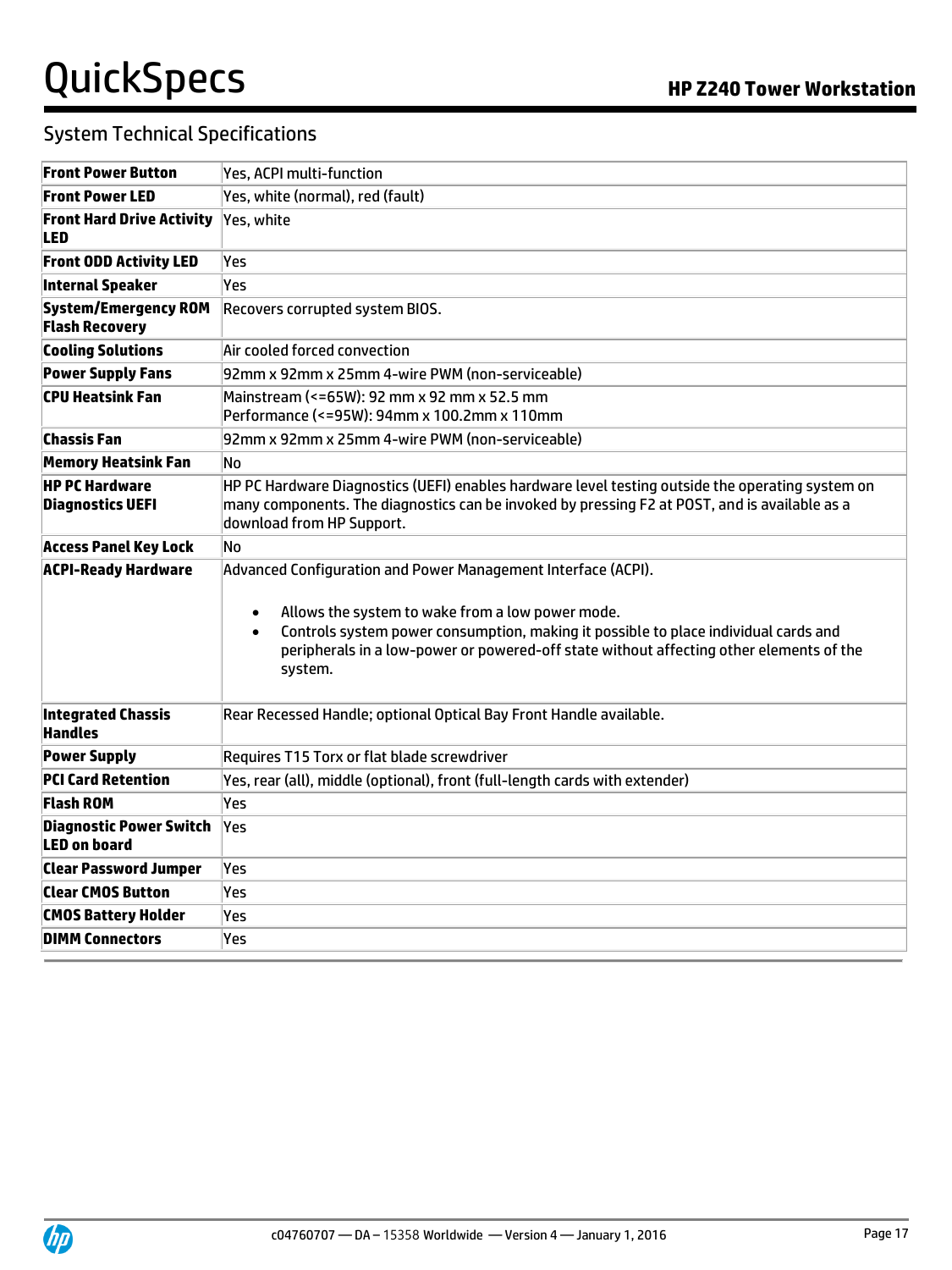| I<br>۰.<br>۰.<br>M.<br>× |
|--------------------------|
|--------------------------|

| BIUS                                                                                          |                                                                                                                                                                                                                                                                                                                                                                                                                                         |  |
|-----------------------------------------------------------------------------------------------|-----------------------------------------------------------------------------------------------------------------------------------------------------------------------------------------------------------------------------------------------------------------------------------------------------------------------------------------------------------------------------------------------------------------------------------------|--|
| <b>BIOS 32-bit Services</b>                                                                   | Standard BIOS 32-bit Service Directory Proposal v0.4                                                                                                                                                                                                                                                                                                                                                                                    |  |
| PCI 3.0 Support                                                                               | Full BIOS support for PCI Express through industry standard interfaces.                                                                                                                                                                                                                                                                                                                                                                 |  |
| <b>ATAPI</b>                                                                                  | ATAPI Removable Media Device BIOS Specification Version 1.0.                                                                                                                                                                                                                                                                                                                                                                            |  |
| <b>BBS</b>                                                                                    | <b>BIOS Boot Specification v1.01.</b><br>Provides more control over how and from what devices the workstation will boot.                                                                                                                                                                                                                                                                                                                |  |
| <b>WMI Support</b>                                                                            | WMI is Microsoft's implementation of Web-Based Enterprise Management (WBEM) for Windows. WMI is<br>fully compliant with the Distributed Management Task Force (DMTF) Common Information Model (CIM)<br>and WBEM specifications.                                                                                                                                                                                                         |  |
| <b>BIOS Power On</b>                                                                          | Users can define a specific day-of-week and time for the system to power on.                                                                                                                                                                                                                                                                                                                                                            |  |
| <b>ROM Based Computer</b><br><b>Setup Utility (F10)</b>                                       | Review and customize system configuration settings controlled by the BIOS.                                                                                                                                                                                                                                                                                                                                                              |  |
| <b>System/Emergency ROM</b><br><b>Flash Recovery with</b><br>Video                            | Recovers system BIOS in corrupted Flash ROM.                                                                                                                                                                                                                                                                                                                                                                                            |  |
| <b>Replicated Setup</b>                                                                       | Saves BIOS settings to USB flash device in human readable file. Repsetup.exe utility can then replicate<br>these settings on machines being deployed without entering Computer Configuration Utility (F10<br>Setup).                                                                                                                                                                                                                    |  |
| <b>SMBIOS</b>                                                                                 | System Management BIOS 2.7.1, for system management information.                                                                                                                                                                                                                                                                                                                                                                        |  |
| <b>Boot Control</b>                                                                           | Disables the ability to boot from removable media on supported devices.                                                                                                                                                                                                                                                                                                                                                                 |  |
| <b>Memory Change Alert</b>                                                                    | Alerts management console if memory is removed or changed.                                                                                                                                                                                                                                                                                                                                                                              |  |
|                                                                                               | Monitors the temperature state within the chassis. Three modes:<br>NORMAL - normal temperature ranges.<br>$\bullet$<br>ALERTED - excessive temperatures are detected. Raises a flag so action can be taken to avoid<br>٠<br>shutdown or provide for a smoother system shutdown.<br>SHUTDOWN - excessive temperatures are encountered. Automatically shuts down the<br>computer without warning before hardware component damage occurs. |  |
| <b>Remote ROM Flash</b>                                                                       | Provides secure, fail-safe ROM image management from a central network console.<br>Updates can be performed before starting the OS.<br>Updates can be periodically scheduled.                                                                                                                                                                                                                                                           |  |
| <b>ACPI</b> (Advanced<br><b>Configuration and Power</b><br>Management Interface)              | Allows the system to enter and resume from low power modes (sleep states).<br>Enables an operating system to control system power consumption based on the dynamic workload.<br>Makes it possible to place individual cards and peripherals in a low-power or powered-off state without<br>affecting other elements of the system.<br>Supports ACPI 4.0 for full compatibility with 64-bit operating systems.                           |  |
| Ownership Tag                                                                                 | A user-defined string stored in non-volatile memory that is displayed in the BIOS splash screen.                                                                                                                                                                                                                                                                                                                                        |  |
| Shutdown                                                                                      | Remote Wakeup/Remote System administrators can power on, restart, and power off a client computer from a remote location.                                                                                                                                                                                                                                                                                                               |  |
| <b>ASF 2.0 Compliant</b>                                                                      | No.                                                                                                                                                                                                                                                                                                                                                                                                                                     |  |
| <b>Instantly Available PC</b><br>(Suspend to RAM - ACPI<br>sleep state S3)                    | Allows for very low power consumption with quick resume time.                                                                                                                                                                                                                                                                                                                                                                           |  |
| <b>Remote System</b><br><b>Installation via F12 (PXE</b><br>2.1) (Remote Boot from<br>Server) | Allows a new or existing system to boot over the network and download software, including the<br>operating system.                                                                                                                                                                                                                                                                                                                      |  |
| <b>ROM revision levels</b>                                                                    | Reports the system BIOS revision level in Computer Configuration Utility (F10 Setup). Version is                                                                                                                                                                                                                                                                                                                                        |  |

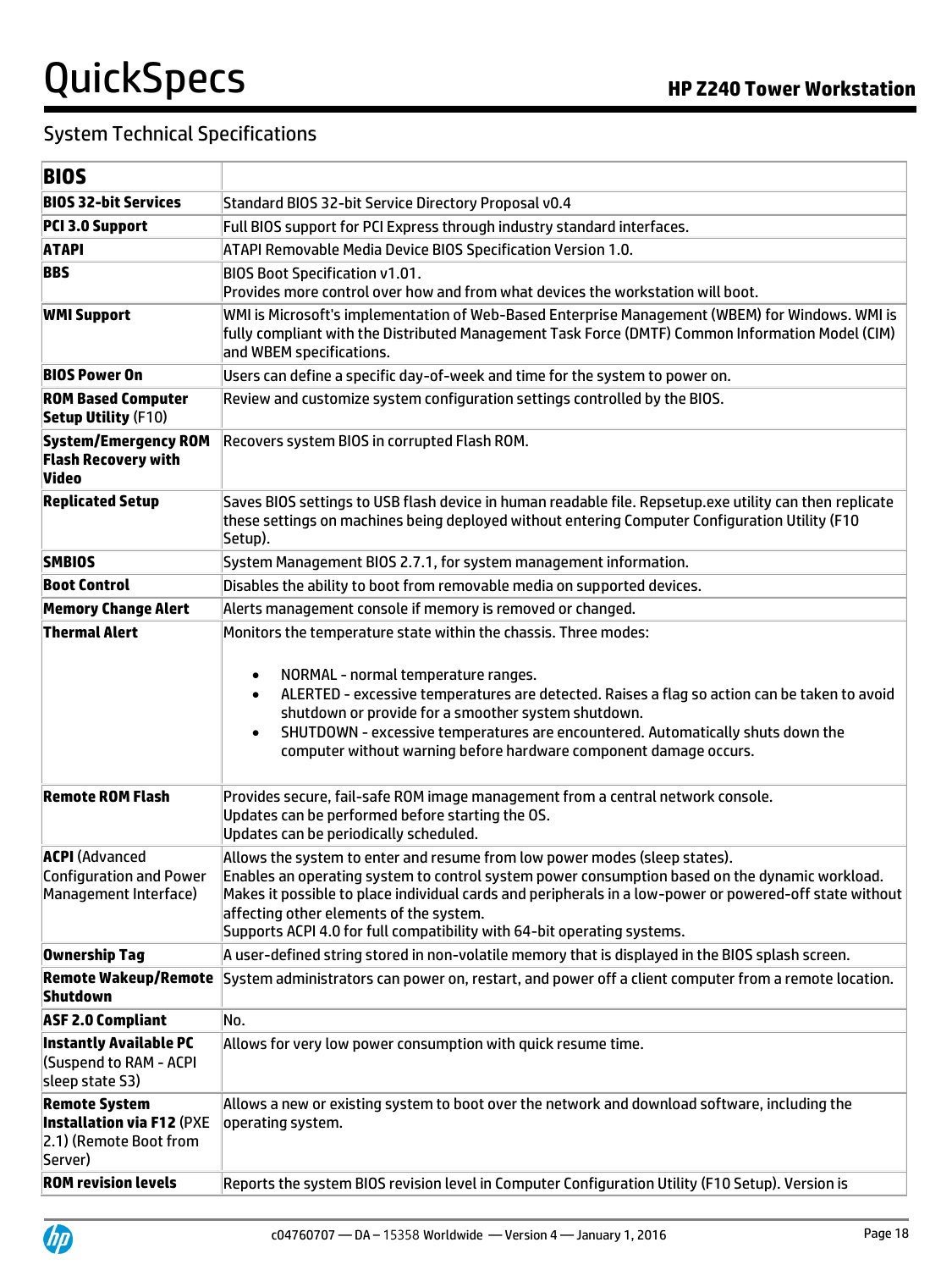|                                                                        | available through an industry standard interface (SMBIOS) so that management SW applications can<br>use and report this information.                                                                                                                                     |
|------------------------------------------------------------------------|--------------------------------------------------------------------------------------------------------------------------------------------------------------------------------------------------------------------------------------------------------------------------|
| <b>System board revision</b><br>llevel                                 | Allows management SW to read revision level of the system board.<br>Revision level is digitally encoded into the HW and cannot be modified.                                                                                                                              |
| <b>Start-up Diagnostics</b><br>(Power-on Self-Test)                    | Assesses system health at boot time with selectable levels of testing.                                                                                                                                                                                                   |
| <b>Auto Setup when new</b><br>hardware installed                       | System automatically detects addition of new hardware.                                                                                                                                                                                                                   |
|                                                                        | Keyboard-less Operation The system can be booted without a keyboard.                                                                                                                                                                                                     |
| <b>Localized ROM Setup</b>                                             | Common BIOS image supports System Configuration Utility (F10 Setup) menus in 12 languages with<br>local keyboard mappings.                                                                                                                                               |
| <b>Asset Tag</b>                                                       | Enables the user or IT administrator to set a unique tag string in non-volatile memory.                                                                                                                                                                                  |
| <b>Per-slot Control</b>                                                | Allows I/O slot parameters (option ROM enable/disable) to be configured individually.                                                                                                                                                                                    |
| <b>Adaptive Cooling</b>                                                | Control parameters are set according to detected hardware configuration for optimal acoustics.                                                                                                                                                                           |
| <b>Pre-boot Diagnostics</b>                                            | (Pre-video) critical errors are reported via beeps and blinks on the power LED.                                                                                                                                                                                          |
| Intel® Active<br><b>Management Technology</b><br>(AMT)                 | AMT 11.0; Allows workstation status to be monitored on a remote console                                                                                                                                                                                                  |
| <b>Digitally and</b><br><b>BIOS</b>                                    | Helps to prevent the installation of unauthorized versions of a BIOS (a rogue BIOS) from a virus,<br>Cryptographically Signed malware, or other code that could lead to compromised system security, data access, physical service,<br>or even system board replacement. |
| <b>Master Boot Record</b><br>Protection                                | A feature in the HP BIOS that prevents changes and/or infections to the Master Boot Record. Useful in<br>protecting from viruses                                                                                                                                         |
| <b>Boot Block Emergency</b><br><b>Recovery Mode (BIOS</b><br>Recovery) | The HP BIOS offers a write-protected boot block ROM that provides recovery from a failed flashing of<br>the computer BIOS. This special recovery mode prevents the system from becoming unusable or<br>'bricked" when a BIOS update is interrupted.                      |
| <b>Industry Standard</b><br><b>Specification Support</b>               |                                                                                                                                                                                                                                                                          |
| <b>Industry Standard</b>                                               | <b>Revision Supported by the BIOS</b>                                                                                                                                                                                                                                    |
| <b>UEFI Specification</b><br>Revision                                  | <b>UEFI 2.4.0</b>                                                                                                                                                                                                                                                        |
| <b>ACPI</b>                                                            | Advanced Configuration and Power Management Interface, Version 4.0                                                                                                                                                                                                       |
| <b>ASF</b>                                                             | Alert Standard Format Specification, Version 2.0                                                                                                                                                                                                                         |
| <b>ATA (IDE)</b>                                                       | AT Attachment 6 with Packet Interface (ATA/ATAPI-6), Revision 3b                                                                                                                                                                                                         |
| <b>CD Boot</b>                                                         | "El Torito" Bootable CD-ROM Format Specification Version 1.0                                                                                                                                                                                                             |
| <b>EDD</b>                                                             | <b>Enhanced Disk Drive Specification Version 1.1</b><br><b>BIOS Enhanced Disk Drive Specification Version 3.0</b>                                                                                                                                                        |
| <b>PCI</b>                                                             | PCI Local Bus Specification, Revision 2.3<br>PCI Power Management Specification, Revision 1.1<br>PCI Firmware Specification, Revision 3.0                                                                                                                                |
| <b>PCI Express</b>                                                     | PCI Express Base Specification, Revision 2.0<br>PCI Express Base Specification, Revision 3.0                                                                                                                                                                             |
| <b>PMM</b>                                                             | POST Memory Manager Specification, Version 1.01                                                                                                                                                                                                                          |
| <b>SATA</b>                                                            | - Serial ATA Specification, Revision 1.0a<br>- Serial ATAII: Extensions to Serial ATA 1.0, Revision 1.0a<br>- Serial ATAII Cables and Connectors Volume 2 Gold<br>- SATA-IO SATA Revision 3.0 Specification                                                              |
| <b>SPD</b>                                                             | PC SDRAM Serial Presence Detect (SPD) Specification, Revision 1.2B                                                                                                                                                                                                       |
| <b>TPM</b>                                                             | <b>Trusted Computing Group TPM Specification Version 1.2</b>                                                                                                                                                                                                             |

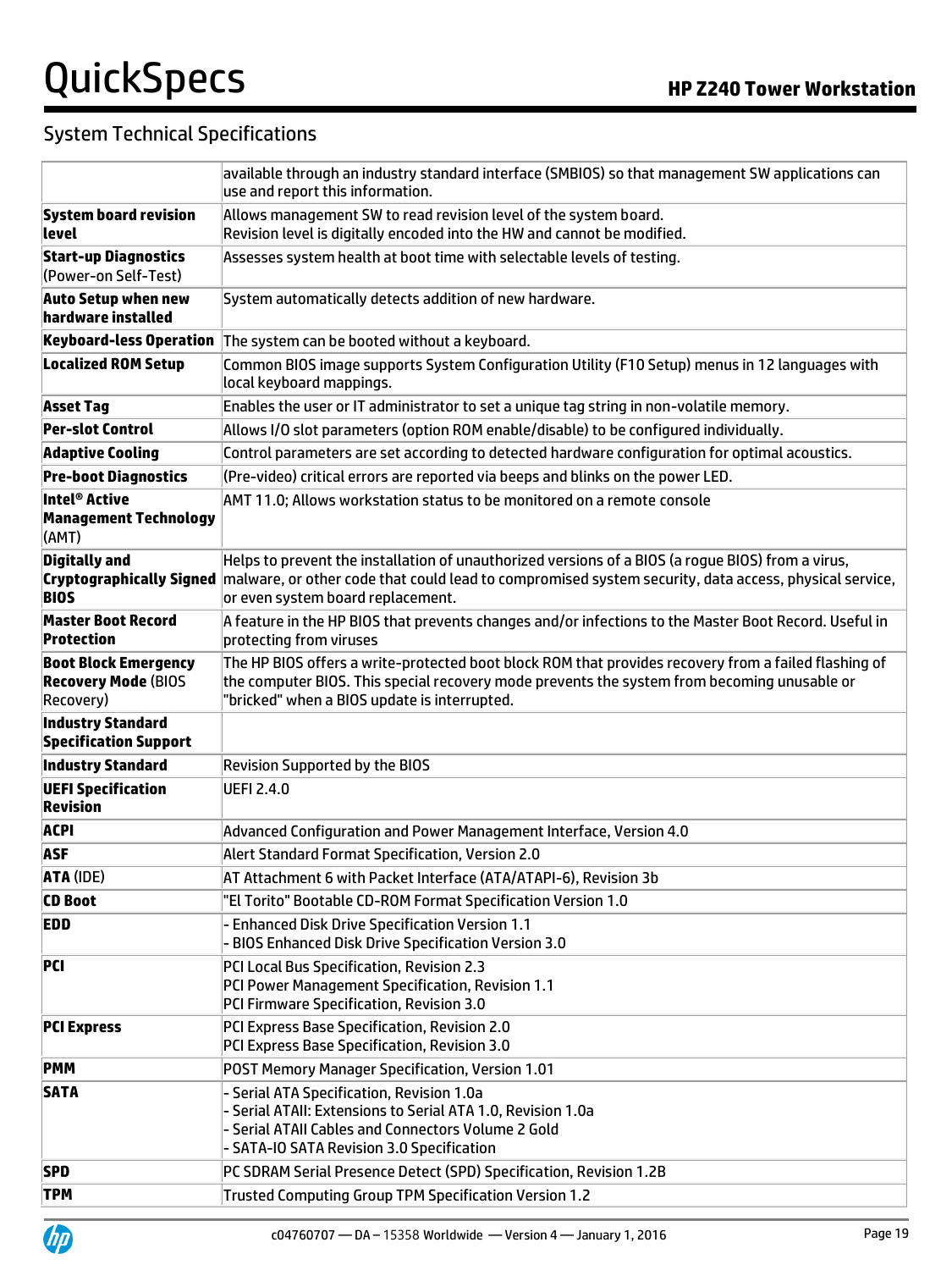| I<br>×<br>×<br>۰.<br>v |
|------------------------|

**Universal Serial Bus Revision 1.1 Specification** Universal Serial Bus Revision 2.0 Specification Universal Serial Bus Revision 3.0 Specification

| Social and Environmental Responsibility |  |
|-----------------------------------------|--|

|                                                   | ocial and Environmental Responsionity                                                                                                                                                                                                                                                                                                                                                                                                                                                                                             |  |  |
|---------------------------------------------------|-----------------------------------------------------------------------------------------------------------------------------------------------------------------------------------------------------------------------------------------------------------------------------------------------------------------------------------------------------------------------------------------------------------------------------------------------------------------------------------------------------------------------------------|--|--|
| <b>Eco-Label Certifications</b><br>& Declarations | This product is low halogen except for power cords, cables and peripherals. Service parts obtained after<br>purchase may not be Low Halogen:                                                                                                                                                                                                                                                                                                                                                                                      |  |  |
|                                                   | ENERGY STAR® (energy-saving features available on selected configurations-Windows only)<br>$\bullet$<br>US Federal Energy Management Program (FEMP)<br>$\bullet$<br><b>China Energy Conservation Program</b><br>$\bullet$<br><b>IT ECO declaration</b><br>$\bullet$                                                                                                                                                                                                                                                               |  |  |
| <b>Batteries</b>                                  | The battery in this product complies with EU Directive 2006/66/EC<br>Battery size: CR2032 (coin cell)<br><b>Battery type: Lithium Metal</b>                                                                                                                                                                                                                                                                                                                                                                                       |  |  |
|                                                   | The battery in this product does not contain:                                                                                                                                                                                                                                                                                                                                                                                                                                                                                     |  |  |
|                                                   | Mercury greater than 5ppm by weight<br>$\bullet$<br>Cadmium greater than 10ppm by weight<br>$\bullet$                                                                                                                                                                                                                                                                                                                                                                                                                             |  |  |
|                                                   | Lead greater than 40ppm by weight<br>$\bullet$                                                                                                                                                                                                                                                                                                                                                                                                                                                                                    |  |  |
|                                                   | Restricted Material Usage This product meets the material restrictions specified in HP's General Specification for the<br>Environment. http://www.hp.com/hpinfo/globalcitizenship/environment/pdf/gse.pdf<br>Hewlett-Packard is committed to compliance with all applicable environmental laws and regulations,<br>including the European Union Restriction of Hazardous Substances (RoHS) Directive. HP's goal is to<br>exceed compliance obligations by meeting the requirements of the RoHS Directive on a worldwide<br>basis. |  |  |
| <b>Low Halogen Statement</b>                      | This product is low halogen except for power cords, cables and peripherals, as well as the following<br>customer-configurable internal components: Creative Recon3D PCIe Audio Card is not Low Halogen.<br>Service parts obtained after purchase may not be Low Halogen.                                                                                                                                                                                                                                                          |  |  |
| and Recycling                                     | End-of-Life Management Hewlett-Packard offers end-of-life HP product return and recycling programs in many geographic<br>areas. To recycle your product, please go to: http://www.hp.com/recycle or contact your nearest HP<br>sales office. Products returned to HP will be recycled, recovered or disposed of in a responsible manner.<br>This product is greater than 90% recyclable by weight when properly disposed of at end of life.                                                                                       |  |  |
| <b>Hewlett-Packard</b>                            | For more information about HP's commitment to the environment:                                                                                                                                                                                                                                                                                                                                                                                                                                                                    |  |  |
| <b>Information</b>                                | Corporate Environmental Living Progress Report http://www.hp.com/hpinfo/globalcitizenship/gcreport/index.html                                                                                                                                                                                                                                                                                                                                                                                                                     |  |  |
|                                                   | Eco-label certifications                                                                                                                                                                                                                                                                                                                                                                                                                                                                                                          |  |  |
|                                                   | http://www.hp.com/hpinfo/globalcitizenship/environment/productdesign/ecolabels.html                                                                                                                                                                                                                                                                                                                                                                                                                                               |  |  |
|                                                   | ISO 14001 certificates:                                                                                                                                                                                                                                                                                                                                                                                                                                                                                                           |  |  |
|                                                   | http://www.hp.com/hpinfo/globalcitizenship/environment/operations/envmanagement.html                                                                                                                                                                                                                                                                                                                                                                                                                                              |  |  |
| <b>Additional Information</b>                     | This HP product is designed to comply with the Waste Electrical and Electronic Equipment<br>$\bullet$<br>(WEEE) Directive - 2002/96/EC.                                                                                                                                                                                                                                                                                                                                                                                           |  |  |
|                                                   | Plastic parts weighing over 25 grams used in the product are marked per ISO 11469 and<br>$\bullet$<br>IS01043.                                                                                                                                                                                                                                                                                                                                                                                                                    |  |  |
|                                                   | This product is >90% recycle-able when properly disposed of at end of life<br>$\bullet$                                                                                                                                                                                                                                                                                                                                                                                                                                           |  |  |
|                                                   | EPEAT Gold registered in the U.S. EPEAT registration varies by country. See<br>$\bullet$                                                                                                                                                                                                                                                                                                                                                                                                                                          |  |  |
|                                                   | http://www.epeat.net for registration status by country.                                                                                                                                                                                                                                                                                                                                                                                                                                                                          |  |  |

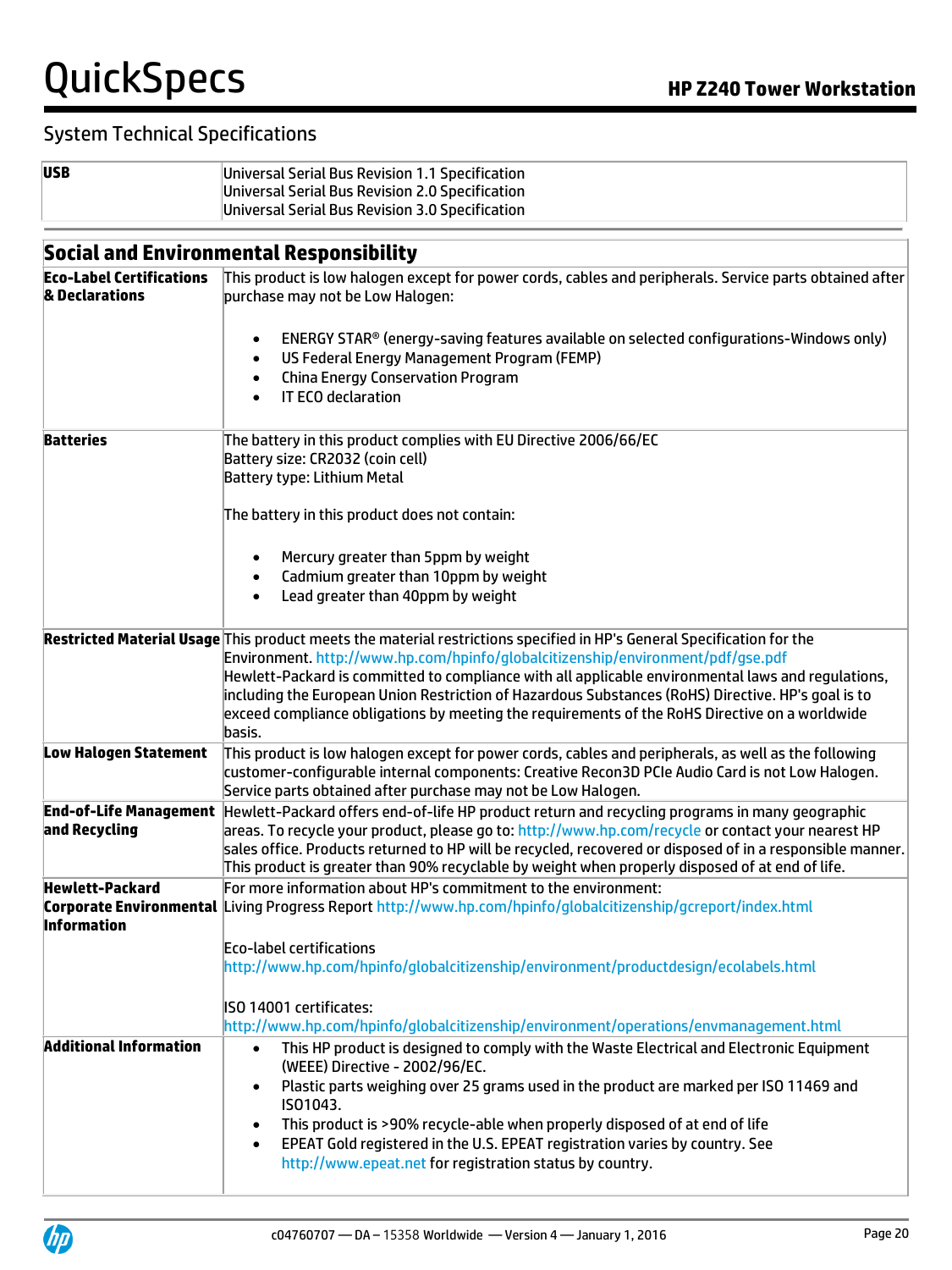| <b>Packaging</b>             | HP Workstation product packaging meets the HP General Specification for the Environment at<br>http://www.hp.com/hpinfo/globalcitizenship/society/gen_specifications.html                                                   |
|------------------------------|----------------------------------------------------------------------------------------------------------------------------------------------------------------------------------------------------------------------------|
|                              | Does not contain restricted substances listed in HP Standard 011-1 General Specification for<br>$\bullet$<br>the Environment                                                                                               |
|                              | Does not contain ozone-depleting substances (ODS)<br>$\bullet$<br>Does not contain heavy metals (lead, mercury, cadmium or hexavalent chromium) in excess of<br>$\bullet$<br>100 ppm sum total for all heavy metals listed |
|                              | Maximizes the use of post-consumer recycled content materials in packaging materials<br>$\bullet$<br>All packaging material is recyclable<br>$\bullet$                                                                     |
|                              | All packaging material is designed for ease of disassembly<br>$\bullet$                                                                                                                                                    |
|                              | Reduced size and weight of packages to improve transportation fuel efficiency<br>$\bullet$<br>Plastic packaging materials are marked according to ISO 11469 and DIN 6120 standards<br>$\bullet$<br>formatting              |
| <b>Packaging Materials</b>   |                                                                                                                                                                                                                            |
| <b>Internal</b>              | Cushions made from fabricated recycled expanded-polyethylene (EPE) or recycled expanded-<br>polypropylene (EPP). May also be made from recycled molded paper-pulp (MPP).                                                   |
| <b>External</b>              | Carton made from corrugated fiberboard with at least 25% recycled content.                                                                                                                                                 |
| Manageability                |                                                                                                                                                                                                                            |
| Intel <sup>®</sup> Active    | An advanced set of remote management features and functionality which provides network                                                                                                                                     |
| <b>Management Technology</b> | administrators the latest and most effective tools to remotely discover, heal, and protect networked                                                                                                                       |
| (AMT)                        | client systems regardless of the system's health or power state. AMT 11.0 includes the following<br>advanced management functions::                                                                                        |
|                              | Power Management (on, off, standby, reset)<br>$\bullet$                                                                                                                                                                    |
|                              | Hardware/Software Inventory (includes BIOS and firmware revisions<br>$\bullet$                                                                                                                                             |
|                              | <b>Hardware Alerting</b><br>$\bullet$                                                                                                                                                                                      |
|                              | <b>Agent Presence</b><br>$\bullet$                                                                                                                                                                                         |
|                              | <b>System Defense Filters</b><br>$\bullet$                                                                                                                                                                                 |
|                              | <b>SOL (Serial Over LAN)</b>                                                                                                                                                                                               |
|                              | ME Wake-on-LAN<br>DASH 1.1 compliance                                                                                                                                                                                      |
|                              | <b>IPv6 Support</b>                                                                                                                                                                                                        |
|                              | Fast Call for Help - a client inside or outside the firewall may initiate a call for help via BIOS<br>screen, periodic connections, or alert triggered connection                                                          |
|                              | Remote Scheduled Maintenance - pre-schedule when the PC connects to the IT or service<br>$\bullet$                                                                                                                         |
|                              | provider console for maintenance. Remote PCs can get required patches, be inventoried, etc by<br>connecting to their IT console or Service Provider when it's convenient                                                   |
|                              | Remote Alerts - automatically alert IT or service provider if issues arise<br>$\bullet$                                                                                                                                    |
|                              | Access Monitor - Provides oversight into Intel® AMT actions to support security requirements<br>٠<br><b>PC Alarm Clock</b>                                                                                                 |
|                              | Protected Audio Video Path (PAVP)                                                                                                                                                                                          |
|                              | <b>Microsoft NAP Support</b>                                                                                                                                                                                               |
|                              | Host Base set-up and configuration<br>$\bullet$                                                                                                                                                                            |
|                              | Management Engine (ME) firmware roll back<br>$\bullet$                                                                                                                                                                     |
|                              | Enhanced KVM resolution (Up to 4K)<br>$\bullet$                                                                                                                                                                            |
| Intel® vPro™ Technology      | The HP Z240 workstations support Intel® vPro™ technology when purchased with a vPro™ technology                                                                                                                            |
|                              | capable CPU: Intel® Xeon® E3 processor family or 6 <sup>th</sup> Generation Intel® Core i5/i7 processors with Intel®                                                                                                       |



VT-d/VT-x and Intel® TXT technology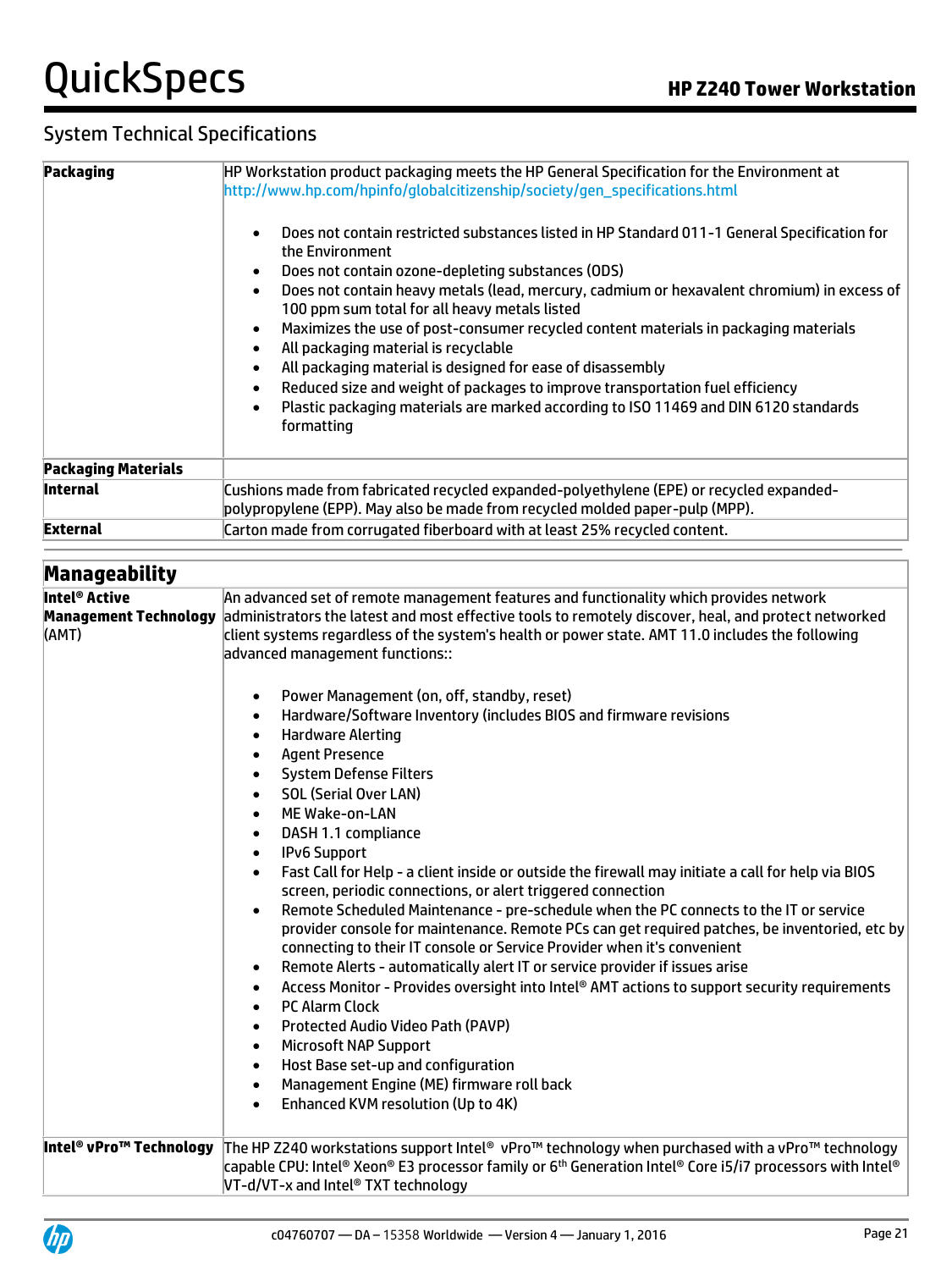| <b>Remote Manageability</b><br><b>Software Solutions</b> | Visit: http://www.hp.com/go/easydeploy                                                                                                                                                                                                                                                                                                                                                                                                                                        |  |  |  |
|----------------------------------------------------------|-------------------------------------------------------------------------------------------------------------------------------------------------------------------------------------------------------------------------------------------------------------------------------------------------------------------------------------------------------------------------------------------------------------------------------------------------------------------------------|--|--|--|
| <b>System Software</b><br><b>Manager</b>                 | Visit: http://www.hp.com/go/ssm                                                                                                                                                                                                                                                                                                                                                                                                                                               |  |  |  |
| Service, Support, and<br><b>Warranty</b>                 | Program to proactively communicate Product Change Notifications (PCNs) and<br>$\bullet$<br>CustomerAdvisories by email to customers, based on a user-defined profile.<br>PCNs provide advance notification of hardware and software changes to be implemented in<br>$\bullet$<br>the factory providing time to plan for transition.<br>Customer Advisories provide concise, effective problem resolution, greatly reducing the need<br>$\bullet$<br>to call technical support |  |  |  |

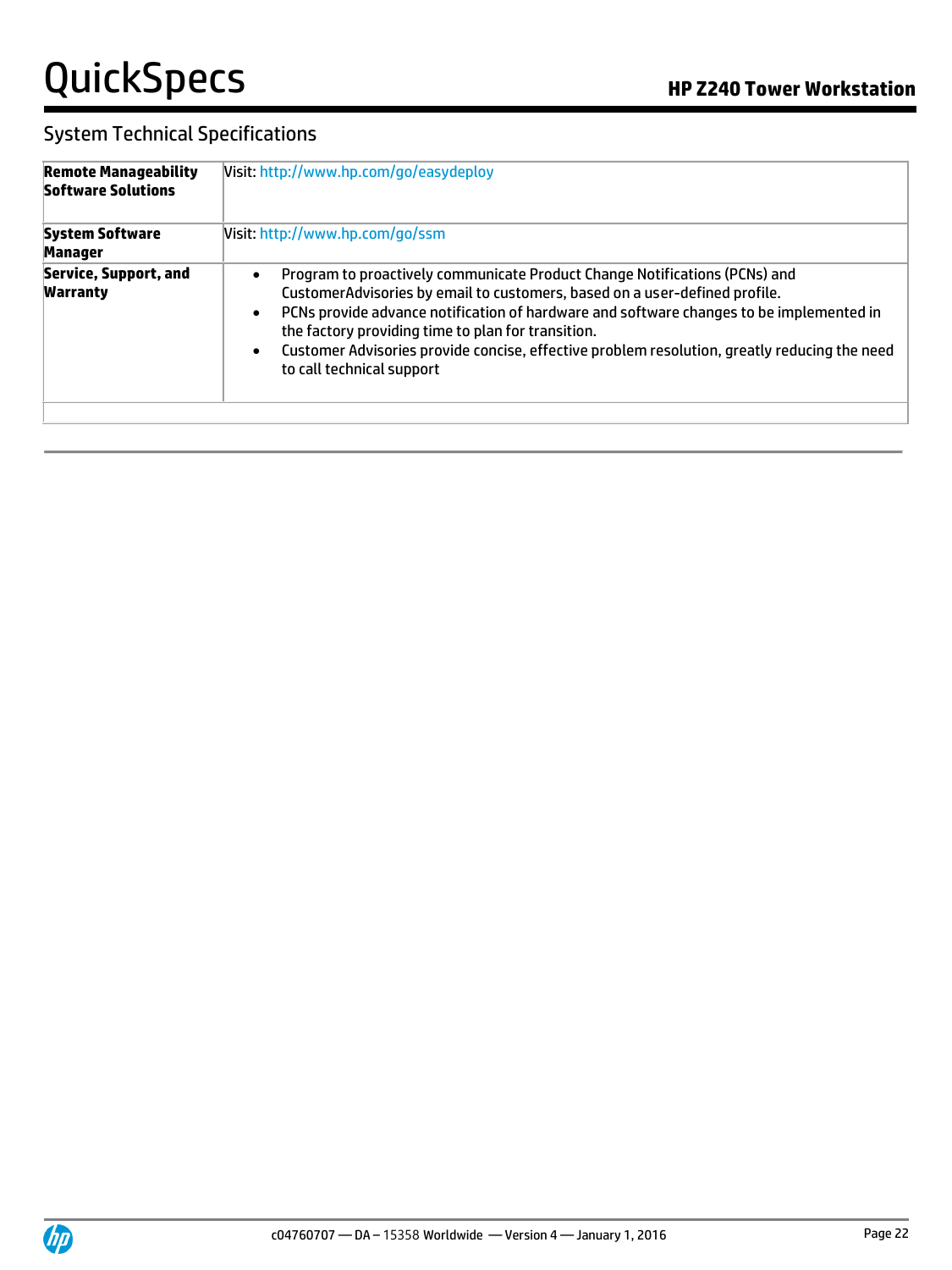### Stable & Consistent Offerings

As part of its commitment to hardware, software, and solution innovation, HP is proud to introduce this breakthrough platform configuration stability to HP Workstation customers. HP Stable & Consistent Offerings are built on the foundation of a carefully chosen set of hardware and software designed and tested to work with all HP Z Workstation platforms through their end of life. These components and their corresponding HP Workstation platform compatibility are outlined in this section. HP Stable & Consistent Offerings are available worldwide to all HP Workstation customers—no special programs, no additional cost—no kidding. Simply select your hardware and software components when you customize your HP Workstation and be assured that you'll be able to buy that same configuration throughout the lifecycle of the product.

| <b>Processors</b>            | <b>Product#</b> | <b>Offering</b>                        |
|------------------------------|-----------------|----------------------------------------|
|                              | N2L03AV         | Intel Xeon E3-1225v5 3.3 8M GT2 4C TWR |
|                              | N2L06AV         | Intel Xeon E3-1240v5 3.5 8M GT0 4C TWR |
|                              | N2L04AV         | Intel Xeon E3-1245v5 3.5 8M GT2 4C TWR |
|                              |                 |                                        |
| <b>Hard Drives</b>           | <b>Product#</b> | <b>Offering</b>                        |
|                              | <b>M6U81AV</b>  | 500GB 7200 RPM SATA 1st HDD            |
|                              | M6U90AV         | 500GB 7200 RPM SATA 2nd HDD            |
|                              | M6U98AV         | 500GB 7200 RPM SATA 3rd HDD            |
|                              | M6U82AV         | 1TB 7200 RPM SATA 1st HDD              |
|                              | <b>M6U91AV</b>  | 1TB 7200 RPM SATA 2nd HDD              |
|                              | M6U99AV         | 1TB 7200 RPM SATA 3rd HDD              |
| <b>Graphics</b>              | Product#        | <b>Offering</b>                        |
|                              | M6Q36AV         | NVIDIA NVS 510 2GB 1st GFX             |
|                              | M6Q40AV         | NVIDIA Quadro K620 2GB 1st GFX         |
|                              | M6Q38AV         | NVIDIA Quadro K2200 4GB 1st GFX        |
|                              | M6Q32AV         | AMD FirePro W2100 2GB 1st GFX          |
| <b>Memory</b>                | Product#        | <b>Offering</b>                        |
|                              | <b>M6Q57AV</b>  | 4GB DDR4-2133 ECC (1x4GB) RAM          |
|                              | M6Q58AV         | 8GB DDR4-2133 ECC (2x4GB) RAM          |
|                              | M6Q59AV         | 8GB DDR4-2133 ECC (1x8GB) RAM          |
|                              | M6Q60AV         | 16GB DDR4-2133 ECC (2x8GB) RAM         |
|                              | M6Q61AV         | 32GB DDR4-2133 ECC (4x8GB) RAM         |
|                              |                 |                                        |
| <b>Optical and Removable</b> | Product #       | <b>Offering</b>                        |
| <b>Storage</b>               | <b>L8S24AV</b>  | Slim SuperMulti DVDRW SATA 1st ODD     |

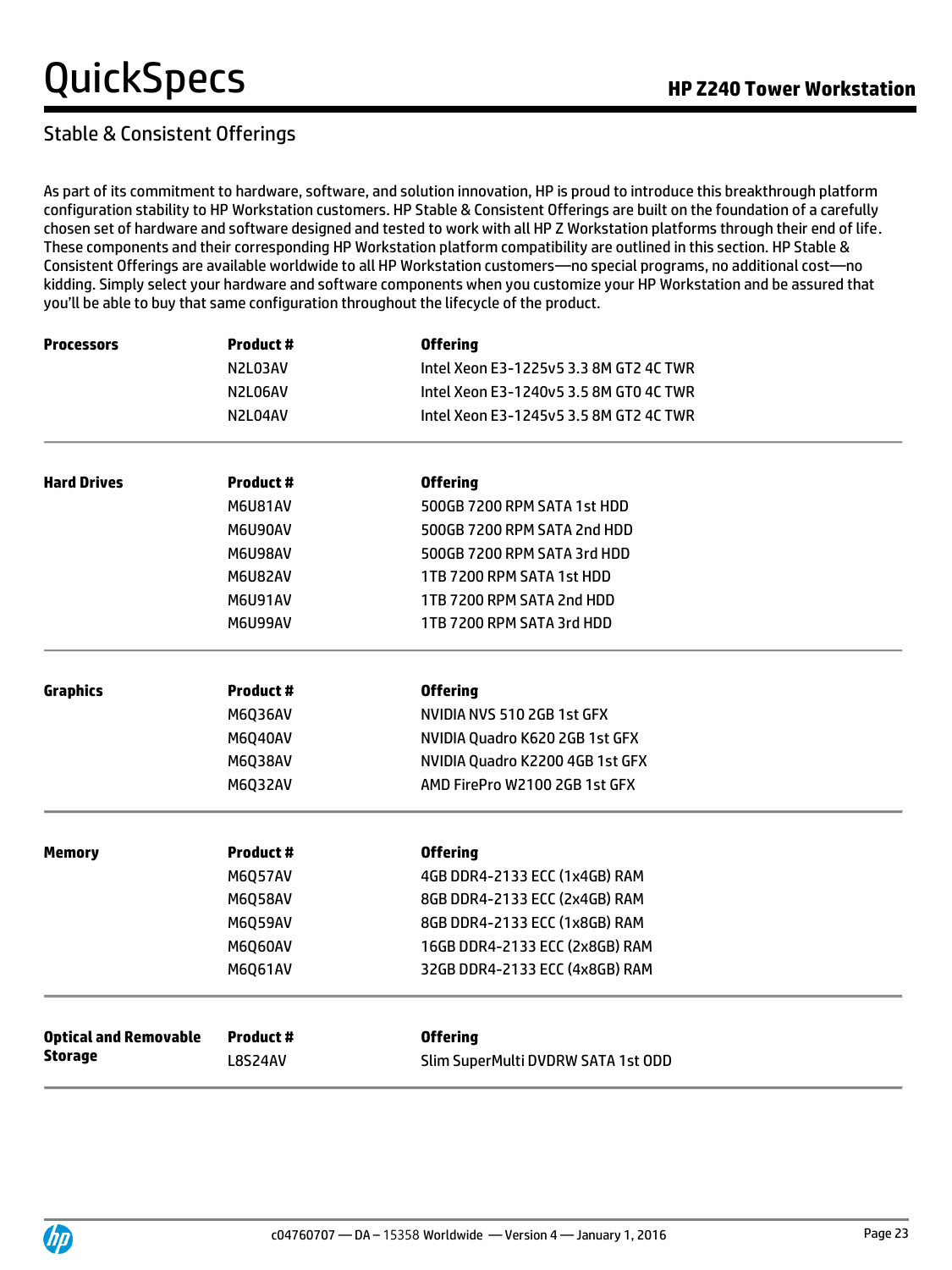### Technical Specifications - Processors

#### **Intel® Xeon® processor E3-1200 v5 family**

Intel Xeon E3-1280 v5 3.7 2133 4C CPU Intel Xeon E3-1270 v5 3.6 2133 4C CPU Intel Xeon E3-1245 v5 3.5 2133 4C CPU Intel Xeon E3-1240 v5 3.5 2133 4C CPU Intel Xeon E3-1230 v5 3.4 2133 4C CPU Intel Xeon E3-1225 v5 3.3 2133 4C CPU

#### **6th generation Intel® Core™ processor family**

Intel® Core™ i7-6700 3.4 2133 4C CPU Intel® Core i7-6600 3.3 2133 4C CPU Intel® Core i7-6500 3.2 2133 4C CPU

#### **6th generation Intel® Core™ i3/Pentium processor family**

Intel Core i3-6300 3.8 2133 2C CPU Intel Core i3-6100 3.7 2133 2C CPU Intel Pentium G4400 3.3 2133 2C CPU

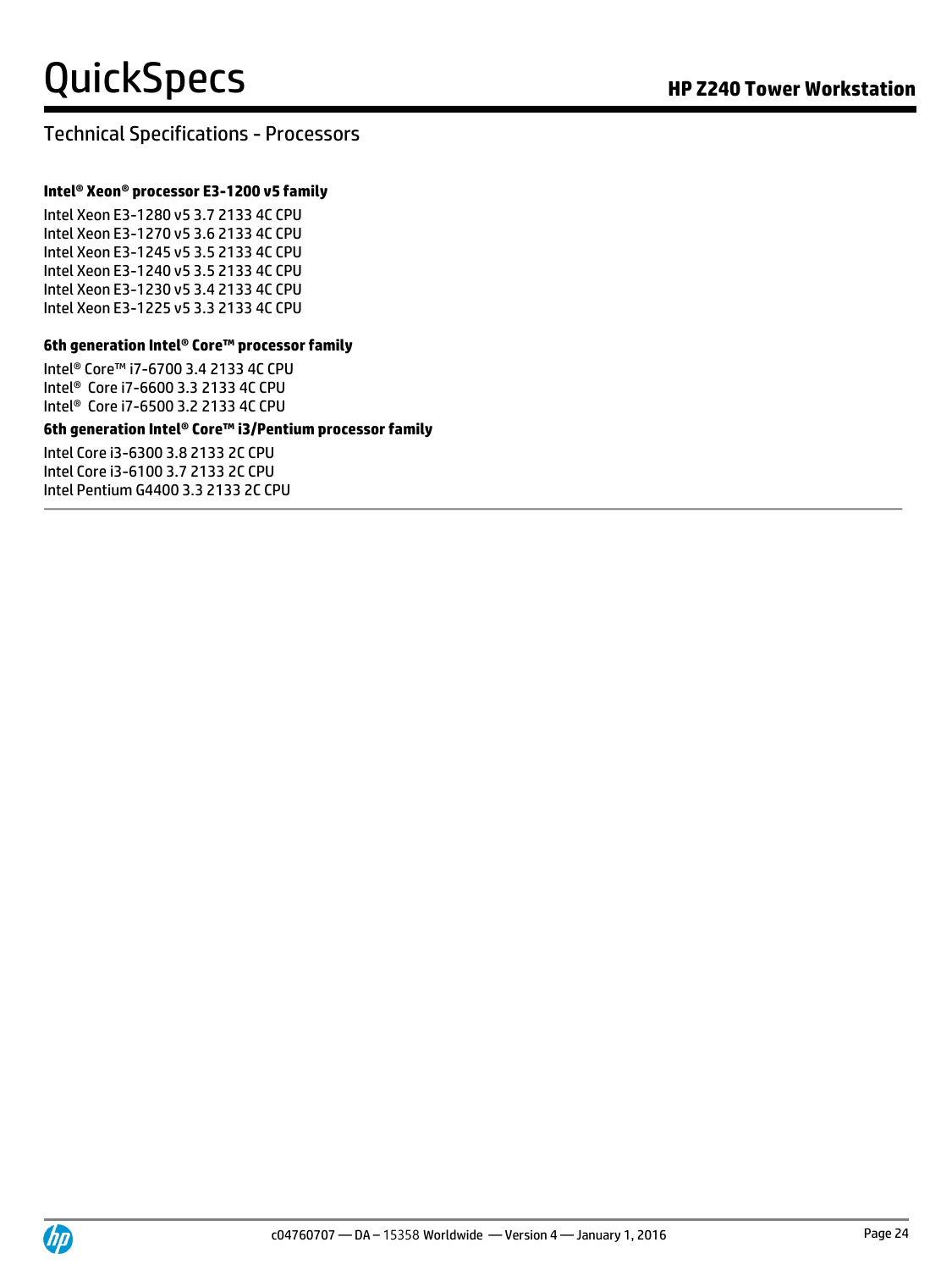| SATA Hard Drives for HP | 500GB SATA 7200 rpm | Capacity                                             | 500GB                                |                           |
|-------------------------|---------------------|------------------------------------------------------|--------------------------------------|---------------------------|
| Workstations            | 6Gb/s 3.5" HDD      | <b>Height</b>                                        | 1 in; 2.54 cm                        |                           |
|                         |                     | Width                                                | <b>Media Diameter</b>                | 3.5 in; 8.9 cm            |
|                         |                     |                                                      | <b>Physical Size</b>                 | 4 in; 10.17 cm            |
|                         |                     | <b>Interface</b>                                     | Serial ATA (6.0Gb/s), NCQ enabled    |                           |
|                         |                     | <b>Synchronous Transfer</b><br><b>Rate (Maximum)</b> | Up to 600MB/s                        |                           |
|                         |                     | <b>Buffer</b>                                        | <b>16MB</b>                          |                           |
|                         |                     | <b>Seek Time</b> (typical reads,                     | <b>Single Track</b>                  | 2 <sub>ms</sub>           |
|                         |                     | includes controller                                  | <b>Average</b>                       | $11 \text{ ms}$           |
|                         |                     | overhead, including<br>settling)                     | <b>Full Stroke</b>                   | 21 ms                     |
|                         |                     | <b>Rotational Speed</b>                              | 7,200 rpm                            |                           |
|                         |                     | <b>Logical Blocks</b>                                | 976,773,168                          |                           |
|                         |                     | <b>Operating Temperature</b>                         | 41° to 131° F (5° to 55° C)          |                           |
|                         | 1TB SATA 7200 rpm   | Capacity                                             | 1 Terabyte (1000 GB)                 |                           |
|                         | 6Gb/s 3.5" HDD      | <b>Height</b>                                        | 1 in; 2.54 cm                        |                           |
|                         |                     | Width                                                | <b>Media Diameter</b>                | 3.5 in; 8.9 cm            |
|                         |                     |                                                      | <b>Physical Size</b>                 | 4 in; 10.17 cm            |
|                         |                     | <b>Interface</b>                                     | Serial ATA (6.0Gb/s), NCQ enabled    |                           |
|                         |                     | <b>Synchronous Transfer</b><br><b>Rate (Maximum)</b> | Up to 600 MB/s                       |                           |
|                         |                     | <b>Buffer</b>                                        | 32MB                                 |                           |
|                         |                     | <b>Seek Time</b> (typical reads,                     | <b>Single Track</b>                  | 2 <sub>ms</sub>           |
|                         |                     | includes controller<br>overhead, including           | <b>Average</b><br><b>Full Stroke</b> | 11 <sub>ms</sub><br>21 ms |
|                         |                     | settling)                                            |                                      |                           |
|                         |                     | <b>Rotational Speed</b>                              | 7,200 rpm                            |                           |
|                         |                     | <b>Logical Blocks</b>                                | 1,953,525,168                        |                           |
|                         |                     | <b>Operating Temperature</b>                         | 41° to 131° F (5° to 55° C)          |                           |
|                         | 2.0TB SATA 7200 rpm | Capacity                                             | 2TB                                  |                           |
|                         | 6Gb/s 3.5" HDD      | <b>Height</b>                                        | 1 in; 2.54 cm                        |                           |
|                         |                     | Width                                                | <b>Media Diameter</b>                | 3.5 in; 8.9 cm            |
|                         |                     |                                                      | <b>Physical Size</b>                 | 4 in; 10.17 cm            |
|                         |                     | <b>Interface</b>                                     | Serial ATA (6.0 Gb/s), NCQ Enabled   |                           |
|                         |                     | <b>Synchronous Transfer</b><br><b>Rate (Maximum)</b> | Up to 600MB/s                        |                           |
|                         |                     | <b>Buffer</b>                                        | 64MB                                 |                           |
|                         |                     | <b>Seek Time</b> (typical reads,                     | <b>Single Track</b>                  | 1.0 <sub>ms</sub>         |
|                         |                     | includes controller                                  | <b>Average</b>                       | 11 ms                     |
|                         |                     | overhead, including<br>settling)                     | <b>Full Stroke</b>                   | 18 <sub>ms</sub>          |
|                         |                     | <b>Rotational Speed</b>                              | 7,200 rpm                            |                           |
|                         |                     | <b>Logical Blocks</b>                                | 3,907,029,168                        |                           |
|                         |                     | <b>Operating Temperature</b>                         | 41° to 131° F (5° to 55° C)          |                           |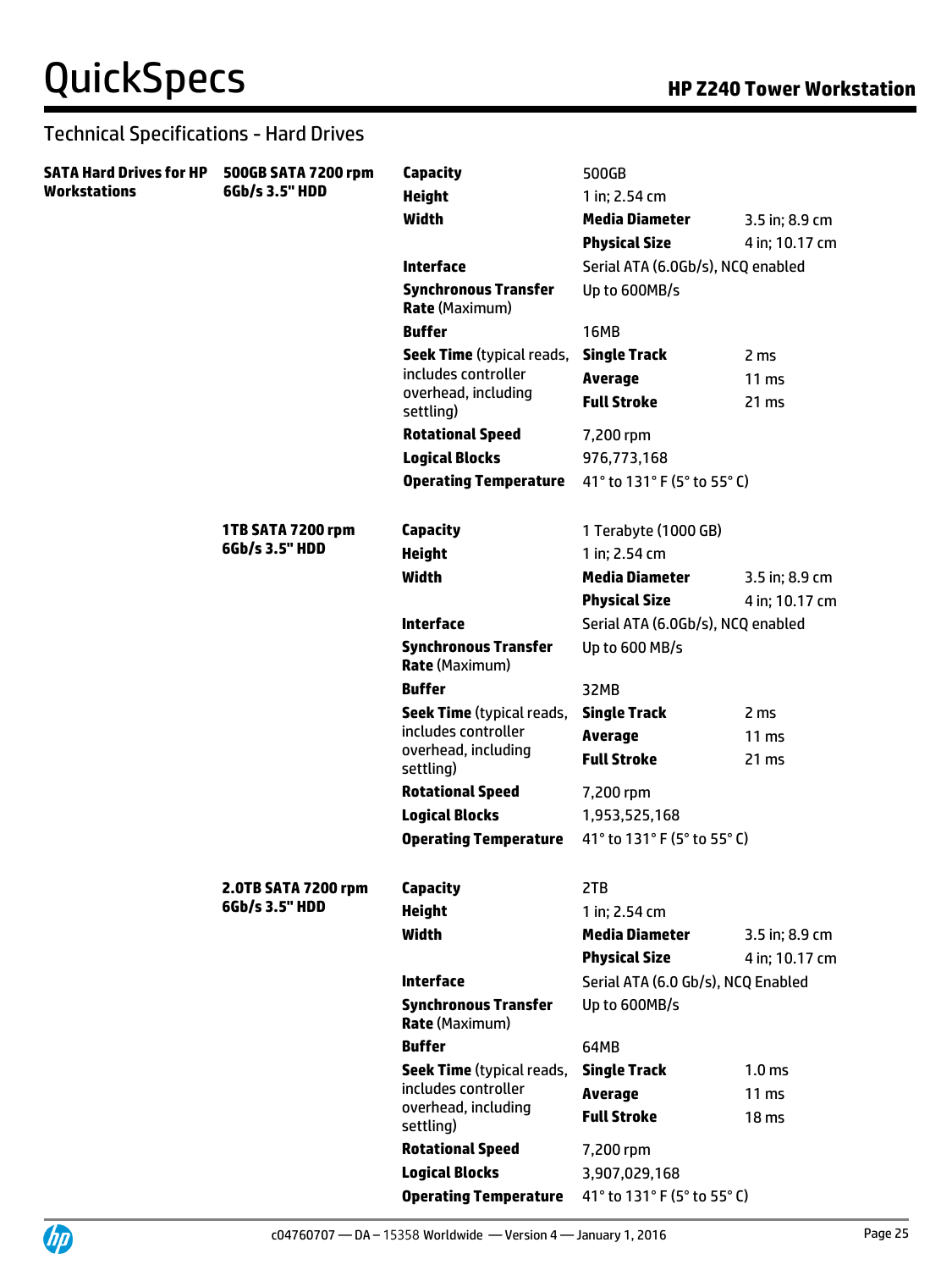| 3.0TB SATA 7200 rpm              | Capacity                                             | 3.0TB                             |                    |
|----------------------------------|------------------------------------------------------|-----------------------------------|--------------------|
| 6Gb/s 3.5" HDD                   | <b>Height</b>                                        | 1 in; 2.54 cm                     |                    |
|                                  | <b>Width</b>                                         | <b>Media Diameter</b>             | 3.5 in; 8.9 cm     |
|                                  |                                                      | <b>Physical Size</b>              | 4.0 in; 10.17 cm   |
|                                  | <b>Interface</b>                                     | Serial ATA (6.0Gb/s), NCQ enabled |                    |
|                                  | <b>Synchronous Transfer</b><br><b>Rate (Maximum)</b> | Up to 6.0 Gb/s                    |                    |
|                                  | <b>Buffer</b>                                        | 64MB                              |                    |
|                                  | <b>Seek Time</b> (typical reads,                     | <b>Single Track</b>               | 0.6 <sub>ms</sub>  |
|                                  | includes controller                                  | <b>Average</b>                    | 11 <sub>ms</sub>   |
|                                  | overhead, including<br>settling)                     | <b>Full Stroke</b>                | Not specified      |
|                                  | <b>Rotational Speed</b>                              | 7200 rpm                          |                    |
|                                  | <b>Operating Temperature</b>                         | 41° to 140° F (5° to 60° C)       |                    |
|                                  |                                                      |                                   |                    |
| 4TB SATA 7200 rpm                | Capacity                                             | 4TB                               |                    |
| 6Gb/s 3.5" HDD                   | <b>Height</b>                                        | 1 in; 2.54 cm                     |                    |
|                                  | Width                                                | <b>Media Diameter</b>             | 3.5 in; 8.9 cm     |
|                                  |                                                      | <b>Physical Size</b>              | 4 in; 10.17 cm     |
|                                  | <b>Interface</b>                                     | Serial ATA (6Gb/s)                |                    |
|                                  | <b>Synchronous Transfer</b><br><b>Rate (Maximum)</b> | Up to 600MB/s                     |                    |
|                                  | <b>Buffer</b>                                        | 32MB                              |                    |
|                                  | <b>Seek Time</b> (typical reads,                     | <b>Single Track</b>               | 0.7ms              |
|                                  | includes controller                                  | <b>Average</b>                    | 8.5ms              |
|                                  | overhead, including<br>settling)                     | <b>Full Stroke</b>                | 15.7 <sub>ms</sub> |
|                                  | <b>Rotational Speed</b>                              | 7,200 rpm                         |                    |
|                                  | <b>Operating Temperature</b>                         | 5° to 60° F (-15° to 15.56° C)    |                    |
|                                  |                                                      |                                   |                    |
| 500GB SATA 7.2K SED SFF Capacity |                                                      | 500GB                             |                    |
| HDD                              | <b>Height</b>                                        | 0.275 in; 0.7 cm                  |                    |
|                                  | Width                                                | Media Diameter                    | 2.5 in; 6.36 cm    |
|                                  |                                                      | <b>Physical Size</b>              | 2.75 in; 6.99 cm   |
|                                  | <b>Interface</b>                                     | Up to 600MB/s                     |                    |
|                                  | <b>Synchronous Transfer</b><br><b>Rate (Maximum)</b> | 128MB                             |                    |
|                                  | <b>Buffer</b>                                        | 64MB                              |                    |
|                                  | <b>Seek Time</b> (typical reads,                     | <b>Single Track</b>               | 1 <sub>ms</sub>    |
|                                  | includes controller                                  | <b>Average</b>                    | 4.2ms              |
|                                  | overhead, including<br>settling)                     | <b>Full Stroke</b>                | 25ms (typical)     |
|                                  | <b>Rotational Speed</b>                              | 7,200 rpm                         |                    |
|                                  | <b>Operating Temperature</b>                         | 32° to 140° F (0° to 60° C)       |                    |
|                                  |                                                      |                                   |                    |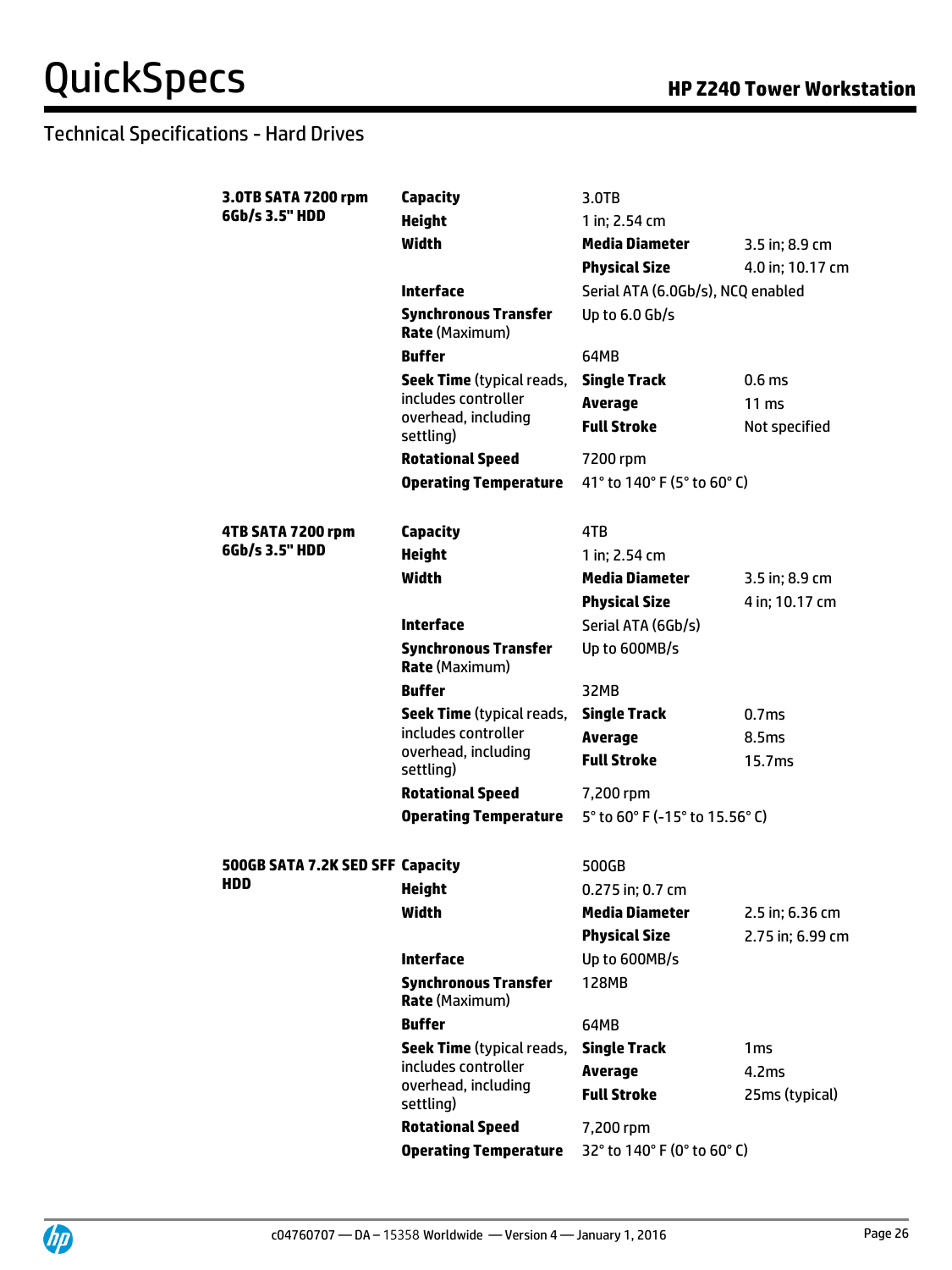|                              | 1TB SATA 7200 rpm 8GB        | Capacity                                             | 1TB                             |                 |
|------------------------------|------------------------------|------------------------------------------------------|---------------------------------|-----------------|
|                              | 3.5" SSHD (hybrid)           | <b>Height</b>                                        | 1 in; 2.54 cm                   |                 |
|                              |                              | Width                                                | <b>Media Diameter</b>           | 3.5 in; 8.9 cm  |
|                              |                              |                                                      | <b>Physical Size</b>            | 4 in; 10.17 cm  |
|                              |                              | Interface                                            | 6Gb/s SATA                      |                 |
|                              |                              | <b>Synchronous Transfer</b><br><b>Rate (Maximum)</b> | Up to 600MB/s                   |                 |
|                              |                              | <b>Buffer</b>                                        | 64MB standard HDD cache buffer  |                 |
|                              |                              | Cache                                                | 8GB NAND flash                  |                 |
|                              |                              | <b>Rotational Speed</b>                              | 7,200 rpm                       |                 |
|                              |                              | <b>Operating Temperature</b>                         | 32° to 140° F (0° to 60° C)     |                 |
| <b>HP Solid State Drives</b> | <b>HP 256GB SATA 6Gb/s</b>   | Capacity                                             | 256GB                           |                 |
| (SSDs) for Workstations      | <b>SSD</b>                   | <b>Height</b>                                        | 0.28 in; 0.7 cm                 |                 |
|                              |                              | <b>Interface</b>                                     | SATA 6Gb/s                      |                 |
|                              |                              | <b>Synchronous Transfer</b><br><b>Rate (Maximum)</b> | Up to 500MB/s (Sequential Read) |                 |
|                              |                              | <b>Operating Temperature</b>                         | 32° to 158° F (0° to 70° C)     |                 |
|                              | HP 256GB SATA 6Gb/s          | <b>Capacity</b>                                      | 256GB                           |                 |
|                              | <b>SED Opal 2 SSD</b>        | <b>Height</b>                                        | 0.28 in; 0.7 cm                 |                 |
|                              |                              | <b>Width</b>                                         | <b>Physical Size</b>            |                 |
|                              |                              | <b>Interface</b>                                     | 6Gb/s SATA                      |                 |
|                              |                              | <b>Synchronous Transfer</b><br><b>Rate (Maximum)</b> | Up to 550MB/s (Sequential Read) |                 |
|                              |                              | <b>Operating Temperature</b>                         | 32° to 158° F (0° to 70° C)     |                 |
|                              | <b>HP 512 GB SATA 6Gb/s</b>  | <b>Capacity</b>                                      | 512GB                           |                 |
|                              | <b>SSD</b>                   | <b>Height</b>                                        | 0.28 in; 0.7 cm                 |                 |
|                              |                              | <b>Width</b>                                         | <b>Physical Size</b>            | 2.5 in; 6.36 cm |
|                              |                              | <b>Interface</b>                                     | SATA 6Gb/s                      |                 |
|                              |                              | <b>Synchronous Transfer</b><br><b>Rate (Maximum)</b> | Up to 550MB/s (Sequential Read) |                 |
|                              |                              | <b>Operating Temperature</b>                         | 32° to 158° F (0° to 70° C)     |                 |
|                              | <b>HP 1TB SATA 6Gb/s SSD</b> | Capacity                                             | 1TB                             |                 |
|                              |                              | <b>Height</b>                                        | 0.28 in; 0.7 cm                 |                 |
|                              |                              | Width                                                | <b>Physical Size</b>            | 2.5 in; 6.36 cm |
|                              | <b>Interface</b>             | 6Gb/s SATA                                           |                                 |                 |
|                              |                              | <b>Synchronous Transfer</b><br><b>Rate (Maximum)</b> | Up to 500MB/s (Sequential Read) |                 |
|                              |                              | <b>Operating Temperature</b>                         | 32° to 158° F (0° to 70° C)     |                 |
| <b>PCIe SSDs for HP</b>      | <b>HP Z Turbo Drive G2</b>   | <b>Capacity</b>                                      | 128GB                           |                 |

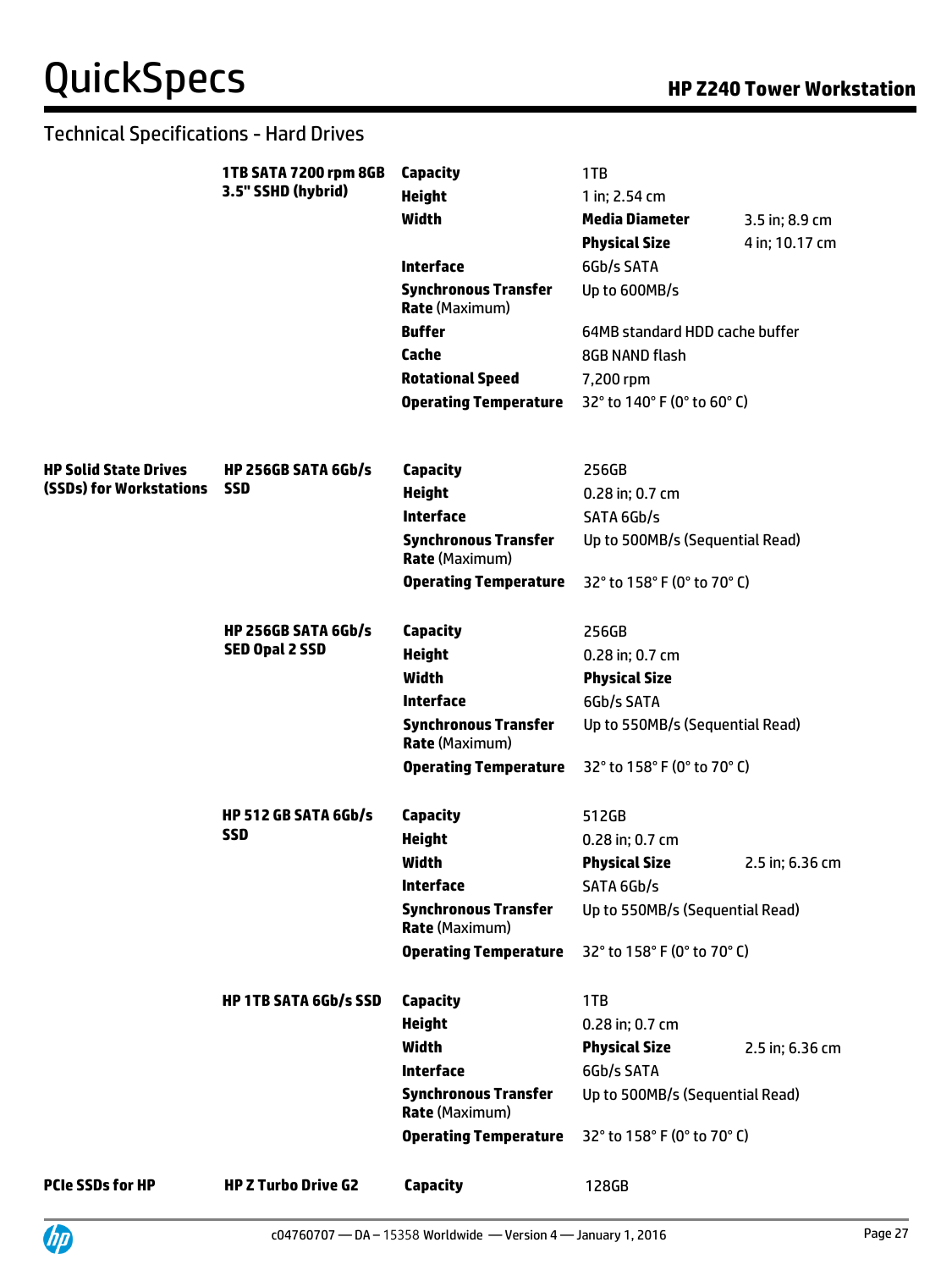| Workstations | <b>128GB SSD</b>                               | Interface<br><b>Operating Temperature</b>             | PCI Express 3.0 x4 electrical x4 physical<br>32° to 158° F (0° to 70° C)                                                  |
|--------------|------------------------------------------------|-------------------------------------------------------|---------------------------------------------------------------------------------------------------------------------------|
|              | <b>HP Z Turbo Drive G2</b><br>256GB SSD        | Capacity<br>Interface<br><b>Operating Temperature</b> | 256GB<br>PCI Express 3.0 x4 electrical x4 physical<br>32° to 158° F (0° to 70° C)                                         |
|              | <b>HP Z Turbo Drive G2</b><br><b>512GB SSD</b> | Capacity<br>Interface<br><b>Operating Temperature</b> | 512GB<br>PCI Express 3.0 x4 electrical x4 physical<br>32 $^{\circ}$ to 158 $^{\circ}$ F (0 $^{\circ}$ to 70 $^{\circ}$ C) |

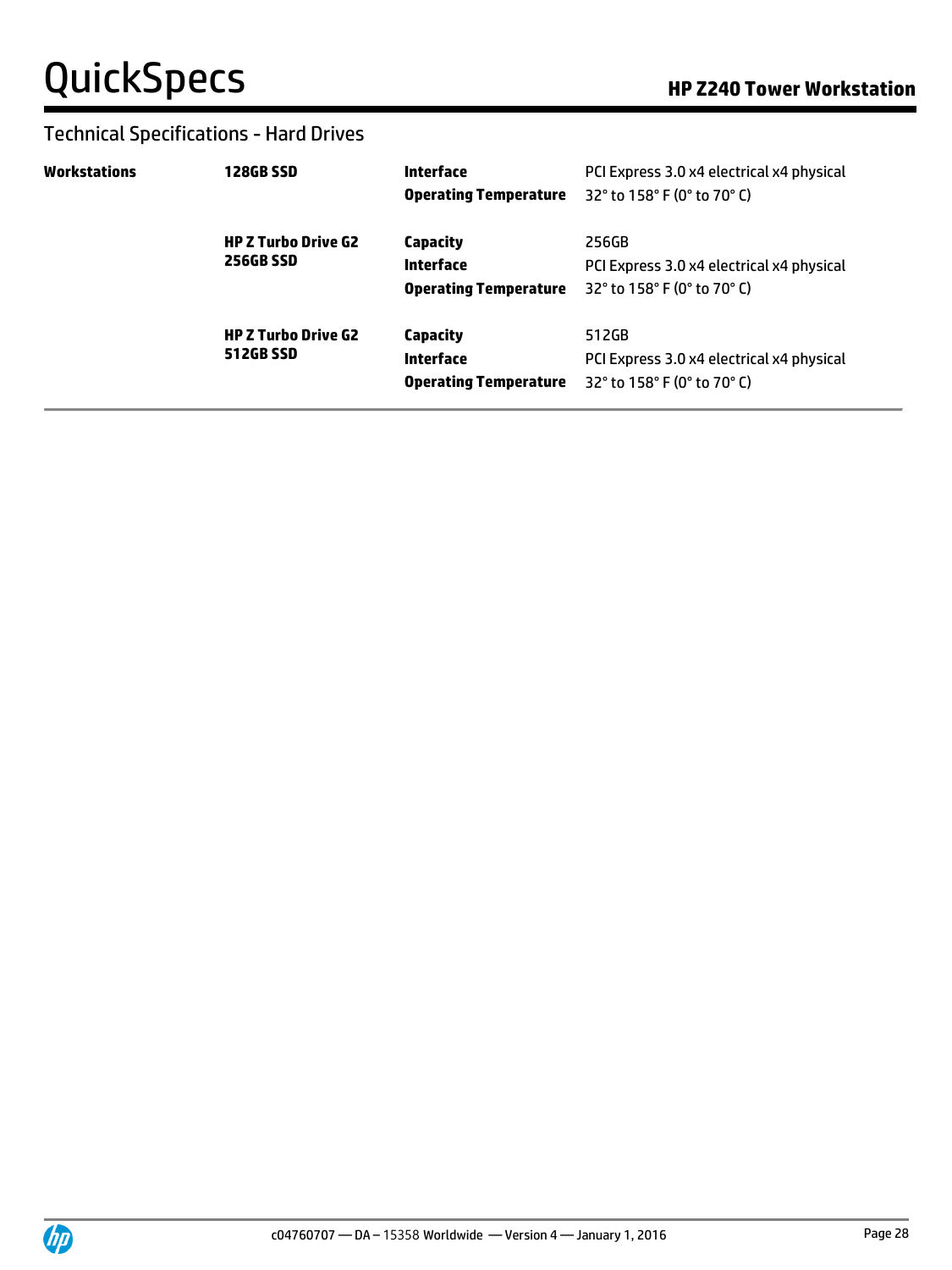| Integrated Intel® HD<br>Graphics (Z240) | <b>Form Factor</b>                          | Integrated in select Intel® Xeon® E3, Intel® Core™ i7, and Intel® Core™ i5<br>processors.                                                                                                                                                                                                                                                                                                 |
|-----------------------------------------|---------------------------------------------|-------------------------------------------------------------------------------------------------------------------------------------------------------------------------------------------------------------------------------------------------------------------------------------------------------------------------------------------------------------------------------------------|
|                                         | <b>Graphics Controller</b>                  | Check specific platform specifications for selections.<br>Intel <sup>®</sup> HD Graphics                                                                                                                                                                                                                                                                                                  |
|                                         | <b>Memory</b>                               | Unified Memory Architecture (UMA) frame buffer. Graphics memory is<br>shared with system memory. Size selectable between 64 MB to 512 MB<br>via BIOS setting. Default size is 64 MB. Additional memory is allocated for<br>graphics as needed using Intel's Dynamic Video Memory Technology (Intel<br>DVMT 5.0), to provide an optimal balance between graphics and system<br>memory use. |
|                                         | <b>Connectors</b>                           | Check system platform specifications where Intel® HD Graphics are<br>available.                                                                                                                                                                                                                                                                                                           |
|                                         | <b>Maximum Resolution</b>                   | Display Port: 2560 x 1600<br>DVI: 1920x1200<br>VGA: 2048x1536                                                                                                                                                                                                                                                                                                                             |
|                                         |                                             | <b>NOTE:</b> For DVI and VGA outputs, separate adapters may be required.                                                                                                                                                                                                                                                                                                                  |
|                                         | <b>Shading Architecture</b>                 | Shader Model 5.0                                                                                                                                                                                                                                                                                                                                                                          |
|                                         | <b>Supported Graphics APIs</b>              | OpenGL 4.0<br>DirectX 11.1                                                                                                                                                                                                                                                                                                                                                                |
|                                         | <b>Available Graphics</b><br><b>Drivers</b> | Windows 10<br>Windows 7                                                                                                                                                                                                                                                                                                                                                                   |
| NVIDIA® NVS™ 310 1GB<br><b>Graphics</b> | <b>Form Factor</b>                          | Low Profile:<br>2.713 inches in height × 6.150 inches in length<br>Weight: ~142 grams                                                                                                                                                                                                                                                                                                     |
|                                         | <b>Graphics Controller</b>                  | NVIDIA <sup>®</sup> NVS™ 310<br>GPU: GF119-825                                                                                                                                                                                                                                                                                                                                            |
|                                         | <b>Bus Type</b>                             | PCI Express x16, 2.0 compliant                                                                                                                                                                                                                                                                                                                                                            |
|                                         | <b>Memory</b>                               | Size: 1GBB DDR3<br>Clock: 875Mhz<br>Memory Bandwidth: 14GB/s                                                                                                                                                                                                                                                                                                                              |
|                                         | <b>Connectors</b>                           | 2 x DisplayPort 1.2                                                                                                                                                                                                                                                                                                                                                                       |
|                                         | <b>Maximum Resolution</b>                   | Up to 2560 x 1600 (digital display) per display.                                                                                                                                                                                                                                                                                                                                          |
|                                         | <b>Image Quality Features</b>               | The following video formats are supported:                                                                                                                                                                                                                                                                                                                                                |
|                                         |                                             | MPEG2<br>٠<br>MPEG4 Part 2 Advanced Simple Profile<br>$\bullet$<br>H.264 SVC codec support<br>$\bullet$<br>Support for 3D Blu Ray<br>٠<br>VC <sub>1</sub><br>$\bullet$<br>DivX version 3.11 and later<br>$\bullet$<br><b>MVC</b><br>$\bullet$<br>A full range of video resolutions are supported including 1080p, 1080i,                                                                  |
|                                         |                                             | 720p, 480p and 480i. The NVS™ 310 GPU provides hardware acceleration<br>for the computationally intensive parts of video processing, as well as                                                                                                                                                                                                                                           |



provides improved video playback speeds via faster decode and transcode.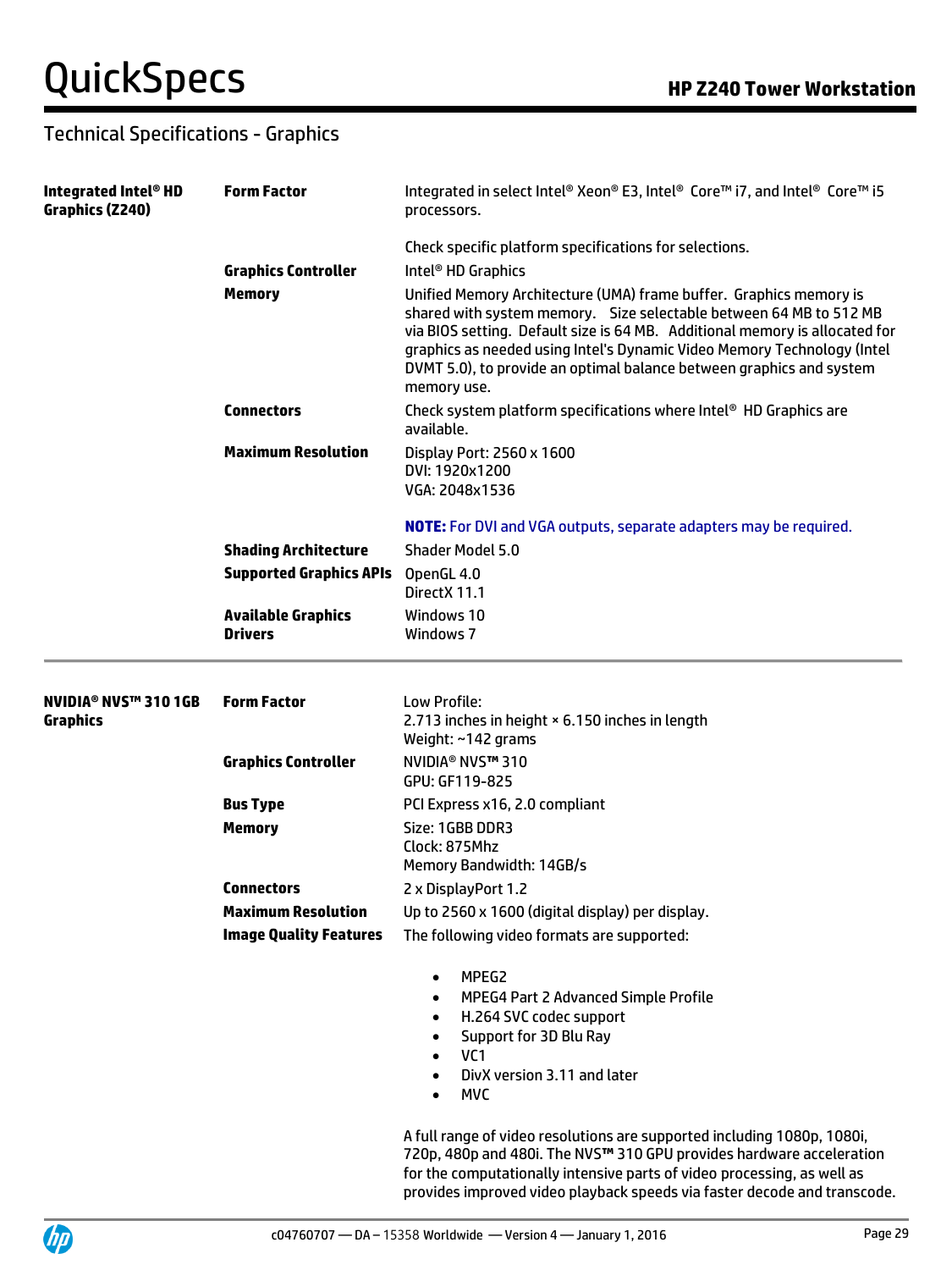**Display Output** Up to 2 displays in the following configurations:

DisplayPort output:

- Drives two DisplayPort enabled digital display at resolutions up to 2560 × 1600 at 60 Hz with reduced blanking, when connected natively using the 2 DisplayPort connectors on the NVS**™** 310 graphics card
- Supports 2 monitors up to resolution of 1920 × 1200 at 60 Hz with reduced blanking using DisplayPort 1.2 multi stream topology technology.

DVI-D output:

- Drives two digital display at resolutions up to 1920 × 1200 at 60 Hz with reduced blanking using DisplayPort to DVI-D single-link cable adaptors
- Drives two digital display at resolutions up to 2560× 1600 at 60 Hz with reduced blanking using DisplayPort to DVI-D dual-link cable adaptors

HDMI output:

 NVS**™** 310 is capable of driving two high definition (HD) panels up to resolutions of 1920 × 1080P at 60 Hz using DisplayPort to HDMI cable adaptors

VGA display output:

 Drives two analog display at resolutions up to 1920 × 1200 at 60 Hz using DisplayPort to VGA cable adaptors

| <b>Shading Architecture</b><br><b>Supported Graphics APIs</b><br><b>Available Graphics</b><br><b>Drivers</b> | Shader Model 5.0<br>DX11, OpenGL 4.1<br>Windows 8.1<br>Windows 8<br>Windows 7 Professional (64-bit and 32-bit)<br>Windows XP Professional (64-bit and 32-bit)<br>Red Hat <sup>®</sup> Enterprise Linux <sup>®</sup> (RHEL)                                                                                                                                                             |
|--------------------------------------------------------------------------------------------------------------|----------------------------------------------------------------------------------------------------------------------------------------------------------------------------------------------------------------------------------------------------------------------------------------------------------------------------------------------------------------------------------------|
|                                                                                                              | SUSE Linux <sup>®</sup> Enterprise Desktop 11 (64-bit and 32-bit)<br>HP qualified drivers may be preloaded or the latest HP qualified drivers are<br>available from the HP support Web site:<br>http://welcome.hp.com/country/us/en/support.html<br>SUSE Linux <sup>®</sup> Enterprise drivers may also be obtained from:<br>ftp://download.nvidia.com/novell or http://www.nvidia.com |
| <b>Power Consumption</b>                                                                                     | 19.5 Watts                                                                                                                                                                                                                                                                                                                                                                             |
| <b>Note</b>                                                                                                  | 1. The thermal solution used on this card is an active fan heatsink.<br>2. Factory configured NVS 310 graphics card have no cable adpaters<br>included. Adapters must be ordered separately.<br>3. Option kit NVS 310 includes 2 DP to DVI-D cable adapters.                                                                                                                           |

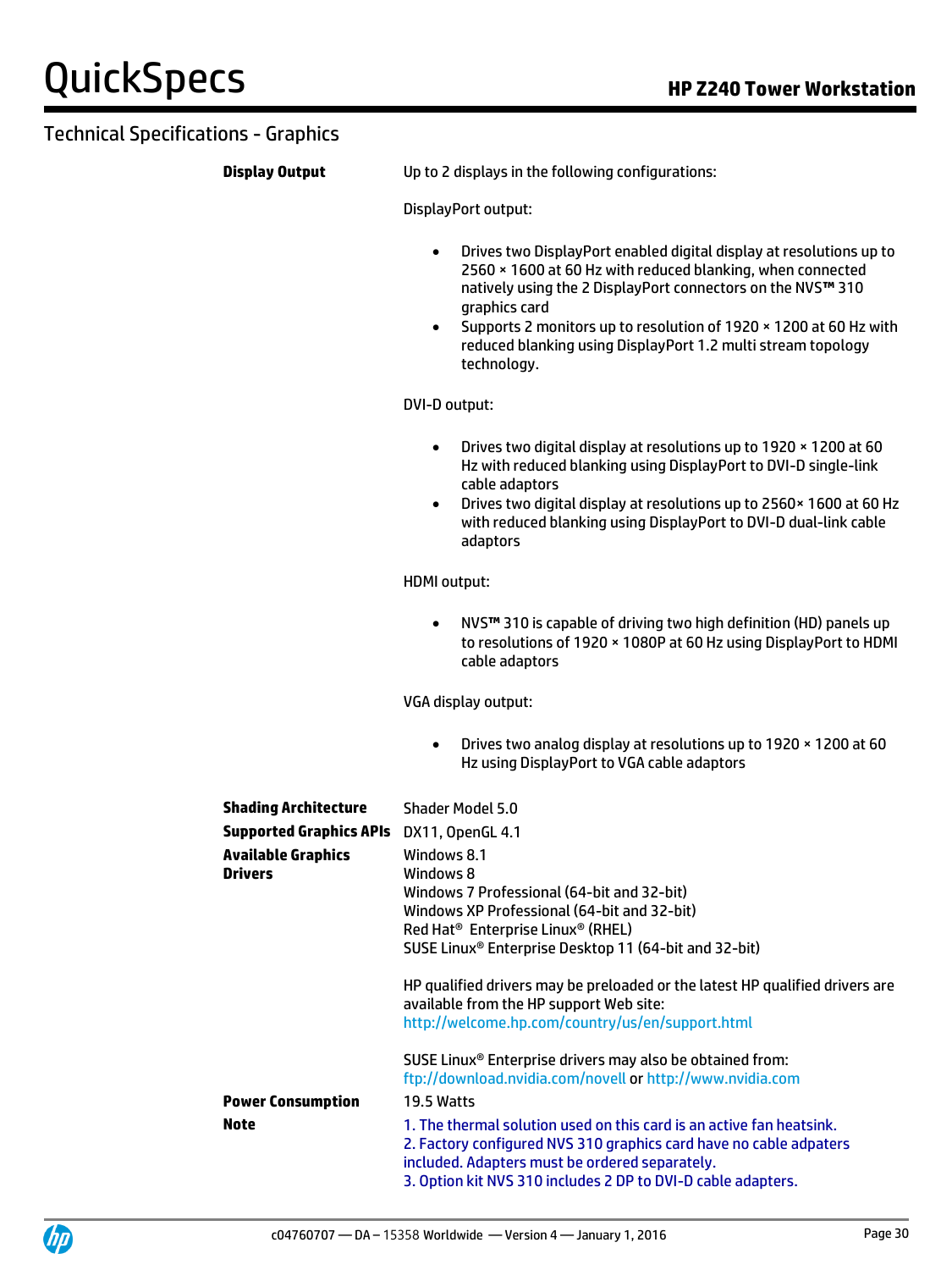UP

|                                                                                |                               | 4. Configurations of three NVS 310 graphics cards in HP Z440 Workstation<br>require the HP Z440 Fan and Front Card Guide Kit, configurable from the<br>factory (CTO PN: G8T99AV) or as an Aftermarket Option (AMO PN:<br>J9P80AA).                                                                    |
|--------------------------------------------------------------------------------|-------------------------------|-------------------------------------------------------------------------------------------------------------------------------------------------------------------------------------------------------------------------------------------------------------------------------------------------------|
| <b>NVIDIA® NVS™ 315 1GB</b><br><b>Graphics (for HP</b><br><b>Workstations)</b> | <b>Form Factor</b>            | Low Profile:<br>2.713 inches in height × 5.7 inches in length<br>Weight: ~142 grams                                                                                                                                                                                                                   |
|                                                                                | <b>Graphics Controller</b>    | NVIDIA NVS 315 (using GF119-825 GPU)<br>Number of Cores: 48 CUDA cores<br>Max. Power: 19.3W<br><b>Cooling Solution: Active fan heatsink</b>                                                                                                                                                           |
|                                                                                | <b>Bus Type</b>               | PCI Express x16, 2.0 compliant                                                                                                                                                                                                                                                                        |
|                                                                                | <b>Memory</b>                 | Size: 1GB DDR3<br>Clock: 875Mhz<br>Memory Bandwidth: 14GB/s                                                                                                                                                                                                                                           |
|                                                                                | <b>Connectors</b>             | DMS-59 output<br>Cables included:<br>- For CTO: DMS-59 to DVI cable<br>- For AMO: DMS-59 to DVI cable and DMS-59 to VGA cable                                                                                                                                                                         |
|                                                                                | <b>Maximum Resolution</b>     | Maximum number of displays supported: 2                                                                                                                                                                                                                                                               |
|                                                                                |                               | <b>Maximum Resolution Support:</b><br>- DMS-59 to VGA: 2048 x 1536 @ 85Hz<br>- DMS-59 to DVI: 1980 x 1200 @ 60Hz<br>- DMS-59 to DP: 2560 x 1600 @ 60Hz                                                                                                                                                |
|                                                                                | <b>Image Quality Features</b> | See Display Output section.                                                                                                                                                                                                                                                                           |
|                                                                                |                               | The following video formats are supported:<br>- MPEG2<br>- MPEG4 Part 2 Advanced Simple Profile<br>- H.264 SVC codec support<br>- Support for 3D Blu Ray<br>$-VC1$<br>- DivX version 3.11 or later                                                                                                    |
|                                                                                |                               | A full range of video resolutions are supported including 1080p, 1080i,<br>720p, 480p and 480i. The NVS 315 GPU provides hardware acceleration for<br>the computationally intensive parts of video processing, as well as<br>provides improved video playback speeds via faster decode and transcode. |
|                                                                                | <b>Display Output</b>         | Up to 2 displays using one of the following DMS-59 cables:<br>DMS-59 to DVI<br>DMS-59 to VGA<br>DMS-59 to DP                                                                                                                                                                                          |
|                                                                                |                               | DisplayPort output:<br>. Drives two DisplayPort enabled digital displays at resolutions up to 2560                                                                                                                                                                                                    |

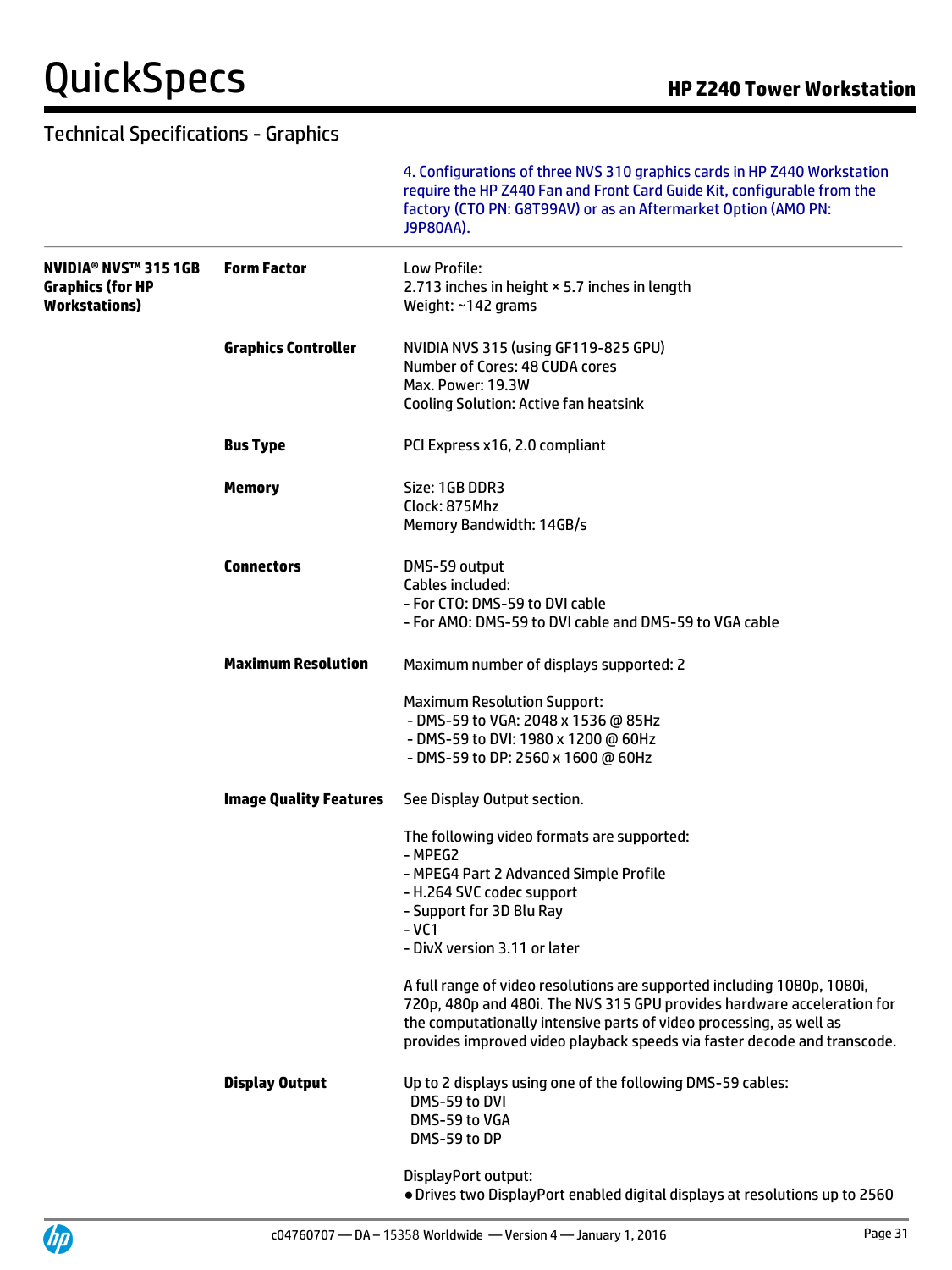|                                                   |                                             | x 1600 at 60 Hz with reduced blanking, when connected via the DMS-59 to<br>DP adapter.                                                                                                                                                                                                                                                                                                                                                                                        |
|---------------------------------------------------|---------------------------------------------|-------------------------------------------------------------------------------------------------------------------------------------------------------------------------------------------------------------------------------------------------------------------------------------------------------------------------------------------------------------------------------------------------------------------------------------------------------------------------------|
|                                                   |                                             | DVI-D output:<br>. Drives two digital display at resolutions up to 1920 x 1200 at 60 Hz with<br>reduced blanking using DMS-59 to DVI-D single-link cable adaptor                                                                                                                                                                                                                                                                                                              |
|                                                   |                                             | VGA display output:<br>. Drives two analog display at resolutions up to 2048 x 1536 at 85 Hz using<br>DMS-59 to VGA cable adaptor.                                                                                                                                                                                                                                                                                                                                            |
|                                                   | <b>Shading Architecture</b>                 | Shader Model 5.0                                                                                                                                                                                                                                                                                                                                                                                                                                                              |
|                                                   | <b>Supported Graphics APIs</b>              | DX11, OpenGL 4.3                                                                                                                                                                                                                                                                                                                                                                                                                                                              |
|                                                   | <b>Available Graphics</b><br><b>Drivers</b> | Windows 8.1<br>Windows 8<br>Microsoft Windows 7 Professional (64-bit and 32-bit)<br>Microsoft Windows XP Professional (64-bit and 32-bit)<br>Red Hat Enterprise Linux(RHEL)<br>SUSE Linux Enterprise Desktop 11 (64-bit and 32-bit)                                                                                                                                                                                                                                           |
|                                                   |                                             | HP qualified drivers may be preloaded or the latest HP qualified drivers are<br>available from the HP support Web site:<br>http://welcome.hp.com/country/us/en/support.html                                                                                                                                                                                                                                                                                                   |
|                                                   |                                             | SUSE Linux Enterprise drivers may also be obtained from:<br>ftp://download.nvidia.com/novell or http://www.nvidia.com                                                                                                                                                                                                                                                                                                                                                         |
|                                                   | <b>Notes</b>                                | 1. The thermal solution used on this card is an active fan heatsink.<br>2. Factory configured graphics card includes DMS-59 to DVI cable.<br>3. Option kit graphics card includes DMS-59 to DVI and DMS-59 to VGA<br>cables (one each).<br>4. Configurations of three NVS 315 graphics cards in HP Z440 Workstation<br>require the HP Z440 Fan and Front Card Guide Kit, configurable from the<br>factory (CTO PN: G8T99AV) or as an Aftermarket Option (AMO PN:<br>J9P80AA). |
| <b>NVIDIA<sup>®</sup> NVS<sup>™</sup> 510 2GB</b> | <b>Form Factor</b>                          | Low Profile, 2.713 inches × 6.3 inches, single slot                                                                                                                                                                                                                                                                                                                                                                                                                           |
| Graphics                                          | <b>Graphics Controller</b>                  | NVS™ 510 GPU<br>Core Clock: 797 Mhz<br>Memory Clock: 891 Mhz<br>CUDA <sup>®</sup> Cores: 192                                                                                                                                                                                                                                                                                                                                                                                  |
|                                                   | <b>Bus Type</b>                             | PCI Express x16, Generation 2.0                                                                                                                                                                                                                                                                                                                                                                                                                                               |
|                                                   | <b>Memory</b>                               | 2GB DDR3                                                                                                                                                                                                                                                                                                                                                                                                                                                                      |
|                                                   | <b>Connectors</b>                           | Four mini-DisplayPort.<br>Four mini-DisplayPort to DisplayPort adapters included.<br>(DisplayPort to DVI-D, DisplayPort to VGA, DisplayPort to HDMI, and<br>DisplayPort to Dual-Link DVI adapters available as separate accessories)                                                                                                                                                                                                                                          |
|                                                   | <b>Maximum Resolution</b>                   | Mini-DisplayPort connectors support ultra-high-resolution panels (up to<br>3840 x 2160 @ 60Hz)                                                                                                                                                                                                                                                                                                                                                                                |
|                                                   |                                             | <b>NOTE:</b> This card supports up to four displays. For Windows XP, only 2 active<br>displays are supported.                                                                                                                                                                                                                                                                                                                                                                 |

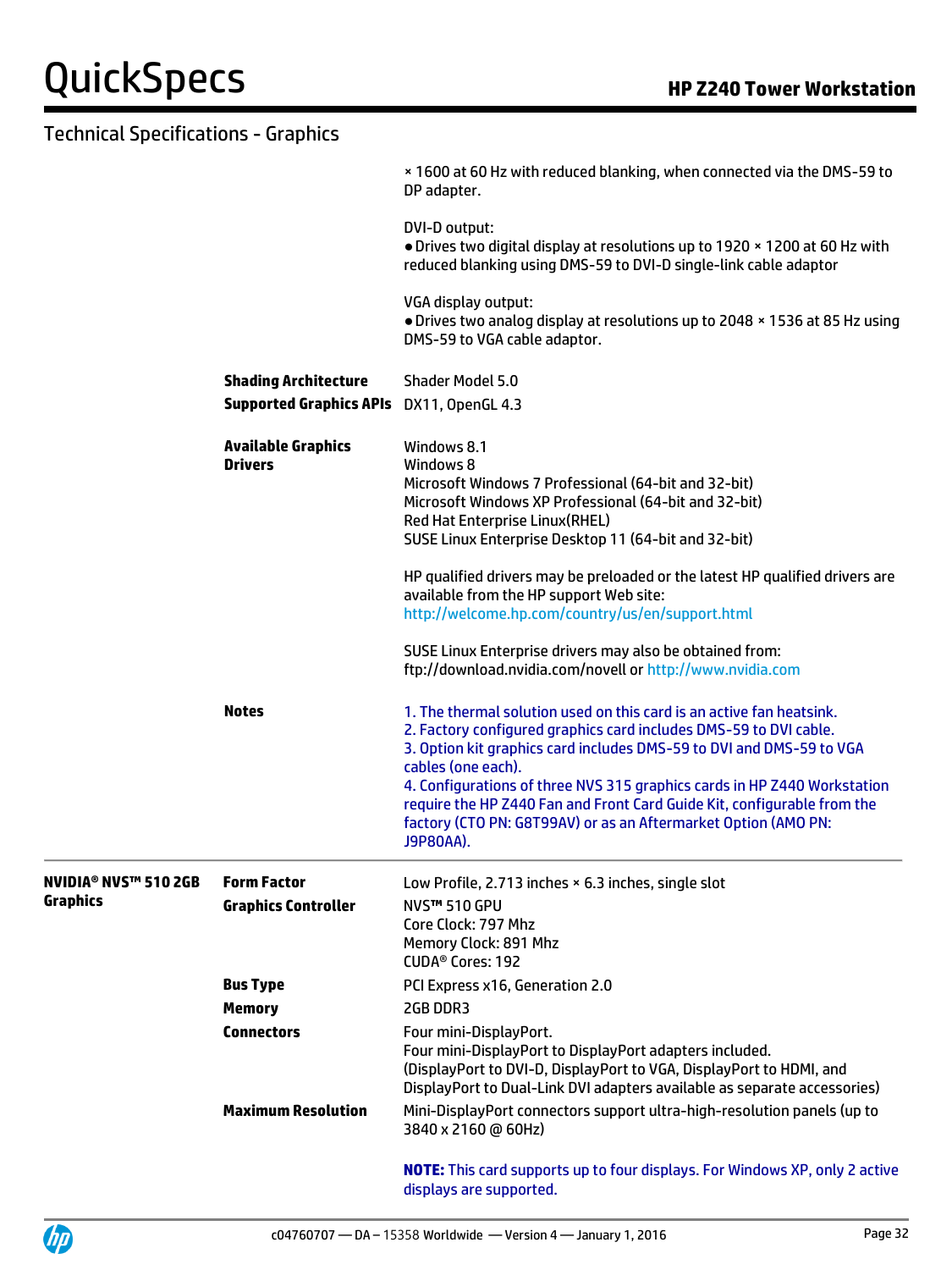|                                           | <b>Image Quality Features</b>               | 10-bit internal display processing, including hardware support for 10-bit<br>scan-out                                                                                                                                                                                                                                                                                                                                                                                                                                                            |
|-------------------------------------------|---------------------------------------------|--------------------------------------------------------------------------------------------------------------------------------------------------------------------------------------------------------------------------------------------------------------------------------------------------------------------------------------------------------------------------------------------------------------------------------------------------------------------------------------------------------------------------------------------------|
|                                           | <b>Display Output</b>                       | DisplayPort with Multi-Stream Technology (MST) and High Bit Rate 2<br>(HBR2) support.                                                                                                                                                                                                                                                                                                                                                                                                                                                            |
|                                           |                                             | <b>Digital Display Support</b>                                                                                                                                                                                                                                                                                                                                                                                                                                                                                                                   |
|                                           |                                             | 1. DisplayPort Output<br>- Drives four DisplayPort enabled digital display at resolutions up to 3840 x<br>2160 at 60 Hz with reduced blanking, when connected natively using the 4<br>DisplayPort connectors on the NVS™ 510 graphics card.<br>- DisplayPort Multi-Stream Topology (MST) Technology: Supports various<br>combinations of display resolutions and number of displays when using<br>DisplayPort multi stream topology technology - up to a maximum of 4<br>monitors at a resolution of 1920 × 1200 at 60 Hz with reduced blanking. |
|                                           |                                             | 2. DVI-D Output<br>- Drives four digital displays at resolutions up to 1920 x 1200 at 60 Hz with<br>reduced blanking using DisplayPort to DVI-D single-link cable adaptors.<br>- Drives four digital displays at resolutions up to 2560 × 1600 at 60 Hz with<br>reduced blanking using DisplayPort to DVI-D dual-link cable adaptors.                                                                                                                                                                                                            |
|                                           |                                             | 3. HDMI Output<br>- The NVS™ 510 graphics board is capable of driving four high definition<br>(HD) panels up to resolutions of 1920 × 1080P at 60 Hz using DisplayPort<br>to HDMI cable adaptors.                                                                                                                                                                                                                                                                                                                                                |
|                                           |                                             | <b>Analog Display Support</b>                                                                                                                                                                                                                                                                                                                                                                                                                                                                                                                    |
|                                           |                                             | 1. VGA display output<br>- Drives four analog displays at resolutions up to 1920 x 1200 at 60 Hz<br>using DisplayPort to VGA cable adaptors.                                                                                                                                                                                                                                                                                                                                                                                                     |
|                                           | <b>Supported Graphics APIs</b>              | Full Microsoft DirectX 11, Shader Model 5.0 support<br>Full OpenGL 4.3 support                                                                                                                                                                                                                                                                                                                                                                                                                                                                   |
|                                           | <b>Available Graphics</b><br><b>Drivers</b> | Windows 7 Professional (64-bit and 32-bit)<br>Windows XP Professional (64-bit and 32-bit)<br>Red Hat <sup>®</sup> Enterprise Linux® (RHEL) 6 Desktop/Workstation<br>SUSE Linux <sup>®</sup> Enterprise Desktop 11 (64-bit and 32-bit)                                                                                                                                                                                                                                                                                                            |
|                                           |                                             | HP qualified drivers may be preloaded or available from the HP support<br>Web site:<br>http://welcome.hp.com/country/us/en/support.html                                                                                                                                                                                                                                                                                                                                                                                                          |
|                                           | <b>Power Consumption</b>                    | <b>33.4 Watts</b>                                                                                                                                                                                                                                                                                                                                                                                                                                                                                                                                |
|                                           | <b>Note</b>                                 | Heatsink cooler design is active.                                                                                                                                                                                                                                                                                                                                                                                                                                                                                                                |
| AMD FirePro™ W2100<br><b>2GB Graphics</b> | <b>Form Factor</b>                          | Low Profile, half length (full-height bracket included)                                                                                                                                                                                                                                                                                                                                                                                                                                                                                          |
|                                           | <b>Graphics Controller</b>                  | AMD FirePro™ W2100 professional graphics based on Oland GPU.<br>GPU: 320 Stream Processors organized into 5 Compute Units<br>GPU Frequency: 630Mhz<br>Power: 26W<br>Cooling: Active                                                                                                                                                                                                                                                                                                                                                              |

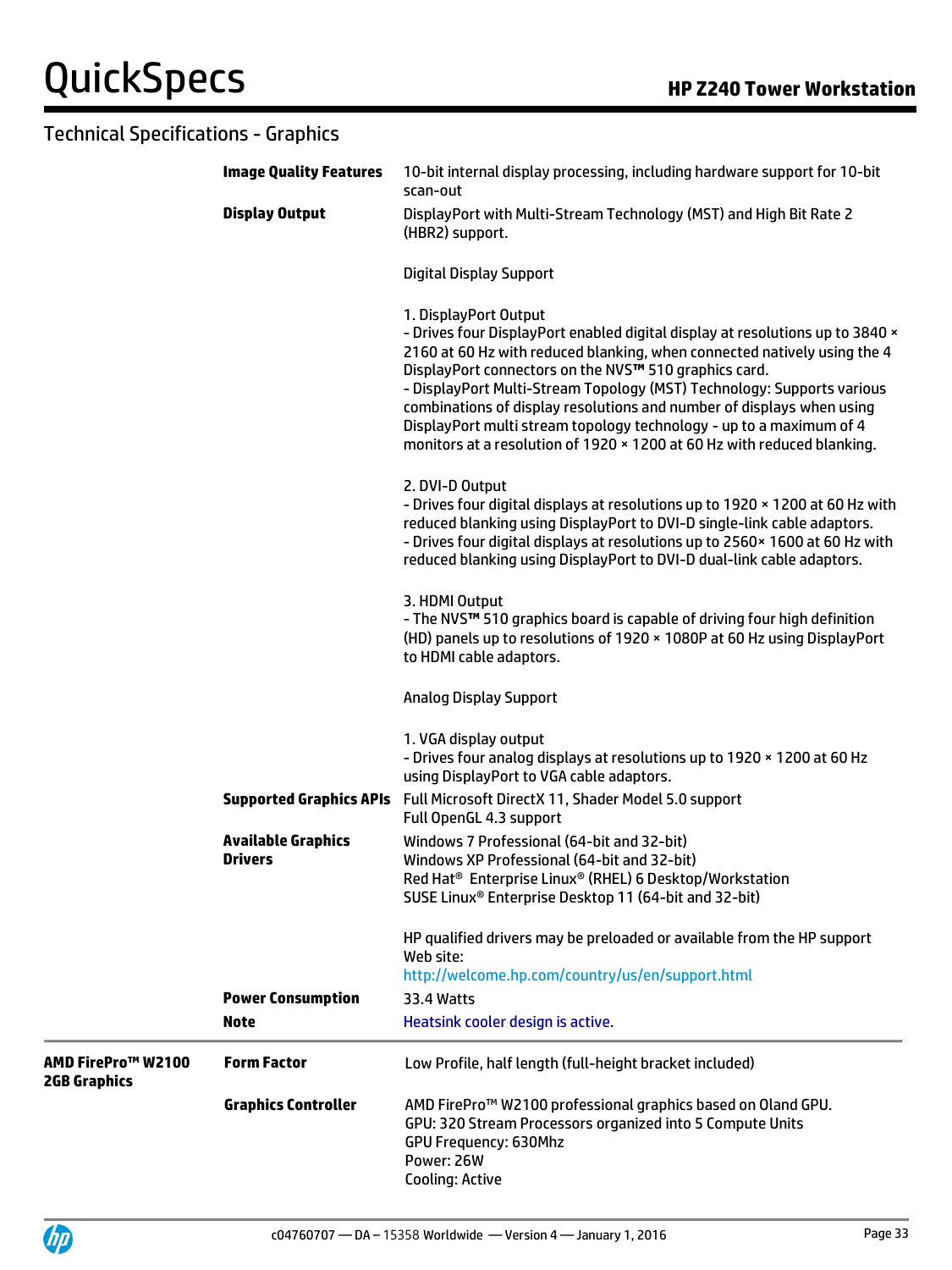| <b>Bus Type</b>                             | PCI Express® x8, Generation 3.0                                                                                                                                                                                                                                                          |
|---------------------------------------------|------------------------------------------------------------------------------------------------------------------------------------------------------------------------------------------------------------------------------------------------------------------------------------------|
| <b>Memory</b>                               | 2GB DDR3 memory<br>Memory Bandwidth: up to 28.8 GB/s<br>Memory Width: 128 bit                                                                                                                                                                                                            |
| <b>Connectors</b>                           | 2x Display Port 1.2 connectors                                                                                                                                                                                                                                                           |
|                                             | Factory Configured: No video cable adapter included<br>After market option kit: No video cable adapter included                                                                                                                                                                          |
|                                             | Additional DisplayPort-to-VGA or DisplayPort-to-DVI adapters are<br>available as Factory Configuration or Option Kit accessories.                                                                                                                                                        |
| <b>Maximum Resolution</b>                   | DisplayPort 1.2:<br>- up to 4096x2160 x 24 bpp @ 60Hz                                                                                                                                                                                                                                    |
|                                             | Dual Link DVI(I) (requires adapter cable):<br>- up to 2560 x 1600 x 32 bpp @ 60Hz                                                                                                                                                                                                        |
|                                             | Single Link-DVI(I)(requires adapter cable):<br>- up to 1920 x 1200 x 32 bpp @ 60Hz                                                                                                                                                                                                       |
|                                             | VGA (requires adapter cable):<br>- up to 1920 x 1200 x 32 bpp @ 60Hz                                                                                                                                                                                                                     |
| <b>Image Quality Features</b>               | Advanced support for 8-bit, 10-bit, and 16-bit per RGB color component.<br>High bandwidth scaler for high quality up and downscaling.                                                                                                                                                    |
| <b>Display Output</b>                       | 2 x DisplayPort <sup>®</sup> 1.2a<br>Maximum number of displays: 2                                                                                                                                                                                                                       |
| <b>Shading Architecture</b>                 | Shader Model 5.0                                                                                                                                                                                                                                                                         |
|                                             | Supported Graphics APIs OpenCL™ 1.2, DirectX® 11.2/12, OpenGL 4.4                                                                                                                                                                                                                        |
|                                             | OpenGL 4.4 support with driver release 14.301.xxx<br>OpenCL 1.2 conformance expected with drive release 14.301.xxx                                                                                                                                                                       |
| <b>Available Graphics</b><br><b>Drivers</b> | Windows 8.1 (64-bit and 32-bit)<br>Windows 7 (64-bit and 32-bit)<br>Linux <sup>®</sup>                                                                                                                                                                                                   |
|                                             | HP qualified drivers may be preloaded or available from the HP support<br>Web site:<br>http://welcome.hp.com/country/us/en/support.html                                                                                                                                                  |
| <b>Notes</b>                                | Depending on the card model, native DisplayPort™ connectors and/or<br>certified DisplayPort™ active or passive adapters to convert your monitor's<br>native input to your card's DisplayPort™ or Mini-DisplayPort™ connector(s)<br>may be required. See www.amd.com/firepro for details. |

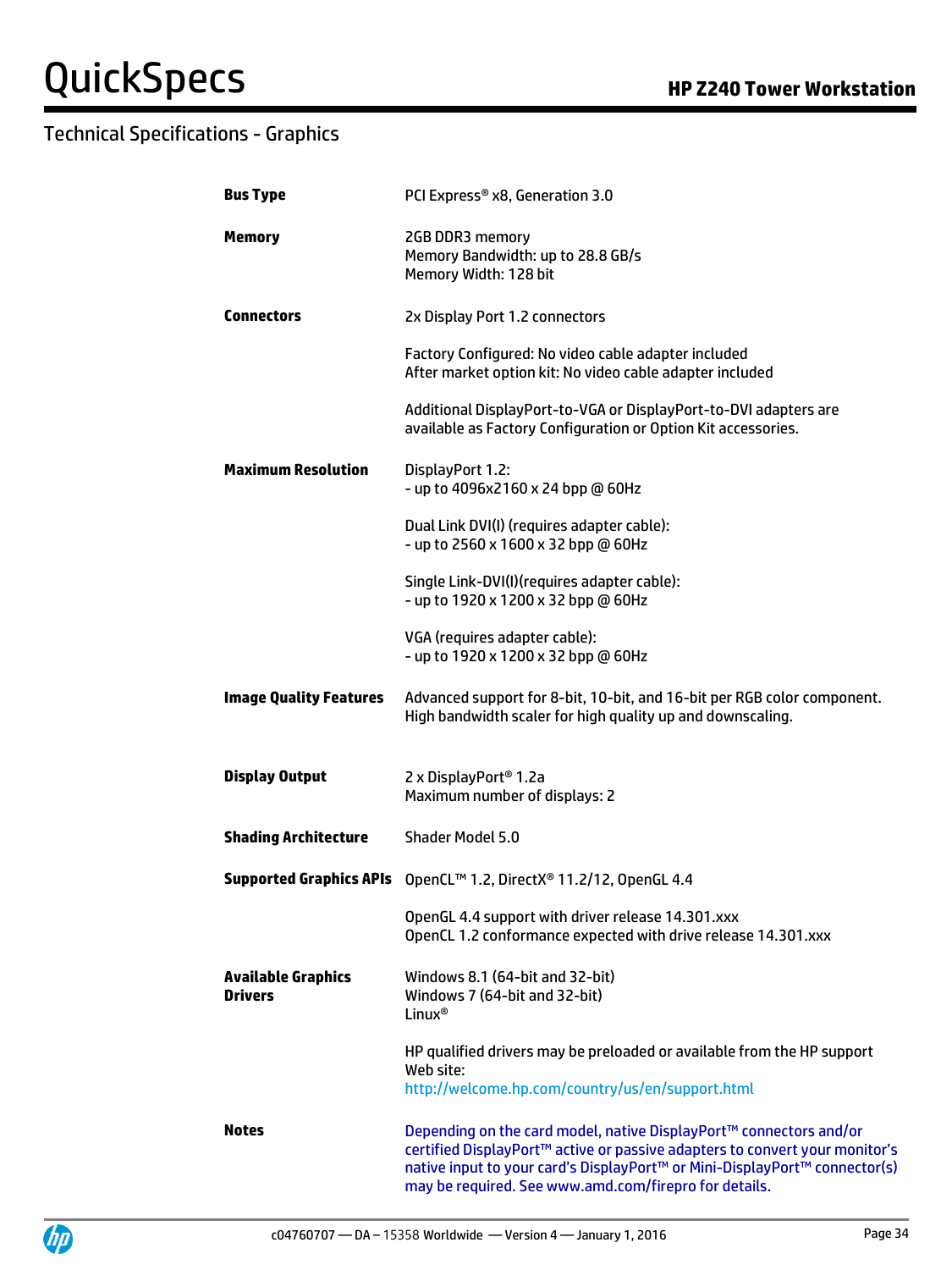| NVIDIA® Quadro® K420<br>2GB Graphics | <b>Form Factor</b>            | Low Profile, single slot<br>Dimensions: 2.713 inches × 6.3 inches<br>Cooling: Active                                                 |
|--------------------------------------|-------------------------------|--------------------------------------------------------------------------------------------------------------------------------------|
|                                      | <b>Graphics Controller</b>    | NVIDIA <sup>®</sup> Quadro <sup>®</sup> K420<br>GPU: GK107 with 192 CUDA® cores<br>Power: 41W                                        |
|                                      | <b>Bus Type</b>               | PCI Express x16, 2.0 compliant                                                                                                       |
|                                      | <b>Memory</b>                 | Size: 2GB DDR3<br>Clock: 891MHz<br>Memory Bandwidth: 29GB/s<br>Memory Width: 128 bit                                                 |
|                                      | <b>Connectors</b>             | One dual-link DVI-I connector<br>One DisplayPort connector                                                                           |
|                                      |                               | Factory Configured: No video cable adapter included<br>After market option kit: One DP-to-DVI adapter included with card             |
|                                      |                               | Additional DisplayPort-to-VGA or DisplayPort-to-DVI adapters are available<br>as Factory Configuration or Option Kit accessories.    |
|                                      | <b>Maximum Resolution</b>     | VGA (via adapter cable):<br>- 2048 × 1536 × 32 bpp at 85 Hz                                                                          |
|                                      |                               | Dual-link DVI<br>$-2560 \times 1600 \times 32$ bpp at 60 Hz (reduced blanking)                                                       |
|                                      |                               | Single-link DVI<br>- 1920 × 1200 × 32 bpp at 60 Hz (reduced blanking)                                                                |
|                                      |                               | DisplayPort 1.2<br>- 3840 × 2160 × 30 bpp at 60 Hz                                                                                   |
|                                      | <b>Image Quality Features</b> | 12-bit internal display pipeline (hardware support for 12-bit scanout on<br>supported panels, applications and connection)           |
|                                      |                               | Stereoscopic 3D display support including NVIDIA® 3D Vision™ technology,<br>3D DLP, Interleaved, and passive stereo                  |
|                                      | <b>Display Output</b>         | Maximum number of displays:<br>- 2 direct attached monitors<br>- 4 using DP 1.2a with MST and HBR2 enabled monitors                  |
|                                      |                               | Maximum number of DisplayPort displays possible (may require MST<br>and/or HBR2):<br>$-41920x1200$<br>$-22560x1600$<br>$-13840x2160$ |

Maximum number of monitors across all available Quadro**®** K420 outputs is

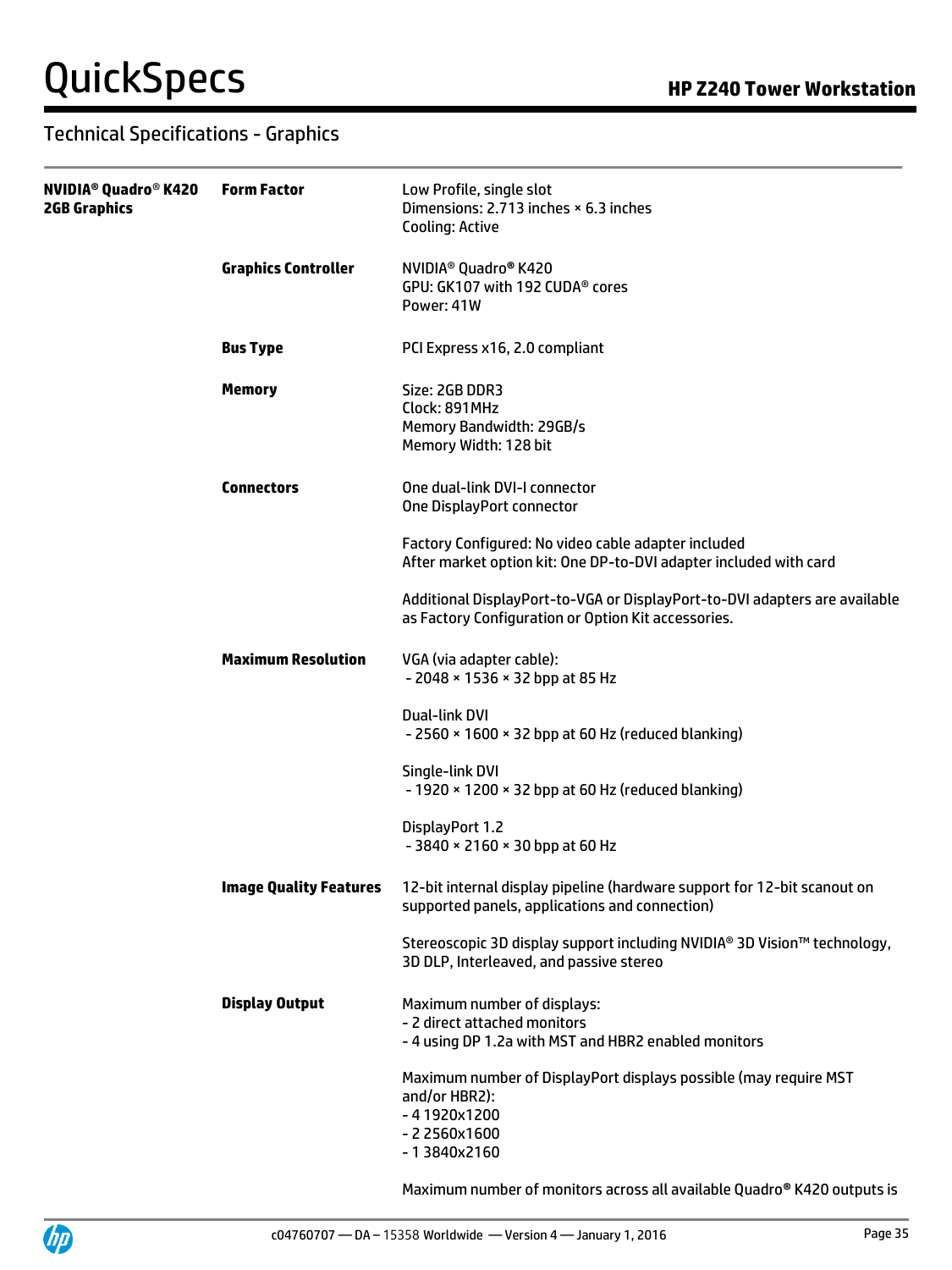|                                      |                                             | 4.                                                                                                                                                                                                                                                                                    |
|--------------------------------------|---------------------------------------------|---------------------------------------------------------------------------------------------------------------------------------------------------------------------------------------------------------------------------------------------------------------------------------------|
|                                      | <b>Shading Architecture</b>                 | <b>Shader Model 5.0</b>                                                                                                                                                                                                                                                               |
|                                      | <b>Supported Graphics APIs</b>              | DX11, OpenGL 4.4<br>Programming support for CUDA® C, CUDA® C++, DirectCompute 5.0, OpenCL,<br>Python, and Fortran                                                                                                                                                                     |
|                                      | <b>Available Graphics</b><br><b>Drivers</b> | Windows <sup>®</sup> 8.1<br>Windows 8<br>Windows 7<br>Linux <sup>®</sup> - Full OpenGL implementation, complete with NVIDIA <sup>®</sup> and ARB<br>extensions                                                                                                                        |
|                                      | <b>Notes</b>                                | 1. Factory configured Quadro K420 does not include any video<br>adapters. Adapters must be ordered separately.<br>Option kit Quadro K420 includes one DP to DVI-D adapter.<br>2.<br>Full Height Profile bracket installed. Low Profile bracket included<br>3.<br>in after market kit. |
| NVIDIA® Quadro® K620<br>2GB Graphics | <b>Form Factor</b>                          | Dimensions: 2.713" H x 6.3" L<br>Single Slot, Low Profile<br><b>Cooling: Active</b><br>Weight: 133 grams                                                                                                                                                                              |
|                                      | <b>Graphics Controller</b>                  | NVIDIA <sup>®</sup> Quadro <sup>®</sup> K620<br>GPU: GM107 GPU with 384 CUDA® cores<br>Power: 45 Watts                                                                                                                                                                                |
|                                      | <b>Bus Type</b>                             | PCI Express 2.0 x16                                                                                                                                                                                                                                                                   |
|                                      | <b>Memory</b>                               | Size: 2GB GDDR3<br>Memory Bandwidth: 29 GB/s<br>Memory Width: 128-bit                                                                                                                                                                                                                 |
|                                      | <b>Connectors</b>                           | 1 DL-DVI(I)<br>1 DisplayPort                                                                                                                                                                                                                                                          |
|                                      |                                             | Factory Configured: No video cable adapter included<br>After market option kit: One DP-to-DVI adapter included with card                                                                                                                                                              |
|                                      |                                             | Additional DVI-to-VGA, DisplayPort-to-VGA or DisplayPort-to-DVI adapters<br>are available as Factory Configuration or Option Kit accessories.                                                                                                                                         |
|                                      | <b>Maximum Resolution</b>                   | DisplayPort 1.2:<br>- up to 4096x2160 x 30 bpp @ 60Hz<br>- supports High Bit Rate 2 (HBR2) and Multi-Stream Transport (MST)                                                                                                                                                           |
|                                      |                                             | Dual Link DVI(I) output:<br>- up to 2560 x 1600 x 32 bpp @ 60Hz                                                                                                                                                                                                                       |
|                                      |                                             | Single Link-DVI(I) output:<br>- up to 1920 x 1200 x 32 bpp @ 60Hz                                                                                                                                                                                                                     |



 $\equiv$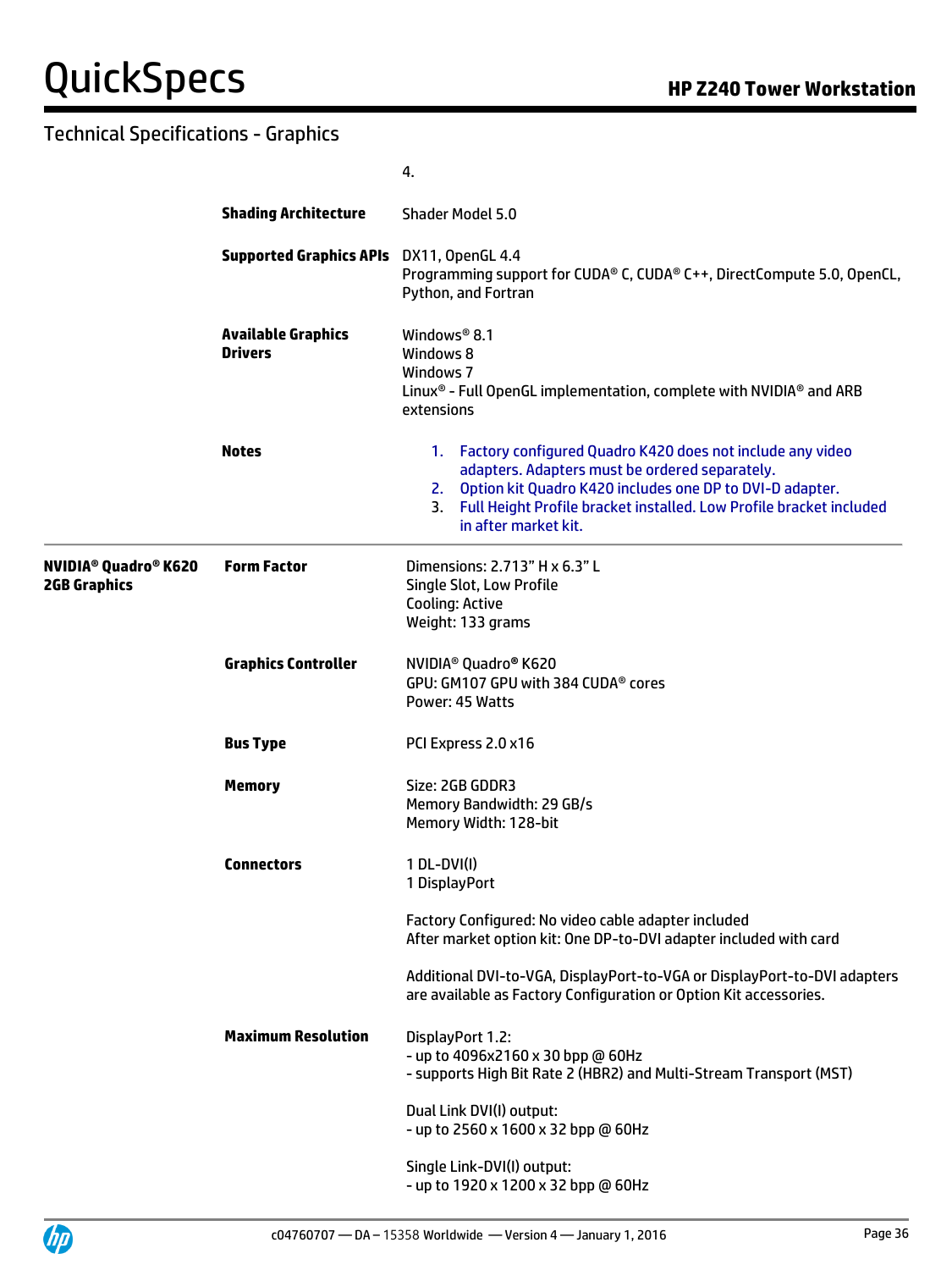| AMD FirePro™ W5100<br><b>4GB Graphics</b> | <b>Form Factor</b><br><b>Graphics Controller</b> | Full height, single slot (6.75" X 4.376")<br>AMD FirePro W5100 graphics                                                                                                                                                                                                                                                                                                          |
|-------------------------------------------|--------------------------------------------------|----------------------------------------------------------------------------------------------------------------------------------------------------------------------------------------------------------------------------------------------------------------------------------------------------------------------------------------------------------------------------------|
|                                           | <b>Notes</b>                                     | 1. Factory configured Quadro K620 does not include a video cable<br>adapter. Video cable adapters must be ordered separately.<br>2. Quadro K620 offered as an Option Kit (AMO) includes one DP-to-<br>DVI video cable adapter. Additonal cables must be ordered<br>separately.<br>3. Full Height Profile bracket installed. Low Profile bracket included<br>in after-market kit. |
|                                           |                                                  | HP qualified drivers may be preloaded or available from the HP support<br>Web site:<br>http://welcome.hp.com/country/us/en/support.html                                                                                                                                                                                                                                          |
|                                           | <b>Available Graphics</b><br><b>Drivers</b>      | Windows <sup>®</sup> 8.1<br>Windows 8<br>Windows 7<br>Linux <sup>®</sup> - Full OpenGL implementation, complete with NVIDIA <sup>®</sup> and ARB<br>extensions                                                                                                                                                                                                                   |
|                                           |                                                  | API support includes:<br>CUDA® C, CUDA® C++, DirectCompute 5.0, OpenCL, Java, Python, and<br>Fortran                                                                                                                                                                                                                                                                             |
|                                           | <b>Supported Graphics APIs</b>                   | OpenGL 4.4<br>DirectX 11                                                                                                                                                                                                                                                                                                                                                         |
|                                           | <b>Shading Architecture</b>                      | Maximum number of monitors across all available Quadro® K620 outputs<br>is 4.<br><b>Shader Model 5.0</b>                                                                                                                                                                                                                                                                         |
|                                           |                                                  | Maximum number of DisplayPort displays possible (may require MST<br>and/or HBR2):<br>$-41920x1200$<br>$-22560x1600$<br>$-14096x2160$                                                                                                                                                                                                                                             |
|                                           | <b>Display Output</b>                            | Maximum number of displays:<br>- 2 direct attached monitors<br>- 4 using DP 1.2a with MST and HBR2 enabled monitors                                                                                                                                                                                                                                                              |
|                                           |                                                  | Stereoscopic 3D display support including NVIDIA® 3D Vision™ technology,<br>3D DLP, Interleaved, and passive stereo                                                                                                                                                                                                                                                              |
|                                           | <b>Image Quality Features</b>                    | 12-bit internal display pipeline (hardware support for 12-bit scanout on<br>supported panels, applications and connection)                                                                                                                                                                                                                                                       |
|                                           |                                                  | VGA (via adapter cable):<br>- 2048 × 1536 × 32 bpp at 85 Hz                                                                                                                                                                                                                                                                                                                      |

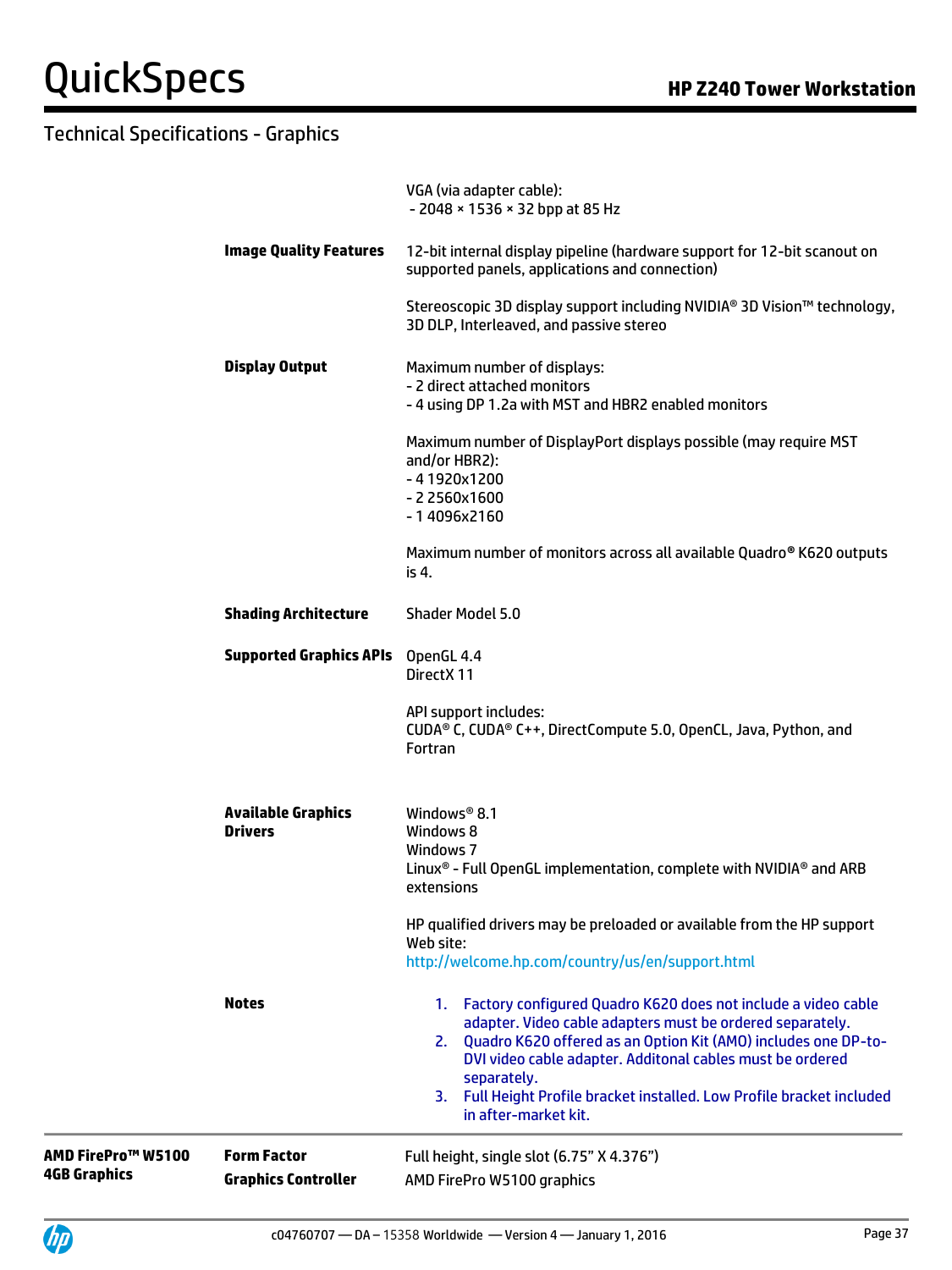|                                | <b>GPU Frequency: 930Mhz</b><br>GPU: 768 Stream Processors organized into 12 Compute Units<br>Power: <75 Watts<br>Cooling: Active                                                                                                                                     |
|--------------------------------|-----------------------------------------------------------------------------------------------------------------------------------------------------------------------------------------------------------------------------------------------------------------------|
| <b>Bus Type</b>                | PCI Express® x16, Generation 3.0                                                                                                                                                                                                                                      |
| <b>Memory</b>                  | 4GB GDDR5 memory<br>Memory Bandwidth: up to 96 GB/s<br>Memory Width: 128 bit                                                                                                                                                                                          |
| <b>Connectors</b>              | 4x Display Port 1.2 connectors with HBR2 and MST support.                                                                                                                                                                                                             |
|                                | Factory Configured: No video cable adapter included<br>After market option kit: No video cable adapter included                                                                                                                                                       |
|                                | Additional DisplayPort-to-VGA or DisplayPort-to-DVI adapters are<br>available as Factory Configuration or Option Kit accessories.                                                                                                                                     |
| <b>Maximum Resolution</b>      | DisplayPort:<br>-4096x2160 @24bpp 60Hz                                                                                                                                                                                                                                |
|                                | Dual Link DVI:<br>- 2560x1600 (requires DP to DL-DVI adapter)                                                                                                                                                                                                         |
|                                | Single Link DVI:<br>- 1920x1200 (requires DP to DVI adapter)                                                                                                                                                                                                          |
|                                | VGA:<br>- 1920x1200 (requires DP to VGA adapter)                                                                                                                                                                                                                      |
| <b>Image Quality Features</b>  | Advanced support for 8-bit, 10-bit, and 16-bit per RGB color component.<br>High bandwidth scaler for high quality up and downscaling                                                                                                                                  |
| <b>Display Output</b>          | Max number of monitors supported using DisplayPort 1.2a:<br>- 4 direct attached monitors<br>- 6 using DP 1.2a with MST and HBR2 enabled monitors                                                                                                                      |
|                                | Monitor chaining from a single DisplayPort (subject to a max of 6 total<br>monitors across all outputs, requires use of DisplayPort enabled monitors<br>supporting MST and HBR2):<br>- one 4096x2160 display<br>- two 2560x1600 displays<br>- four 1920x1200 displays |
| <b>Shading Architecture</b>    | Shader Model 5.0                                                                                                                                                                                                                                                      |
| <b>Supported Graphics APIs</b> | OpenGL 4.4<br>OpenCL 1.2 and 2.0<br>DirectX 11.2 / 12<br><b>AMD Mantle</b>                                                                                                                                                                                            |
| <b>Available Graphics</b>      | Windows 8.1 / 8 (64-bit and 32-bit)                                                                                                                                                                                                                                   |

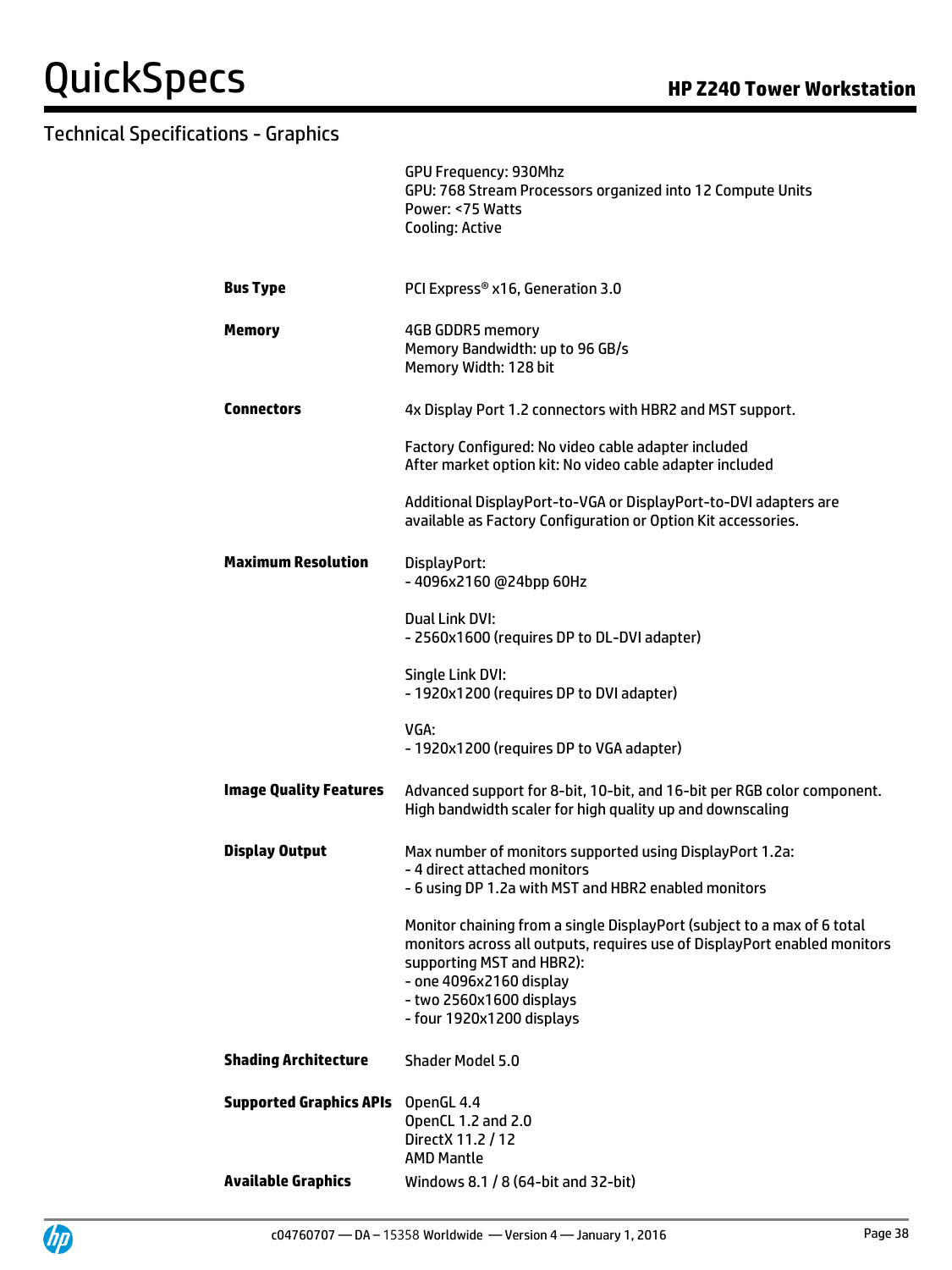|                                                                | <b>Drivers</b><br><b>Notes</b> | Windows <sup>®</sup> 7 (64-bit and 32-bit)<br>Linux                                                                                                                                                                                                                                                                                                                                                                                                                                                                                                                                                                                                                                                                                                                                                                             |  |
|----------------------------------------------------------------|--------------------------------|---------------------------------------------------------------------------------------------------------------------------------------------------------------------------------------------------------------------------------------------------------------------------------------------------------------------------------------------------------------------------------------------------------------------------------------------------------------------------------------------------------------------------------------------------------------------------------------------------------------------------------------------------------------------------------------------------------------------------------------------------------------------------------------------------------------------------------|--|
|                                                                |                                | HP qualified drivers may be preloaded or available from the HP support<br>Web site:<br>http://welcome.hp.com/country/us/en/support.html                                                                                                                                                                                                                                                                                                                                                                                                                                                                                                                                                                                                                                                                                         |  |
|                                                                |                                | 1. AMD Eyefinity technology supports up to six DisplayPort™ monitors on<br>an enabled graphics card. Supported display quantity, type and resolution<br>vary by model and board design; confirm specifications with manufacturer<br>before purchase. To enable more than two displays, or multiple displays<br>from a single output, additional hardware such as DisplayPort-ready<br>monitors or DisplayPort 1.2 MST-enabled hubs may be required. A<br>maximum of two active adapters is recommended for consumer systems.<br>See http://www.amd.com/eyefinityfaq for full details.<br>2. Configurations of two FirePro W5100 graphics cards in HP Z440<br>Workstation require the HP Z440 Fan and Front Card Guide Kit,<br>configurable from the factory (CTO PN: G8T99AV) or as an Aftermarket<br>Option (AMO PN: J9P80AA). |  |
| <b>NVIDIA<sup>®</sup> Quadro® K2200</b><br><b>4GB Graphics</b> | <b>Form Factor</b>             | Dimensions: 4.376" H x 7.97" L<br>Single Slot, Full Height<br><b>Cooling: Active</b><br>Weight: 240 grams                                                                                                                                                                                                                                                                                                                                                                                                                                                                                                                                                                                                                                                                                                                       |  |
|                                                                | <b>Graphics Controller</b>     | NVIDIA <sup>®</sup> Quadro® K2200 Graphics Card<br>GPU: GM107 with 640 CUDA® cores<br>Power: 68 Watts                                                                                                                                                                                                                                                                                                                                                                                                                                                                                                                                                                                                                                                                                                                           |  |
|                                                                | <b>Bus Type</b>                | PCI Express 2.0 x16                                                                                                                                                                                                                                                                                                                                                                                                                                                                                                                                                                                                                                                                                                                                                                                                             |  |
|                                                                | <b>Memory</b>                  | Size: 4GB GDDR5<br>Memory Bandwidth: 80 GB/s<br>Memory Width: 128-bit                                                                                                                                                                                                                                                                                                                                                                                                                                                                                                                                                                                                                                                                                                                                                           |  |
|                                                                | <b>Connectors</b>              | 1 DL-DVI(I)<br>2 DisplayPort 1.2a                                                                                                                                                                                                                                                                                                                                                                                                                                                                                                                                                                                                                                                                                                                                                                                               |  |
|                                                                |                                | Factory Configured Option: No video cable adapter included<br>Option Kit: One DP-to-DVI adapter included with card                                                                                                                                                                                                                                                                                                                                                                                                                                                                                                                                                                                                                                                                                                              |  |
|                                                                |                                | Additional DVI-to-VGA, DisplayPort-to-VGA or DisplayPort-to-DVI adapters<br>are available as accessories                                                                                                                                                                                                                                                                                                                                                                                                                                                                                                                                                                                                                                                                                                                        |  |
|                                                                | <b>Maximum Resolution</b>      | DisplayPort:<br>- up to 4096 x 2160 x 30 bpp @ 60Hz<br>- supports High Bit Rate 2 (HBR2) and Multi-Stream Transport (MST)                                                                                                                                                                                                                                                                                                                                                                                                                                                                                                                                                                                                                                                                                                       |  |
|                                                                |                                | DL-DVI(I) output:<br>- up to 2560 x 1600 x 32 bpp @ 60Hz                                                                                                                                                                                                                                                                                                                                                                                                                                                                                                                                                                                                                                                                                                                                                                        |  |
|                                                                |                                | Single Link-DVI(I) output:<br>- up to 1920 x 1200 x 32 bpp @ 60Hz                                                                                                                                                                                                                                                                                                                                                                                                                                                                                                                                                                                                                                                                                                                                                               |  |

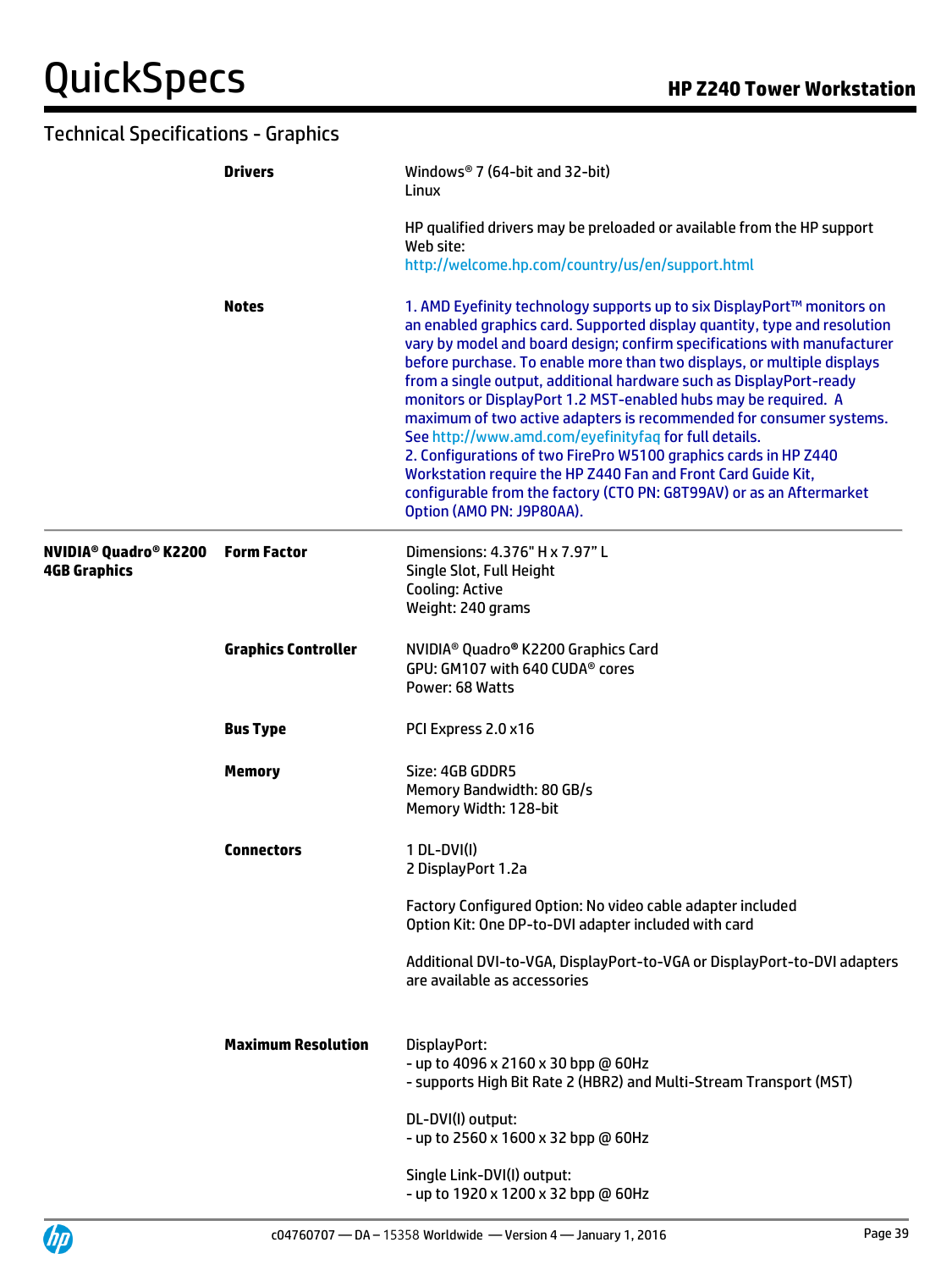|                                             | VGA (via adapter cable):<br>- 2048 × 1536 × 32 bpp at 85 Hz                                                                                                                                                                                                                                                                                                                                                                                                                                                                |  |  |
|---------------------------------------------|----------------------------------------------------------------------------------------------------------------------------------------------------------------------------------------------------------------------------------------------------------------------------------------------------------------------------------------------------------------------------------------------------------------------------------------------------------------------------------------------------------------------------|--|--|
| <b>Image Quality Features</b>               | 12-bit internal display pipeline (hardware support for 12-bit scanout on<br>supported panels, applications and connection)                                                                                                                                                                                                                                                                                                                                                                                                 |  |  |
|                                             | Stereoscopic 3D display support including NVIDIA® 3D Vision™ technology,<br>3D DLP, Interleaved, and passive stereo                                                                                                                                                                                                                                                                                                                                                                                                        |  |  |
| <b>Display Output</b>                       | Maximum number of displays<br>- 3 direct attached monitors<br>- 4 using DP 1.2a with MST and HBR2 enabled monitors                                                                                                                                                                                                                                                                                                                                                                                                         |  |  |
|                                             | Maximum number of DisplayPort displays possible (may require MST<br>and/or HBR2):<br>$-41920x1200$<br>$-42560x1600$<br>$-24096x2160$                                                                                                                                                                                                                                                                                                                                                                                       |  |  |
|                                             | Maximum number of monitors across all available Quadro K2200 outputs<br>is 4.                                                                                                                                                                                                                                                                                                                                                                                                                                              |  |  |
| <b>Shading Architecture</b>                 | Shader Model 5.0                                                                                                                                                                                                                                                                                                                                                                                                                                                                                                           |  |  |
| <b>Supported Graphics APIs</b>              | OpenGL 4.4<br>DirectX 11.1                                                                                                                                                                                                                                                                                                                                                                                                                                                                                                 |  |  |
|                                             | API support includes:<br>CUDA® C, CUDA® C++, DirectCompute 5.0, OpenCL, Java, Python, and<br>Fortran                                                                                                                                                                                                                                                                                                                                                                                                                       |  |  |
| <b>Available Graphics</b><br><b>Drivers</b> | Windows <sup>®</sup> 8.1<br>Windows 8<br>Windows 7<br>Linux <sup>®</sup> - Full OpenGL implementation, complete with NVIDIA <sup>®</sup> and ARB<br>extensions                                                                                                                                                                                                                                                                                                                                                             |  |  |
|                                             | HP qualified drivers may be preloaded or available from the HP support<br>Web site:<br>http://welcome.hp.com/country/us/en/support.html                                                                                                                                                                                                                                                                                                                                                                                    |  |  |
| Notes                                       | Quadro K2200 offered as Factory Configured Option does not<br>1.<br>include a video cable adapter. Video cable adapters must be<br>ordered separately.<br>Quadro K2200 offered as an Option Kit includes one DP-to-DVI<br>2.<br>video cable adapter. Additional cables must be ordered<br>separately.<br>A total maximum of 4 active monitors are supported across all<br>3.<br>display output types. This may be accomplished by using daisy<br>chained DisplayPort 1.2 displays (displays must support MST and<br>HBR2). |  |  |

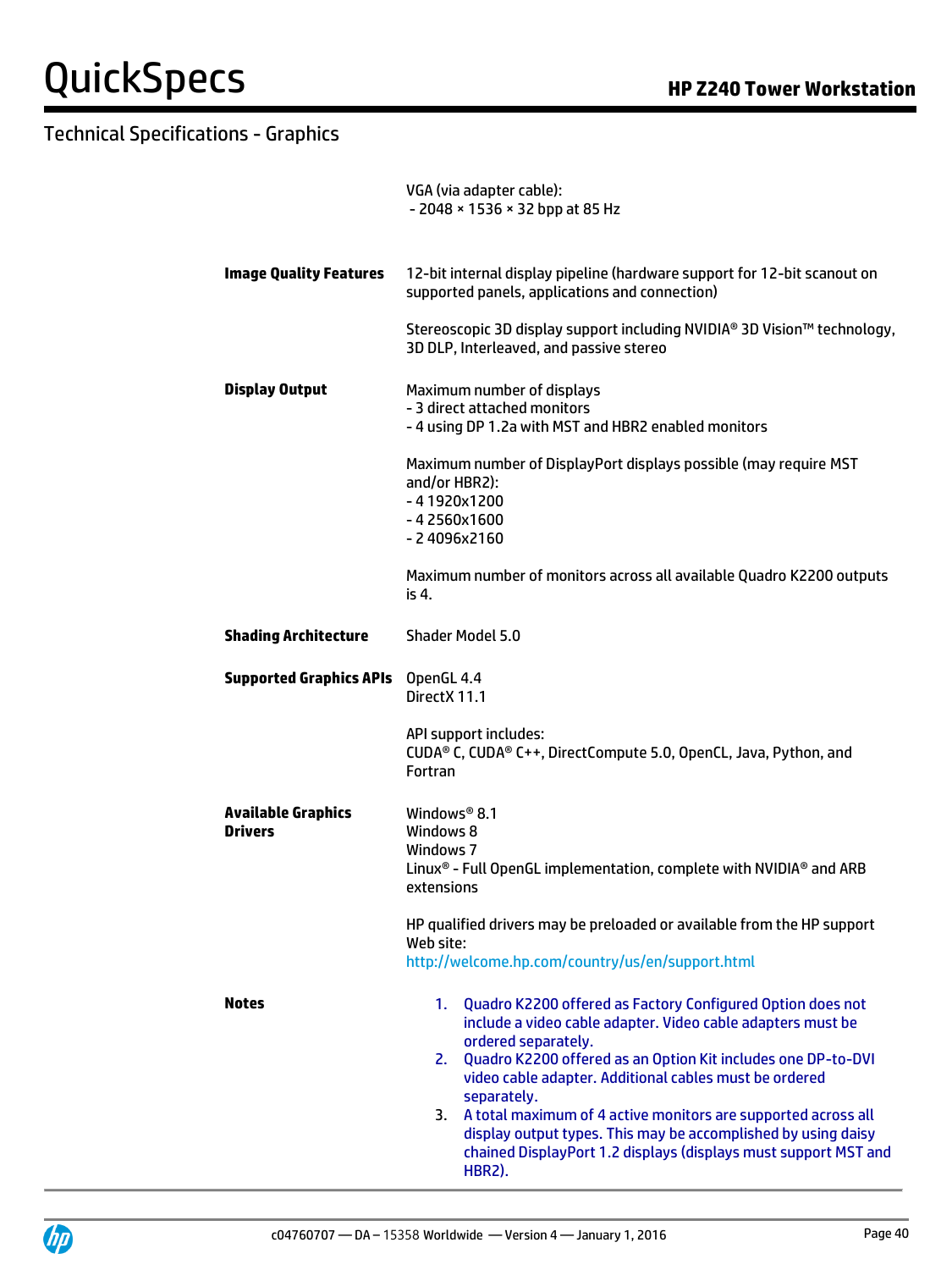| AMD FirePro™ W7100 8GB Form Factor<br><b>Graphics</b> |                                | Full height, single slot (9.5" X 4.376")                                                                                                                                                                                                                              |
|-------------------------------------------------------|--------------------------------|-----------------------------------------------------------------------------------------------------------------------------------------------------------------------------------------------------------------------------------------------------------------------|
|                                                       | <b>Graphics Controller</b>     | AMD FirePro™ W7100 graphics<br>GPU: 1792 Stream Processors organized into 28 Compute Units<br>Power: <75 Watts<br><b>Cooling: Active</b>                                                                                                                              |
|                                                       | <b>Bus Type</b>                | PCI Express® x16, Generation 3.0                                                                                                                                                                                                                                      |
|                                                       | <b>Memory</b>                  | 8GB GDDR5 memory<br>Memory Bandwidth: up to 176 GB/s<br>Memory Width: 256 bit                                                                                                                                                                                         |
|                                                       | <b>Connectors</b>              | 4x Display Port 1.2a connectors with HBR2 and MST support.                                                                                                                                                                                                            |
|                                                       |                                | Factory Configured: No video cable adapter included<br>After market option kit: No video cable adapter included                                                                                                                                                       |
|                                                       |                                | Additional DisplayPort-to-VGA or DisplayPort-to-DVI adapters are<br>available as Factory Configuration or Option Kit accessories.                                                                                                                                     |
|                                                       | <b>Maximum Resolution</b>      | DisplayPort:<br>-4096x2160@24bpp60Hz                                                                                                                                                                                                                                  |
|                                                       |                                | Dual Link DVI:<br>- 2560x1600 (requires DP to DL-DVI adapter)                                                                                                                                                                                                         |
|                                                       |                                | Single Link DVI:<br>- 1920x1200 (requires DP to DVI adapter)                                                                                                                                                                                                          |
|                                                       |                                | VGA:<br>- 1920x1200 (requires DP to VGA adapter)                                                                                                                                                                                                                      |
|                                                       | <b>Image Quality Features</b>  | Advanced support for 8-bit, 10-bit, and 16-bit per RGB color component.<br>High bandwidth scaler for high quality up and downscaling                                                                                                                                  |
|                                                       | <b>Display Output</b>          | Max number of monitors supported using DisplayPort 1.2a:<br>- 4 direct attached monitors<br>- 6 using DP 1.2a with MST and HBR2 enabled monitors                                                                                                                      |
|                                                       |                                | Monitor chaining from a single DisplayPort (subject to a max of 6 total<br>monitors across all outputs, requires use of DisplayPort enabled monitors<br>supporting MST and HBR2):<br>- one 4096x2160 display<br>- two 2560x1600 displays<br>- four 1920x1200 displays |
|                                                       | <b>Shading Architecture</b>    | Shader Model 5.0                                                                                                                                                                                                                                                      |
|                                                       | <b>Supported Graphics APIs</b> | OpenGL 4.4<br>OpenCL 1.2 and 2.0<br>Direct X 11.2 / 12<br><b>AMD Mantle</b>                                                                                                                                                                                           |

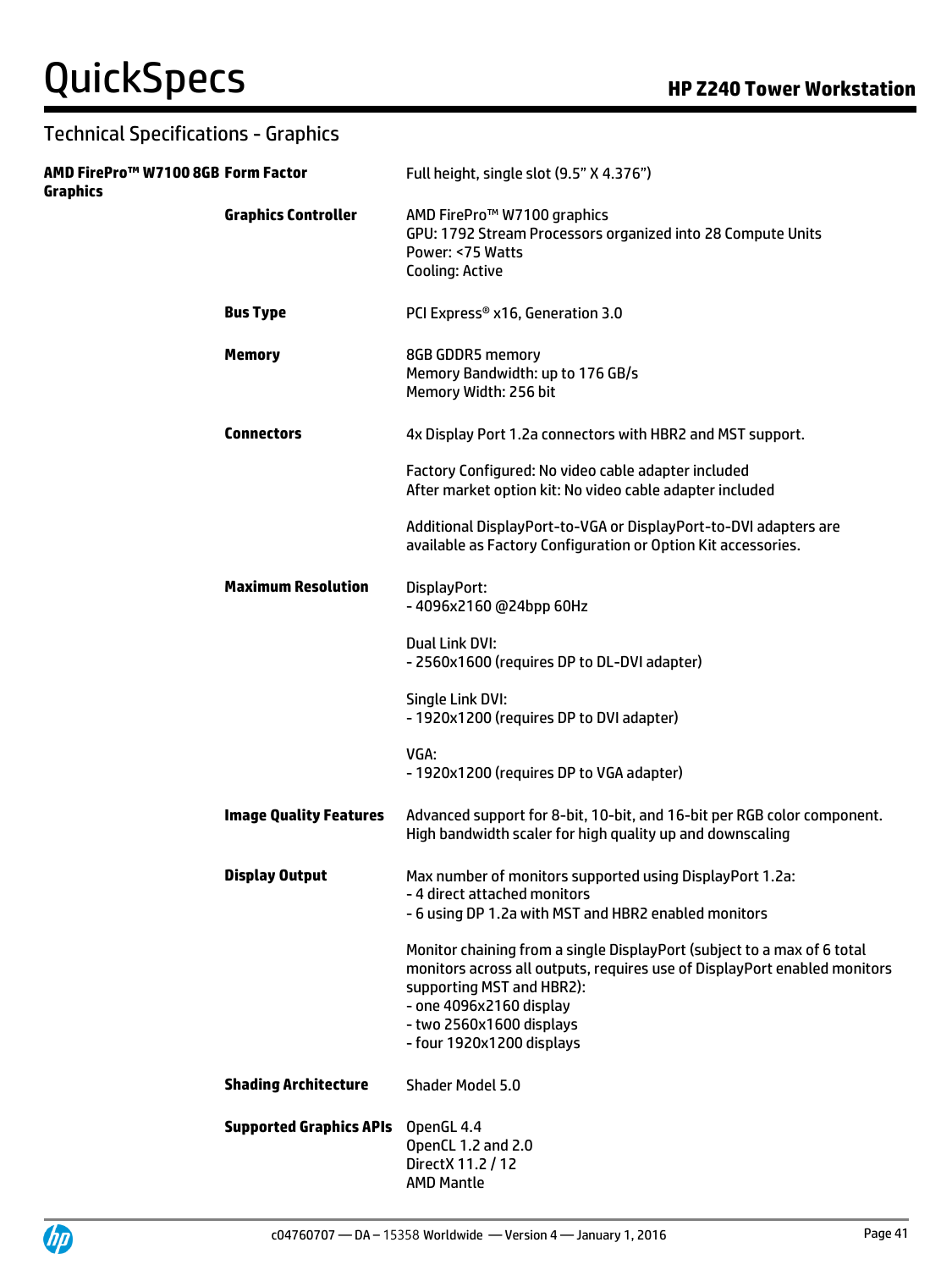|                                                                                  | <b>Available Graphics</b><br><b>Drivers</b><br><b>Note</b> | Windows 8.1 / 8 (64-bit and 32-bit)<br>Windows® 7 (64-bit and 32-bit)<br>Linux <sup>®</sup><br>HP qualified drivers may be preloaded or available from the HP support<br>Web site:<br>http://welcome.hp.com/country/us/en/support.html                                                                                                                                                                                                                                                                                                                                                                                                                                                                                                                                                                            |  |
|----------------------------------------------------------------------------------|------------------------------------------------------------|-------------------------------------------------------------------------------------------------------------------------------------------------------------------------------------------------------------------------------------------------------------------------------------------------------------------------------------------------------------------------------------------------------------------------------------------------------------------------------------------------------------------------------------------------------------------------------------------------------------------------------------------------------------------------------------------------------------------------------------------------------------------------------------------------------------------|--|
|                                                                                  |                                                            |                                                                                                                                                                                                                                                                                                                                                                                                                                                                                                                                                                                                                                                                                                                                                                                                                   |  |
|                                                                                  |                                                            | 1. AMD Eyefinity technology supports up to six DisplayPort™<br>monitors on an enabled graphics card. Supported display quantity,<br>type and resolution vary by model and board design; confirm<br>specifications with manufacturer before purchase. To enable<br>more than two displays, or multiple displays from a single output,<br>additional hardware such as DisplayPort-ready monitors or<br>DisplayPort 1.2 MST-enabled hubs may be required. See<br>www.amd.com/eyefinityfaq for full details.<br>2. OpenGL 4.4 support available with driver 14.301.xxx or later.<br>3. OpenCL 2.0 support planned in driver updates for early 2015.<br>4. For HP Z440 Workstation configurations, the HP Z4 Fan and Front<br>Card Guide Kit, which is available both CTO (G8T99AV) and AMO<br>(J9P80AA), is required. |  |
| NVIDIA <sup>®</sup> Quadro <sup>®</sup> M4000 Form Factor<br><b>8GB Graphics</b> |                                                            | Dimensions: 4.4" H x 9.5" L<br>Single Slot, Full Height<br><b>Cooling: Active</b><br>Weight: 475 grams (without extender)                                                                                                                                                                                                                                                                                                                                                                                                                                                                                                                                                                                                                                                                                         |  |
|                                                                                  | <b>Graphics Controller</b>                                 | NVIDIA Quadro M4000<br>GPU: GM204 with 1664 CUDA cores<br>Power: 120 Watts                                                                                                                                                                                                                                                                                                                                                                                                                                                                                                                                                                                                                                                                                                                                        |  |
|                                                                                  | <b>Bus Type</b>                                            | PCI Express 3.0 x16                                                                                                                                                                                                                                                                                                                                                                                                                                                                                                                                                                                                                                                                                                                                                                                               |  |
|                                                                                  | <b>Memory</b>                                              | Size: 8GB GDDR5<br>Memory Bandwidth: 192 GB/s<br>Memory Width: 256-bit                                                                                                                                                                                                                                                                                                                                                                                                                                                                                                                                                                                                                                                                                                                                            |  |
|                                                                                  | <b>Connectors</b>                                          | 4 DisplayPort 1.2a<br>Factory configured Option: No video cable adapter included<br>After market option kit: No video cable adapter included                                                                                                                                                                                                                                                                                                                                                                                                                                                                                                                                                                                                                                                                      |  |
|                                                                                  |                                                            | Additional DisplayPort-to-VGA or DisplayPort-to-DVI adapters are<br>available as accessories                                                                                                                                                                                                                                                                                                                                                                                                                                                                                                                                                                                                                                                                                                                      |  |
|                                                                                  | <b>Maximum Resolution</b>                                  | DisplayPort:<br>- single DisplayPort up to 4096 x 2160 x 30 bpp @ 60Hz<br>- supports High Bit Rate 2 (HBR2) and Multi-Stream Transport (MST)                                                                                                                                                                                                                                                                                                                                                                                                                                                                                                                                                                                                                                                                      |  |
|                                                                                  |                                                            | DL-DVI(I) output:<br>- up to 2560 x 1600 x 32 bpp @ 60Hz                                                                                                                                                                                                                                                                                                                                                                                                                                                                                                                                                                                                                                                                                                                                                          |  |
|                                                                                  |                                                            | Single Link-DVI(I) output:                                                                                                                                                                                                                                                                                                                                                                                                                                                                                                                                                                                                                                                                                                                                                                                        |  |

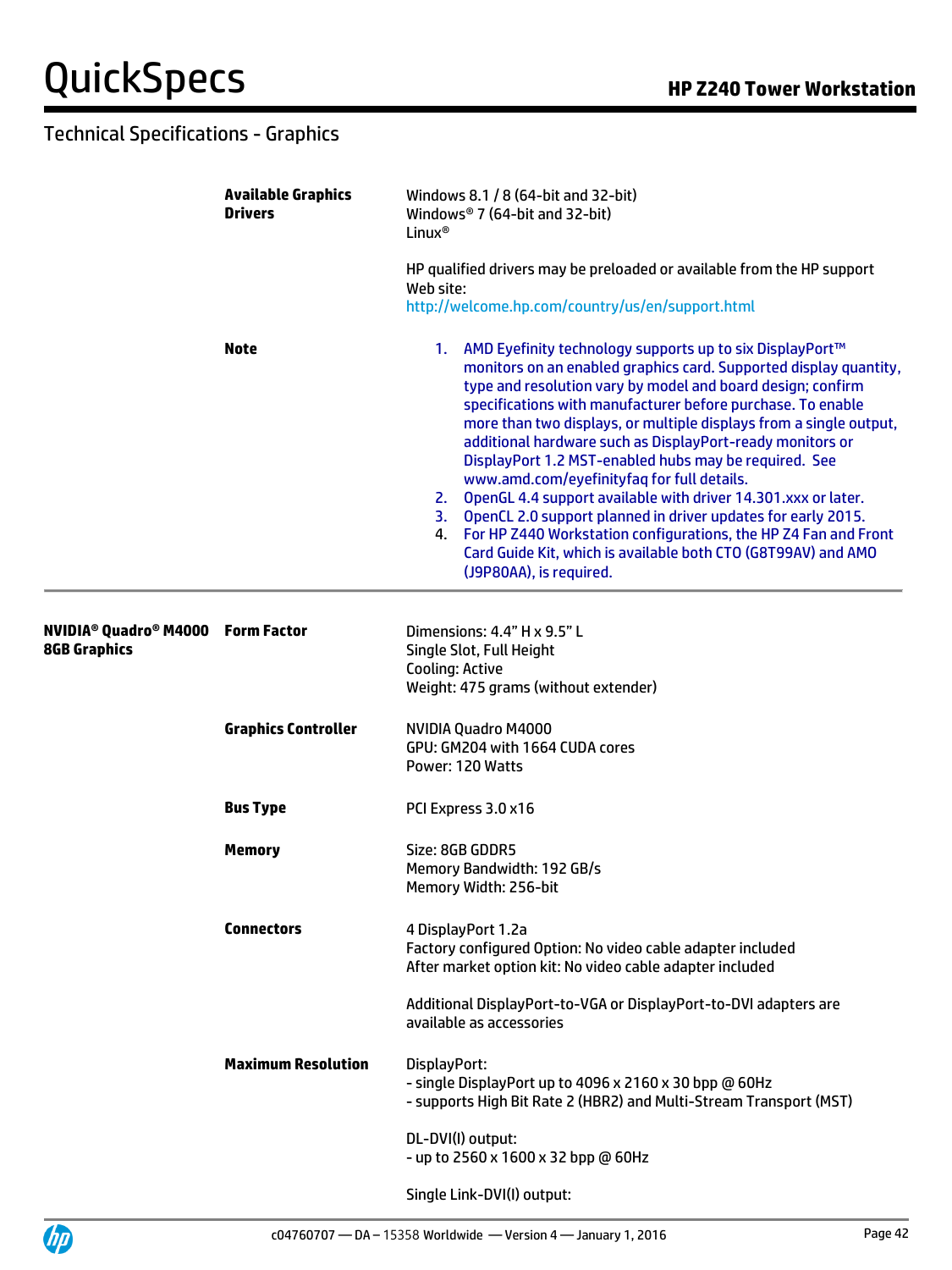| Technical Specifications - Graphics         |                                                                                                                                                                                                                                         |
|---------------------------------------------|-----------------------------------------------------------------------------------------------------------------------------------------------------------------------------------------------------------------------------------------|
|                                             | - up to 1920 x 1200 x 32 bpp @ 60Hz                                                                                                                                                                                                     |
|                                             | VGA (via adapter cable):<br>- 2048 × 1536 × 32 bpp at 85 Hz                                                                                                                                                                             |
| <b>Image Quality Features</b>               | 12-bit internal display pipeline (hardware support for 12-bit scanout on<br>supported panels, applications and connection)                                                                                                              |
|                                             | NVIDIA <sup>®</sup> 3D Vision™ technology, 3D DLP, Interleaved, and other 3D stereo<br>format support                                                                                                                                   |
|                                             | Full OpenGL quad buffered stereo support                                                                                                                                                                                                |
|                                             | Support for large-scale, ultra-high resolution visualization using the<br>NVIDIA <sup>®</sup> SVS platform which includes NVIDIA <sup>®</sup> Mosaic, NVIDIA <sup>®</sup> Sync and<br>NVIDIA <sup>®</sup> Warp/Blend technologies       |
| <b>Display Output</b>                       | Maximum number of displays<br>- 4 direct attached monitors<br>- 4 using DP 1.2a with MST and HBR2 enabled monitors                                                                                                                      |
|                                             | Maximum number of DisplayPort displays possible:<br>$-41920x1200$<br>$-42560x1600$<br>-44096x2160<br>- 2 5120x2880 (requires dual DP input capable 5k displays)                                                                         |
|                                             | Maximum number of monitors across all available Quadro M4000 outputs<br>is 4.                                                                                                                                                           |
| <b>Shading Architecture</b>                 | <b>Shader Model 5.0</b>                                                                                                                                                                                                                 |
| <b>Supported Graphics APIs</b> OpenGL 4.5   | DirectX 12                                                                                                                                                                                                                              |
|                                             | API support includes:<br>CUDA C, CUDA C++, DirectCompute 5.0, OpenCL, Java, Python, and Fortran                                                                                                                                         |
| <b>Available Graphics</b><br><b>Drivers</b> | <b>Microsoft Windows 10</b><br><b>Microsoft Windows 8.1</b><br><b>Microsoft Windows 8</b><br><b>Microsoft Windows 7</b>                                                                                                                 |
|                                             | Linux - Full OpenGL implementation, complete with NVIDIA and ARB<br>extensions                                                                                                                                                          |
|                                             | HP qualified drivers may be preloaded or available from the HP support<br>Web site:                                                                                                                                                     |
|                                             | http://welcome.hp.com/country/us/en/support.html                                                                                                                                                                                        |
| <b>Notes</b>                                | 1. Configurations using the Quadro M4000 graphics card in HP Z440<br>Workstation require the HP Z440 Fan and Front Card Guide Kit,<br>configurable from the factory (CTO PN: G8T99AV) or as an Aftermarket<br>Option (AMO PN: J9P80AA). |

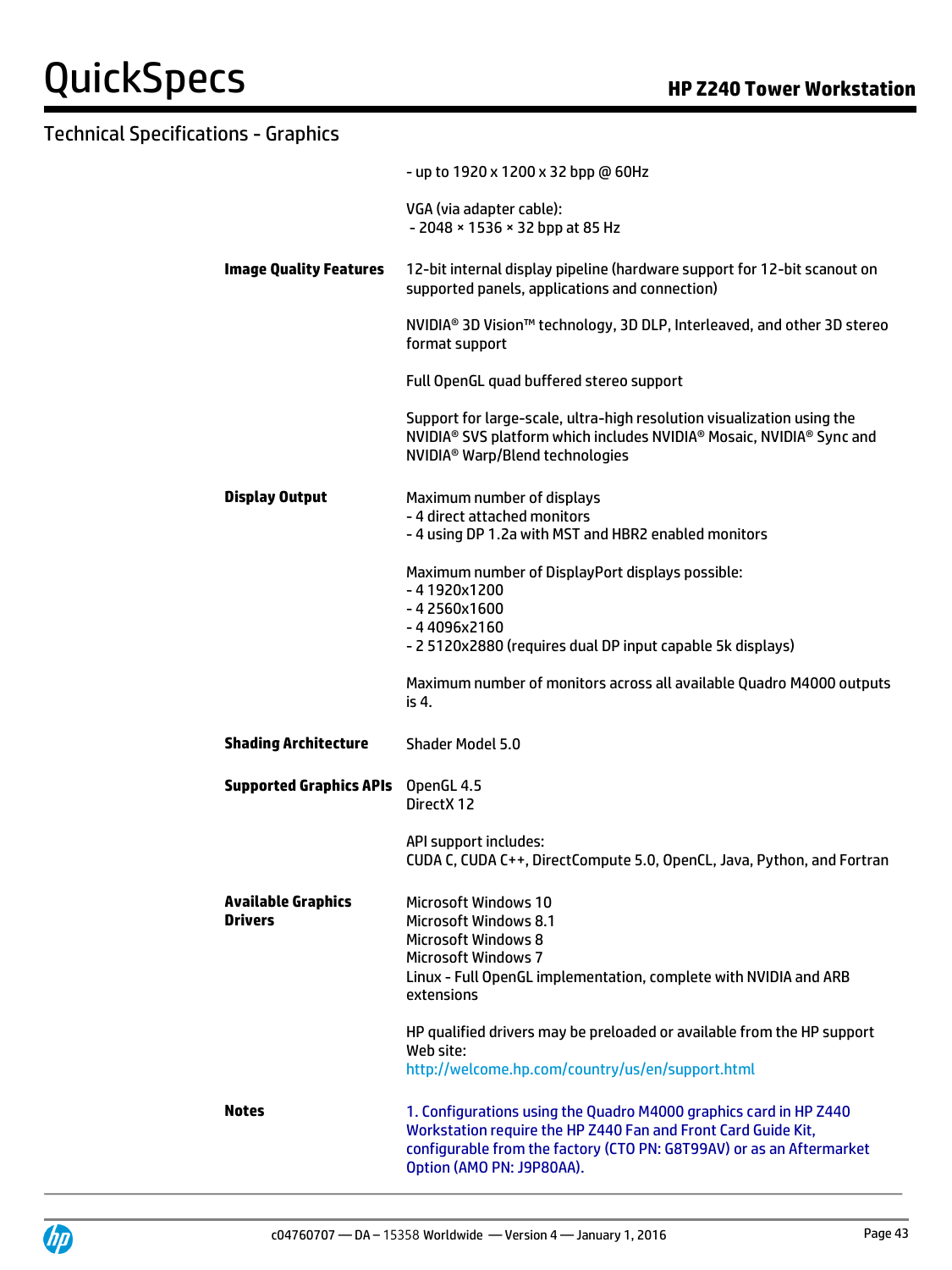| <b>HP 9.5mm Slim</b>         | <b>Description</b>                                                                | 9.5mm height, tray-load                                                                              |                                                                                                                                                                                                                                                                                                                                                                       |  |
|------------------------------|-----------------------------------------------------------------------------------|------------------------------------------------------------------------------------------------------|-----------------------------------------------------------------------------------------------------------------------------------------------------------------------------------------------------------------------------------------------------------------------------------------------------------------------------------------------------------------------|--|
| <b>SuperMulti DVD Writer</b> | <b>Mounting Orientation</b>                                                       | Either horizontal or vertical                                                                        |                                                                                                                                                                                                                                                                                                                                                                       |  |
|                              | <b>Interface Type</b>                                                             | SATA/ATAPI                                                                                           |                                                                                                                                                                                                                                                                                                                                                                       |  |
|                              | <b>Dimensions (WxHxD)</b>                                                         | $128 \times 9.5 \times 127$ mm                                                                       |                                                                                                                                                                                                                                                                                                                                                                       |  |
|                              | <b>Supported Media Types</b>                                                      | DVD-RAM<br>DVD+R<br>DVD+RW<br>DVD+RDL<br><b>DVD-RDL</b><br>DVD-R<br><b>DVD-RW</b><br>$CD-R$<br>CD-RW |                                                                                                                                                                                                                                                                                                                                                                       |  |
|                              | <b>Disc Capacity</b>                                                              | <b>DVD-ROM</b>                                                                                       | 8.5 GB DL or 4.7 GB standard                                                                                                                                                                                                                                                                                                                                          |  |
|                              | <b>Access Times</b>                                                               | <b>Full Stroke DVD</b>                                                                               | < 200 ms (seek)                                                                                                                                                                                                                                                                                                                                                       |  |
|                              |                                                                                   | <b>Full Stroke CD</b>                                                                                | < 200 ms (seek)                                                                                                                                                                                                                                                                                                                                                       |  |
|                              | <b>Maximum Data Transfer</b><br><b>Rates</b>                                      | <b>CD ROM Read</b>                                                                                   | CD-ROM, CD-R Up to 24X<br>CD-RW Up to 24X                                                                                                                                                                                                                                                                                                                             |  |
|                              |                                                                                   | <b>DVD ROM Read</b>                                                                                  | DVD-RAM Up to 8X<br>DVD+RW Up to 8X<br>DVD-RW Up to 8X<br>DVD+R DL Up to 8X<br>DVD-R DL Up to 8X<br>DVD-ROM Up to 8X<br>DVD-ROM DL Up to 8X<br>DVD+R Up to 8X<br>DVD-R Up to 8X                                                                                                                                                                                       |  |
|                              | <b>Power</b>                                                                      | <b>Source</b>                                                                                        | SATA DC power receptacle                                                                                                                                                                                                                                                                                                                                              |  |
|                              |                                                                                   | <b>DC Power Requirements</b>                                                                         | 5 VDC $\pm$ 5%-100 mV ripple p-p                                                                                                                                                                                                                                                                                                                                      |  |
|                              |                                                                                   | <b>DC Current</b>                                                                                    | 5 VDC -< 800 mA typical, <1600 mA maximum                                                                                                                                                                                                                                                                                                                             |  |
|                              | <b>Operating Environmental Temperature</b><br>(all conditions non-<br>condensing) |                                                                                                      | 41° to 122° F (5° to 50° C)                                                                                                                                                                                                                                                                                                                                           |  |
|                              |                                                                                   | <b>Relative Humidity</b>                                                                             | 10% to 80%                                                                                                                                                                                                                                                                                                                                                            |  |
|                              |                                                                                   | <b>Maximum Wet Bulb</b><br><b>Temperature</b>                                                        | 84°F (29°C)                                                                                                                                                                                                                                                                                                                                                           |  |
|                              | <b>Operating Systems</b><br><b>Supported</b>                                      | and 64-bit.<br>Home 32*.<br>SUSE Linux Enterprise Desktop 10 & 11<br>operating system.               | Windows 8.1, Windows 8 32-bit and 64-bit, Windows 7 Professional 32-bit<br>Windows Vista Business 64*, Windows Vista Business 32*, Windows Vista<br>Home Basic 32*, Windows 2000, Windows XP Professional or Windows XP<br>Red Hat Enterprise Linux(RHEL) WS4**, 5, 6 Desktop/Workstation<br>No driver is required for this device. Native support is provided by the |  |
|                              | <b>Kit Contents</b>                                                               | SATA data/power cable, installation guide                                                            | 9.5mm Slim SuperMulti DVD Writer, 5.25" ODD Bay adapter/carrier, slim                                                                                                                                                                                                                                                                                                 |  |

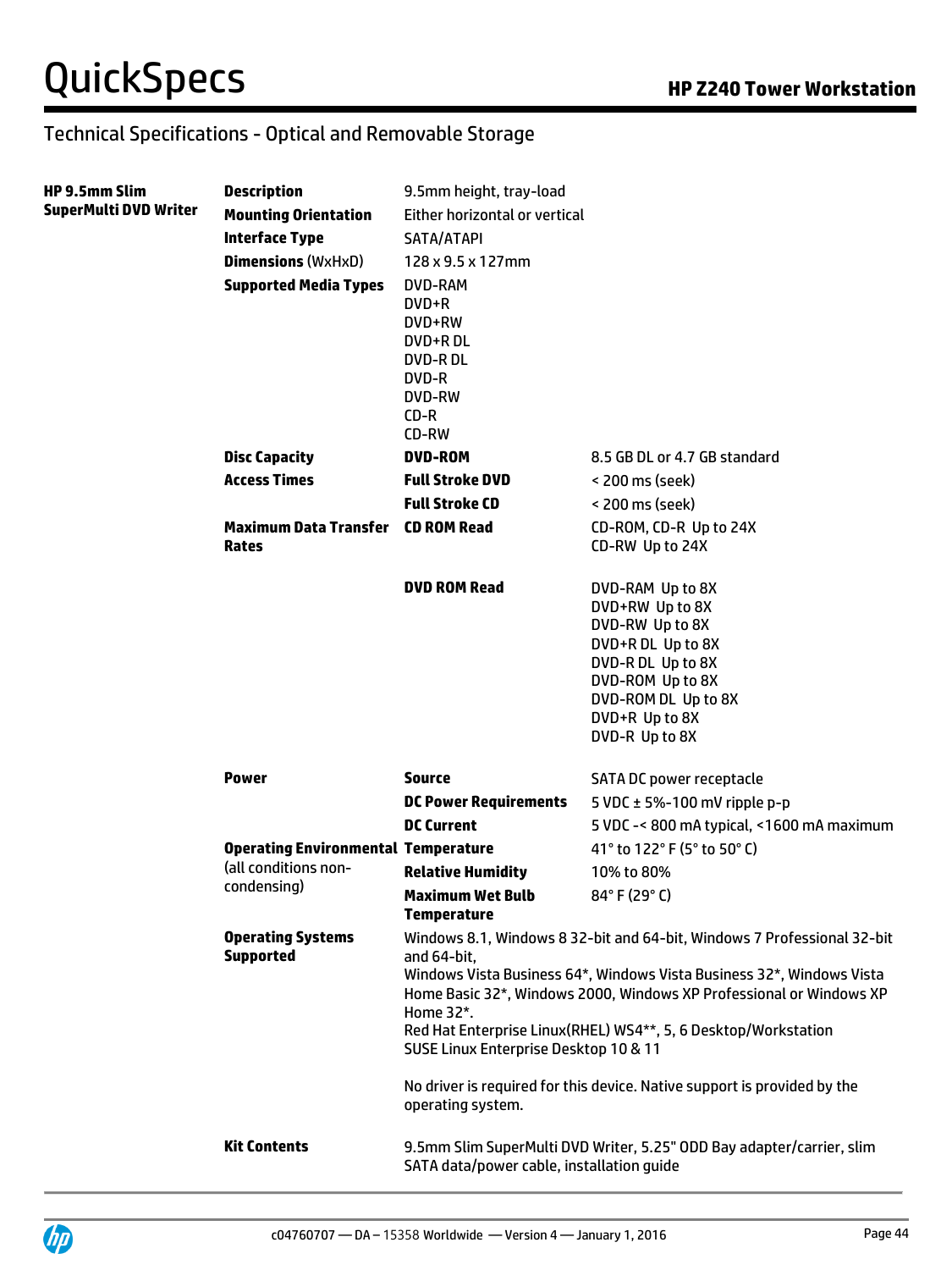| <b>HP 9.5mm Slim DVD-ROM Description</b><br>Drive | <b>Mounting Orientation</b><br><b>Interface Type</b><br><b>Dimensions (WxHxD)</b><br><b>Disc Capacity</b> | 9.5mm height, tray-load<br>Either horizontal or vertical<br>SATA / ATAPI<br>128 x 9.5 x 127mm<br><b>DVD-ROM</b>                                                                                                                                                                                                                                                                                                                            | Single layer: Up to 4.7 GB<br>Double layer: Up to 8.5 GB           |
|---------------------------------------------------|-----------------------------------------------------------------------------------------------------------|--------------------------------------------------------------------------------------------------------------------------------------------------------------------------------------------------------------------------------------------------------------------------------------------------------------------------------------------------------------------------------------------------------------------------------------------|--------------------------------------------------------------------|
|                                                   | <b>Access Times</b>                                                                                       | <b>DVD-ROM Single Layer</b>                                                                                                                                                                                                                                                                                                                                                                                                                | < 110 ms (typical)                                                 |
|                                                   |                                                                                                           | <b>CD-ROM Mode 1</b>                                                                                                                                                                                                                                                                                                                                                                                                                       | < 110 ms (typical)                                                 |
|                                                   |                                                                                                           | <b>Full Stroke DVD</b>                                                                                                                                                                                                                                                                                                                                                                                                                     | < 230 ms (typical)                                                 |
|                                                   |                                                                                                           | <b>Full Stroke CD</b>                                                                                                                                                                                                                                                                                                                                                                                                                      | < 220 ms (typical)                                                 |
|                                                   | <b>Power</b>                                                                                              | Source                                                                                                                                                                                                                                                                                                                                                                                                                                     | SATA DC power receptacle                                           |
|                                                   |                                                                                                           | <b>DC Power Requirements</b>                                                                                                                                                                                                                                                                                                                                                                                                               | 5 VDC $\pm$ 5%-100 mV ripple p-p                                   |
|                                                   |                                                                                                           | <b>DC Current</b>                                                                                                                                                                                                                                                                                                                                                                                                                          | 5 VDC - < 800mA typical, < 1600 mA maximum                         |
|                                                   | <b>Operating Environmental Temperature</b>                                                                |                                                                                                                                                                                                                                                                                                                                                                                                                                            | 41° to 122° F (5° to 50° C)                                        |
|                                                   | (all conditions non-<br>condensing)                                                                       | <b>Relative Humidity</b>                                                                                                                                                                                                                                                                                                                                                                                                                   | 10% to 80%                                                         |
|                                                   |                                                                                                           | <b>Maximum Wet Bulb</b><br><b>Temperature</b>                                                                                                                                                                                                                                                                                                                                                                                              | 84°F (29°C)                                                        |
|                                                   | <b>Operating Systems</b><br><b>Supported</b>                                                              | Windows 8.1, Windows 8 32-bit and 64-bit, Windows 7 Professional 32-bit<br>and 64-bit,<br>Windows Vista Business 64*, Windows Vista Business 32*, Windows Vista<br>Home Basic 32*, Windows 2000, Windows XP Professional or Windows XP<br>Home 32*.<br>Red Hat Enterprise Linux(RHEL) WS4**, 5, 6 Desktop/Workstation<br>SUSE Linux Enterprise Desktop 10 & 11<br>No driver is required for this device. Native support is provided by the |                                                                    |
|                                                   | <b>Kit Contents</b>                                                                                       | operating system.<br>data/power cable, installation guide                                                                                                                                                                                                                                                                                                                                                                                  | 9.5mm Slim DVD-ROM Drive, 5.25" ODD Bay adapter/carrier, slim SATA |
| HP 9.5mm Slim BDXL Blu- Description               |                                                                                                           | 9.5mm height, tray-load                                                                                                                                                                                                                                                                                                                                                                                                                    |                                                                    |
| Ray Writer                                        | <b>Mounting Orientation</b>                                                                               | Either horizontal or vertical                                                                                                                                                                                                                                                                                                                                                                                                              |                                                                    |
|                                                   |                                                                                                           |                                                                                                                                                                                                                                                                                                                                                                                                                                            |                                                                    |

**Interface Type** SATA/ATAPI **Dimensions (WxHxD)** 128 x 9.5 x 127mm **Supported Media Types** BD-ROM

BD-R BD-RE DVD-RAM DVD+R DVD+RW DVD+R DL DVD-R DL DVD-R DVD-RW CD-R



CD-RW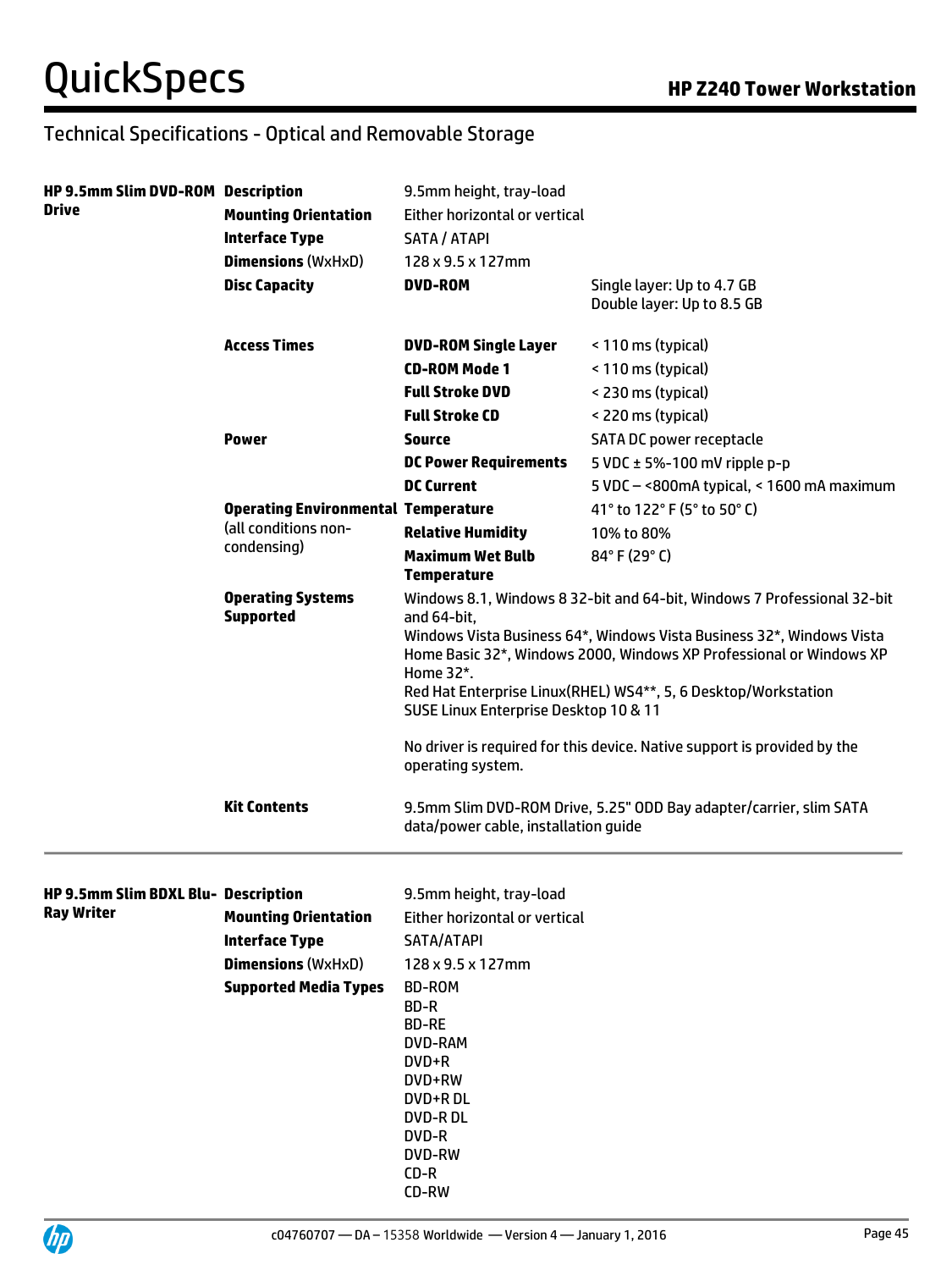| <b>Disc Capacity</b>                              | DVD-ROM                                                                                                                                                                                                                                                                                                                                                        | 8.5 GB DL or 4.7 GB standard                                                                                                                                                                                                                                                                                    |
|---------------------------------------------------|----------------------------------------------------------------------------------------------------------------------------------------------------------------------------------------------------------------------------------------------------------------------------------------------------------------------------------------------------------------|-----------------------------------------------------------------------------------------------------------------------------------------------------------------------------------------------------------------------------------------------------------------------------------------------------------------|
|                                                   | <b>Blu-ray</b>                                                                                                                                                                                                                                                                                                                                                 | 25 GB (single-layer)<br>50 GB (dual-layer)<br>100/128 GB (BDXL)                                                                                                                                                                                                                                                 |
| <b>Access Times</b>                               | <b>Full Stroke DVD</b>                                                                                                                                                                                                                                                                                                                                         | < 230 ms (seek)                                                                                                                                                                                                                                                                                                 |
|                                                   | <b>Full Stroke CD</b>                                                                                                                                                                                                                                                                                                                                          | < 220 ms (seek)                                                                                                                                                                                                                                                                                                 |
|                                                   | <b>Blu-ray</b>                                                                                                                                                                                                                                                                                                                                                 | < 230 ms (seek) (Full Stroke Blu-ray)                                                                                                                                                                                                                                                                           |
|                                                   | <b>Startup Time</b>                                                                                                                                                                                                                                                                                                                                            | (Time to drive ready from tray loading)<br>BD-ROM (SL/DL) 25S / 28S<br>BD-R (SL/DL)<br>25S / 28S<br>BD-RE (SL/DL) 25S / 28S<br>DVD-ROM (SL/DL) 18S / 18S<br>DVD-R (SL/DL) 25S / 25S<br>DVD-RW<br><b>25S</b><br>DVD+R (SL/DL) 25S / 25S<br>DVD+RW<br><b>25S</b><br>DVD-RAM<br>45S<br>CD-ROM<br>15S               |
| <b>Maximum Data Transfer CD ROM Read</b><br>Rates |                                                                                                                                                                                                                                                                                                                                                                | CD-ROM, CD-R Up to 24X<br>CD-RW Up to 24X                                                                                                                                                                                                                                                                       |
|                                                   | <b>DVD ROM Read</b><br><b>Blu-ray</b>                                                                                                                                                                                                                                                                                                                          | DVD-RAM Up to 8X<br>DVD+RW Up to 8X<br>DVD-RW Up to 8X<br>DVD+R DL Up to 8X<br>DVD-R DL Up to 8X<br>DVD-ROM Up to 8X<br>DVD-ROM DL Up to 8X<br>DVD+R Up to 8X<br>DVD-R Up to 8X<br>BD-ROM Up to 6X<br>BD-ROM DL Up to 6X<br>BD-R<br>Up to 6X<br>BD-R DL<br>Up to 6X<br>BD-R<br>Up to 6X<br>BD-RE SL/DL Up to 6X |
| Power                                             | <b>Source</b>                                                                                                                                                                                                                                                                                                                                                  | SATA DC power receptacle                                                                                                                                                                                                                                                                                        |
|                                                   | <b>DC Power Requirements</b>                                                                                                                                                                                                                                                                                                                                   | 5 VDC $\pm$ 5%-100 mV ripple p-p                                                                                                                                                                                                                                                                                |
|                                                   | <b>DC Current</b>                                                                                                                                                                                                                                                                                                                                              | 5 VDC -900 mA typical, 2000mA maximum                                                                                                                                                                                                                                                                           |
| <b>Operating Environmental Temperature</b>        |                                                                                                                                                                                                                                                                                                                                                                | 41° to 122° F (5° to 50° C)                                                                                                                                                                                                                                                                                     |
| (all conditions non-                              | <b>Relative Humidity</b>                                                                                                                                                                                                                                                                                                                                       | 10% to 80%                                                                                                                                                                                                                                                                                                      |
| condensing)                                       | <b>Maximum Wet Bulb</b><br><b>Temperature</b>                                                                                                                                                                                                                                                                                                                  | $84^{\circ}$ F (29 $^{\circ}$ C)                                                                                                                                                                                                                                                                                |
| <b>Operating Systems</b><br><b>Supported</b>      | Windows 8.1, Windows 8 32-bit and 64-bit, Windows 7 Professional 32-bit<br>and 64-bit,<br>Windows Vista Business 64*, Windows Vista Business 32*, Windows Vista<br>Home Basic 32*, Windows 2000, Windows XP Professional or Windows XP<br>Home 32*.<br>Red Hat Enterprise Linux(RHEL) WS4**, 5, 6 Desktop/Workstation<br>SUSE Linux Enterprise Desktop 10 & 11 |                                                                                                                                                                                                                                                                                                                 |

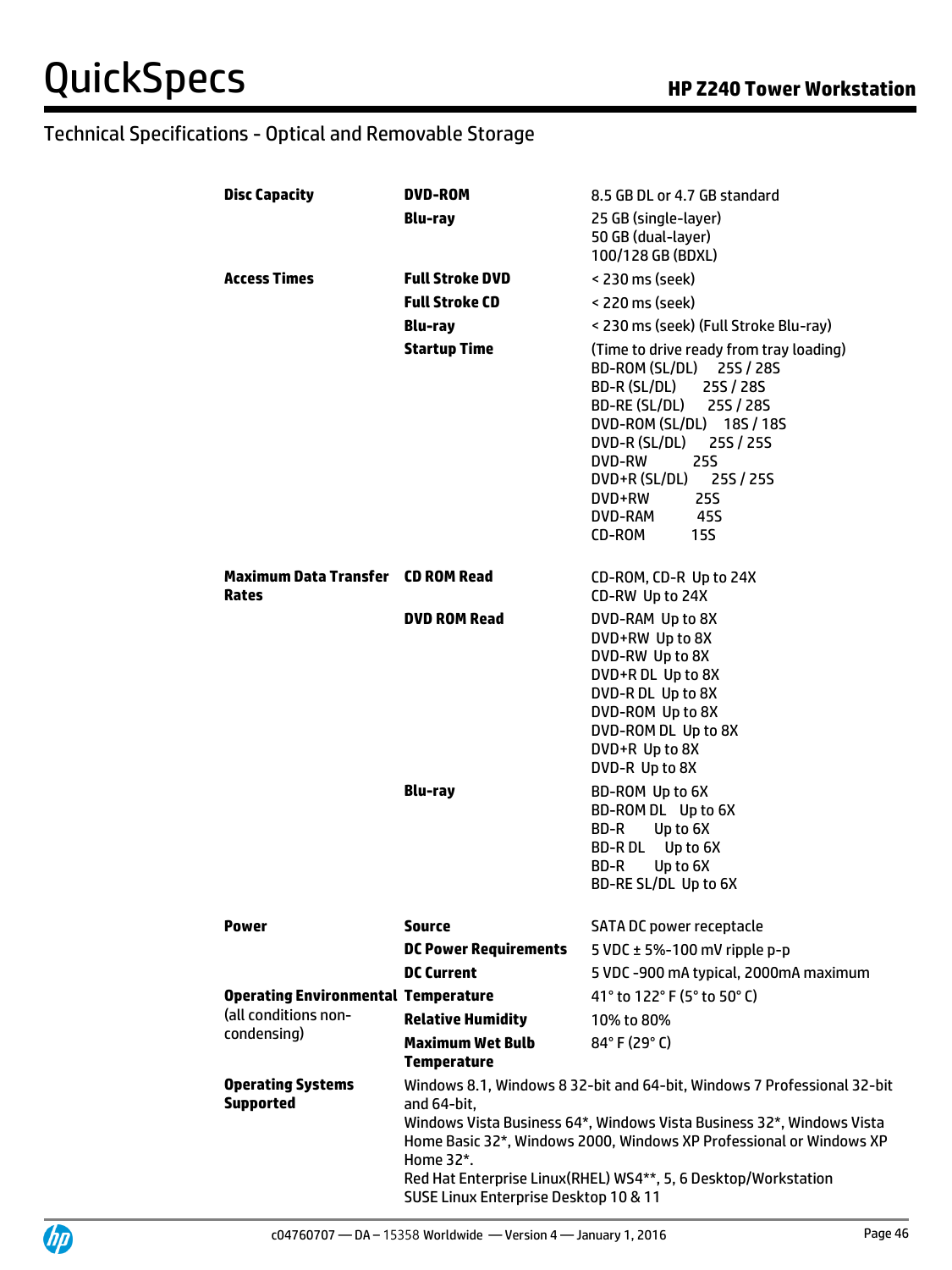|                                            |                                              | No driver is required for this device. Native support is provided by the<br>operating system.                                                                                                                                                                                                                                                                                                                                                                                                     |
|--------------------------------------------|----------------------------------------------|---------------------------------------------------------------------------------------------------------------------------------------------------------------------------------------------------------------------------------------------------------------------------------------------------------------------------------------------------------------------------------------------------------------------------------------------------------------------------------------------------|
|                                            | <b>Kit Contents</b>                          | 9.5mm Slim BDXL Blu-Ray Writer, 5.25" ODD Bay adapter/carrier, slim SATA<br>data/power cable, installation guide                                                                                                                                                                                                                                                                                                                                                                                  |
|                                            | <b>NOTES</b>                                 | As Blu-ray is a new format containing new technologies, certain disc, digital<br>connection, compatibility and/or performance issues may arise, and do not<br>constitute defects in the product. Flawless playback on all systems is not<br>guaranteed. In order for some Blu-ray titles to play, they may require a DVI<br>or HDMI digital connection and your display may require HDCP support. HD-<br>DVD movies cannot be played on this workstation.                                         |
| <b>HP SD Media Card Reader Description</b> |                                              | Supports hardware ECC (Error Correction Code) function<br>Supports hardware CRC (Cyclic Redundancy Check) function<br>Supports MS 4-bit parallel transfer mode<br>Supports MS-PRO 4-bit parallel transfer mode<br>Supports MS PRO-HG Duo 4-bit parallel transfer mode<br>Supports SD 4-bit parallel transfer mode<br>Supports UHS-104 SD 4-bit card (version 3.0)<br>Supports CF v6.0 with PIO mode 6 and Ultra DMA 7 mode                                                                        |
|                                            | <b>Interface Type</b>                        | USB 3.0 High-speed interface<br>Note: If there is a USB2 connection, USB2 transfer speeds are supported.                                                                                                                                                                                                                                                                                                                                                                                          |
|                                            | <b>Dimensions (WxHxD)</b>                    | Dedicated slot in front bezel (orderable option)                                                                                                                                                                                                                                                                                                                                                                                                                                                  |
|                                            | <b>Supported Media Types</b>                 | Secure Digital Card (SD)<br>Secure Digital High Capacity (SDHC)<br>SD Extended Capacity Memory Card (SDXC)<br>SD Ultra High Speed II(SD UHSII)<br>These additional media types are supported with a card adapter.<br><b>Memory Stick Micro (M2)</b><br>miniSD<br>miniSD High Capacity<br>Micro SD Memory Card (MicroSD)<br>Micro SD High Capacity Memory Card (MicroSDHC)                                                                                                                         |
|                                            |                                              | Test Parameters/Conditions - Power applied, unit operating on system<br>±5%                                                                                                                                                                                                                                                                                                                                                                                                                       |
|                                            | <b>Operating Systems</b><br><b>Supported</b> | Windows 8 Pro (64-bit)*<br>Windows 8.1 $(64-bit)*$<br>Windows 8 $(64-bit)*$<br>Windows 7 Ultimate (32-bit)**<br>Windows 7 Ultimate (64-bit)**<br>Windows 7 Professional (32-bit)**<br>Windows 7 Professional (64-bit)**<br>Windows 7 Home Basic**<br>Windows 7 Home Premium (32-bit)**<br>Windows 7 Home Premium (64-bit)**<br><b>Windows Vista Business 64</b><br><b>Windows Vista Business 32</b><br><b>Windows Vista Home Basic 32</b><br><b>Windows XP Professional</b><br>Windows XP Home 32 |

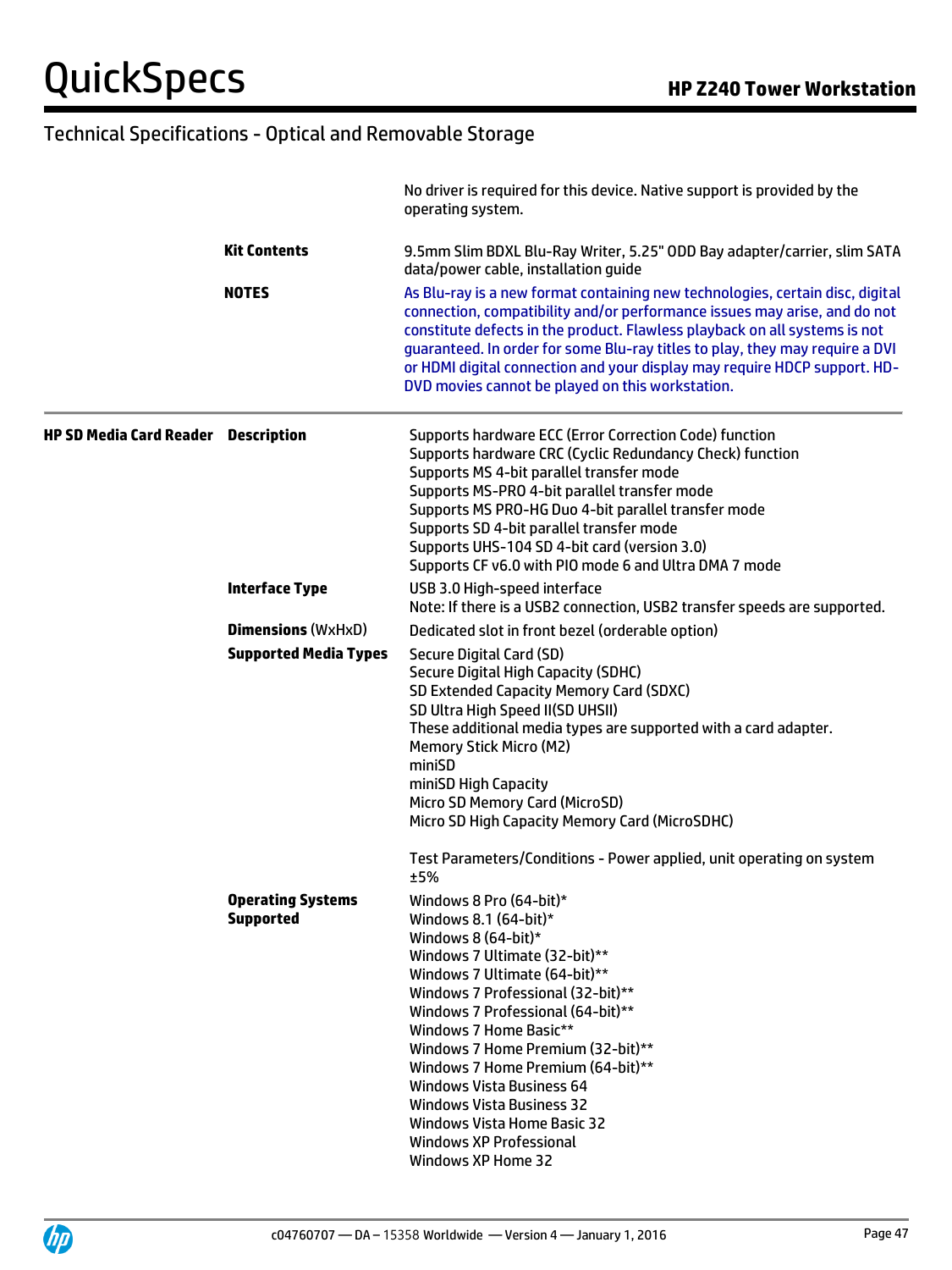|                     | No driver is required for this device. Native support is provided by the<br>operating system.                                                                                                                                                                                                                                                                                                                          |
|---------------------|------------------------------------------------------------------------------------------------------------------------------------------------------------------------------------------------------------------------------------------------------------------------------------------------------------------------------------------------------------------------------------------------------------------------|
|                     | Not all features are available in all editions or versions of Windows.<br>Systems may require upgraded and/or separately purchased hardware,<br>drivers, software or BIOS update to take full advantage of Windows<br>functionality. Windows 10 is automatically updated, which is always<br>enabled. ISP fees may apply and additional requirements may apply over<br>time for updates. See http://www.microsoft.com. |
|                     | See http://www.microsoft.com/windows/windows-7/ for details.                                                                                                                                                                                                                                                                                                                                                           |
| <b>Kit Contents</b> | Media card reader, 5.25" bracket/rails/bezel, Install Guide, IO & Security<br>Software and Documentation CD                                                                                                                                                                                                                                                                                                            |
|                     | USB-IF, WHQL, Compliant with USB Mass Storage Class Bulk only Transport<br>Specification Rev. 1.0,<br>Compliant Intel Front Panel I/O Connectivity Design Guide V. 1.3, FCC, CE,<br>BSMI, C-Tick, VCCI, MIC, cUL, TUVT                                                                                                                                                                                                 |
|                     | $0.35$ lbs $(0.16$ kg)                                                                                                                                                                                                                                                                                                                                                                                                 |

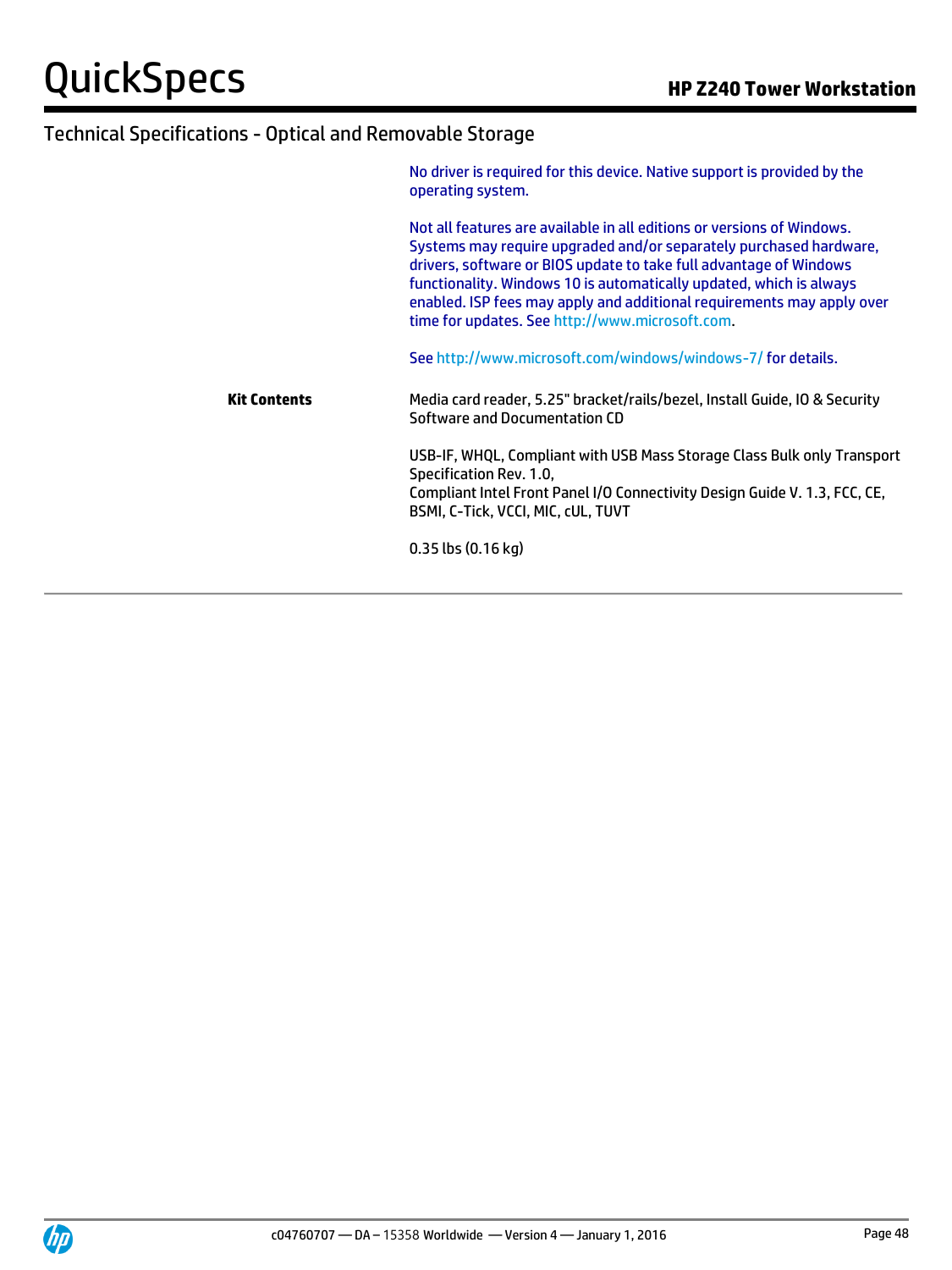## Technical Specifications - Controller Cards

| HP Thunderbolt™ PCIe 1-   Data Transfer Rate<br>port I/O Card |                                                | Supports up to 20 Gb/s (20,000 Mb/s)                                                                                                                                                                        |
|---------------------------------------------------------------|------------------------------------------------|-------------------------------------------------------------------------------------------------------------------------------------------------------------------------------------------------------------|
|                                                               | <b>Devices Supported</b>                       | Thunderbolt™ certified devices                                                                                                                                                                              |
|                                                               | <b>Bus Type</b>                                | PCIe card, full or half height PCIe slots                                                                                                                                                                   |
|                                                               | <b>Ports</b>                                   | One Thunderbolt™ 2 external 20-Pin output connectors (Rear)<br>One full size DisplayPort input connector (Rear)                                                                                             |
|                                                               | <b>Internal Connectors</b>                     | One 5-Pin header connector                                                                                                                                                                                  |
|                                                               | <b>System Requirements</b>                     | Windows 7 Professional 64-bit, Windows 8.1 64-bit, Intel® i5 series or<br>higher processor, 4-GB RAM, 20-GB Hard Drive, available PCIe slot.                                                                |
|                                                               |                                                | <b>Temperature - Operating</b> $50^\circ$ to $131^\circ$ F (10 $^\circ$ to 55 $^\circ$ C)                                                                                                                   |
|                                                               | <b>Temperature - Storage</b>                   | $-22^{\circ}$ to 140° F (-30° to 60° C)                                                                                                                                                                     |
|                                                               | <b>Relative Humidity -</b><br><b>Operating</b> | 20% to 80%                                                                                                                                                                                                  |
|                                                               | <b>Compliances</b>                             | FCC Part 15B, cULus 60950, CE Mark EN55022B(1995)/EN55024-1998 STD,<br>Taiwan BSMI CNS13438, Korea MIC                                                                                                      |
|                                                               | <b>Operating Systems</b><br><b>Supported</b>   | Windows 7 Professional 64-bit, Windows 8.1 64-bit.                                                                                                                                                          |
|                                                               | <b>Kit Contents</b>                            | HP Thunderbolt™ 2 PCIe 1-port I/O Card, full height and half height<br>bulkhead bracket, DisplayPort cable, GPIO (General-Purpose Input/Output)<br>cables(2), Installation documentation and warranty card. |

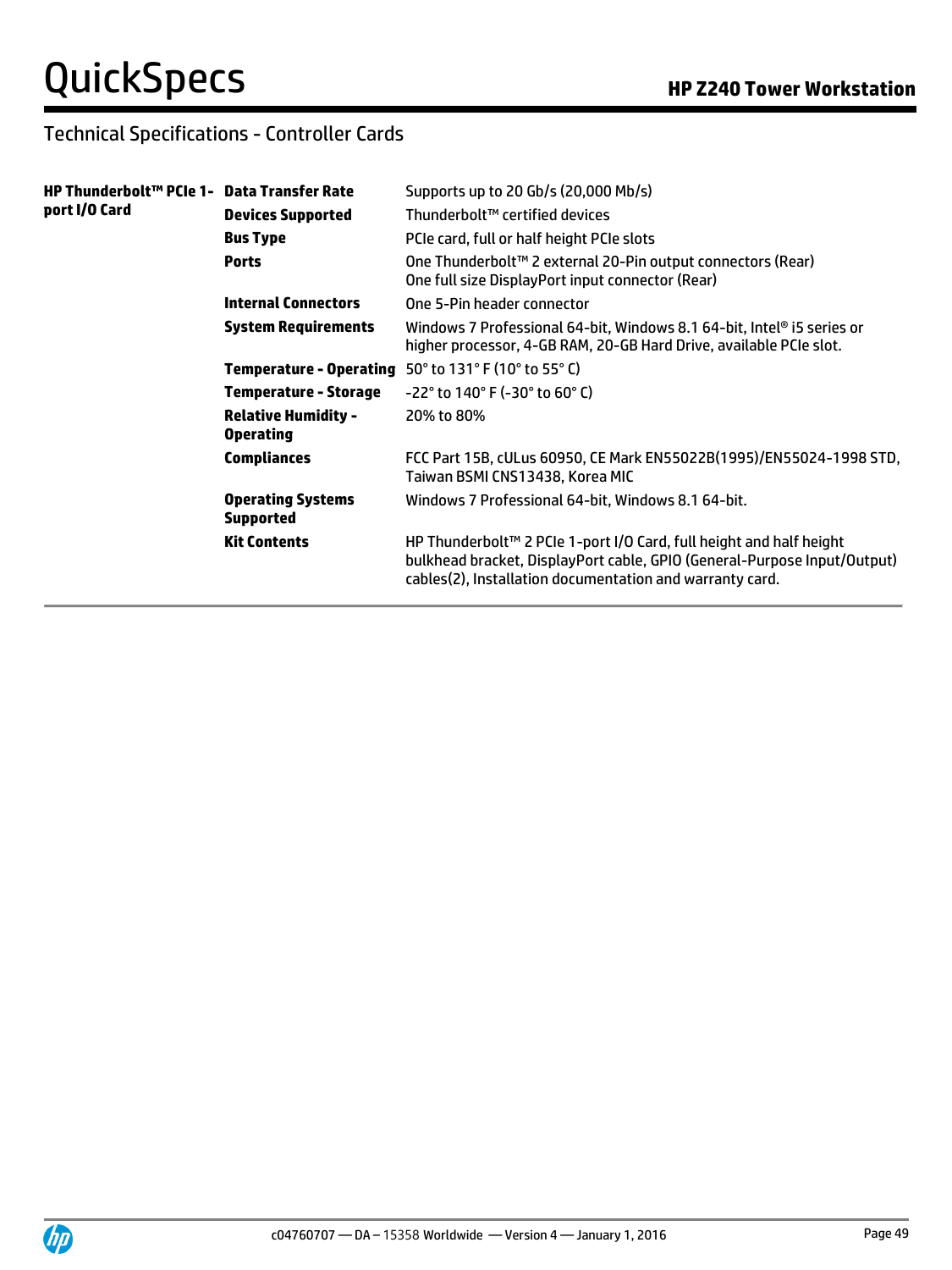### Technical Specifications - Networking and Communications

| Integrated Intel® I219LM Connector            |                              | RJ-45                                                                                                                                                                                                                                    |
|-----------------------------------------------|------------------------------|------------------------------------------------------------------------------------------------------------------------------------------------------------------------------------------------------------------------------------------|
| <b>PCIe GbE Controller</b>                    | <b>Controller</b>            | Intel <sup>®</sup> I217LM GbE platform LAN connect networking controller                                                                                                                                                                 |
| (Intel® vPro™ with Intel®<br><b>AMT 11.0)</b> | Memory                       | 3 KB Tx and 3KB Rx FIFO packet buffer memory                                                                                                                                                                                             |
|                                               | <b>Data Rates Supported</b>  | 10/100/1000 Mbps                                                                                                                                                                                                                         |
|                                               | <b>Compliance</b>            | 802.1as/1588, 802.1p, 802.1Q, 802.3, 802.3ab, 802.3az, 802.3i, 802.3u,<br>802.3z                                                                                                                                                         |
|                                               | <b>Bus Architecture</b>      | <b>PCI Express and SMBus</b>                                                                                                                                                                                                             |
|                                               | <b>Data Transfer Mode</b>    | PCIe-based interface for active state operation (SO state) and SMBus for<br>host and management traffic (Sx low power state)                                                                                                             |
|                                               | <b>Power Requirement</b>     | Requires 3.3V (integrated regulators for core Vdc)                                                                                                                                                                                       |
|                                               | <b>Boot ROM Support</b>      | Yes                                                                                                                                                                                                                                      |
|                                               | Network Transfer Mode        | Full-duplex; Half-duplex (not supported for the 1000BASE-T transceiver)                                                                                                                                                                  |
|                                               | <b>Network Transfer Rate</b> | 10BASE-T (half-duplex) 10 Mbps<br>10BASE-T (full-duplex) 20 Mbps<br>100BASE-TX (half-duplex) 100 Mbps<br>100BASE-TX (full-duplex) 200 Mbps<br>1000BASE-T (full-duplex) 2000 Mbps                                                         |
|                                               |                              | <b>Management Capabilities</b> vPro, WOL, auto MDI crossover, PXE, iSCSI Boot, Muti-port teaming, RSS,<br>ACPI, Advanced cable diagnostic, loopback modes,<br>AMT 9.0 support, Circuit Breaker, VLAN, Multicast Listener Discovery (MLD) |

|         | <b>HP X520 10GbE Dual Port Hardware Certifications FCC B. UL. CE. VCCI. BSMI. CTICK. KCC</b> |
|---------|----------------------------------------------------------------------------------------------|
| Adapter |                                                                                              |

| <b>HP 10GbE SFP+ SR</b><br><b>Transceiver</b>            | <b>Operating Temperature</b><br><b>Operating Humidity</b><br><b>Dimensions</b> $(H \times W \times D)$ | 0°C to 45°C (32°F to 113°F)<br>0% to 85%, noncondensing<br>$0.47(h) \times 0.54(w) \times 2.19(d)$ inches<br>$(1.19 \times 1.38 \times 5.57$ cm) |
|----------------------------------------------------------|--------------------------------------------------------------------------------------------------------|--------------------------------------------------------------------------------------------------------------------------------------------------|
| Intel® 8260 802.11<br>a/b/g/n/ac PCIe WLAN<br><b>NIC</b> | <b>Operating Humidity</b>                                                                              | 10% to 90% (non-condensing)<br>Operating<br>Non-operating 5% to 95% (non-condensing)                                                             |
|                                                          | <b>Dimensions</b> $(H \times W \times D)$                                                              | Native HMC: 26.8 x 30.0 x 2.4 mm<br>Carrier Card Assembly 3.3 x 4.7 in (84 x 119 mm)                                                             |
|                                                          | <b>Kit Contents</b>                                                                                    | PCIe x1 card with full height bracket, rf antenna, antenna cable, separate<br>low profile bracket, software CD and warranty.                     |

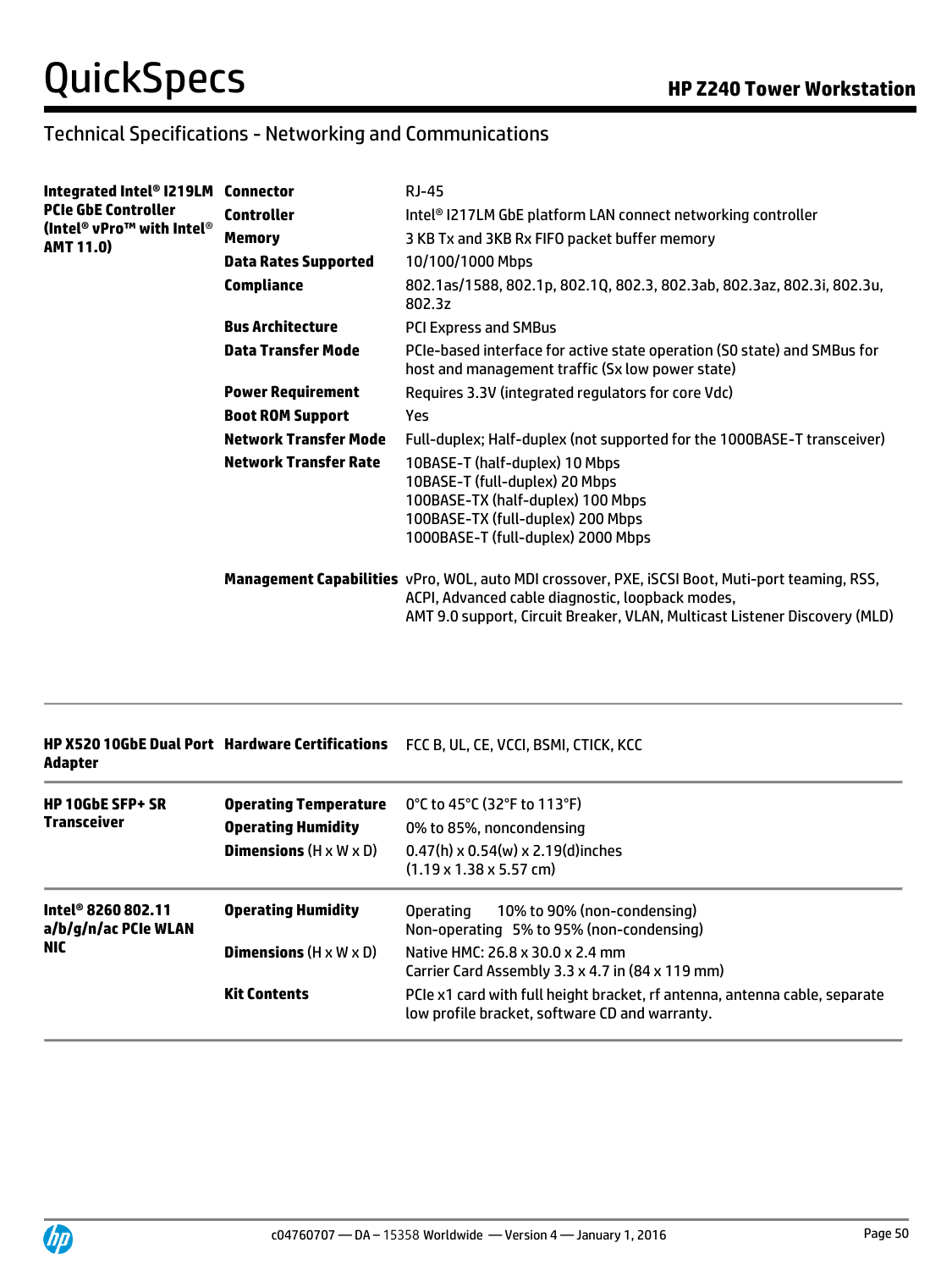### Summary of Changes

| Date of change:   | <b>Version History:</b> |         | <b>Description of change:</b>                                                                                                                                                                                                                                                                                                                                      |
|-------------------|-------------------------|---------|--------------------------------------------------------------------------------------------------------------------------------------------------------------------------------------------------------------------------------------------------------------------------------------------------------------------------------------------------------------------|
| October 8, 2015   | From v1 to y2           | Changed | Expansions Slots in OverviewMemory nomenclature, Z Turbo<br>Drive 512 PCI Express version. NVIDIA NVS 310 memory size,<br>NVIDIA Quadro K420 memory size, NVIDIA M4000 Specs; SD Media<br>card reader dimensions, kit contents and media type; HP Slim<br>DVD-ROM Drive, HP 9.5mm Slim SuperMulti DVD Writer and HP<br>9.5mm Slim BDXL Blu-Ray Writer Descriptions |
| November 11, 2015 | From v2 to v3           | Added   | Intel <sup>®</sup> Xeon® processor E3-v5 family, M.2 slot (PCIe Gen3 x4), Intel<br>HD Graphics P530, NVIDIA NVS 310 1GB Graphics, HP 9.5mm Slim<br>SuperMulti DVD Writer, HP 9.5mm Slim DVD-ROM Drive, HP<br>9.5mm Slim BDXL Blu-Ray Writer, Z240 TWR Bezel w/ Dust Filter<br>option                                                                               |
|                   |                         | Changed | Processors Note Intel Integrated Graphics P530 for Xeon<br>processors, M.2 support note                                                                                                                                                                                                                                                                            |
|                   |                         | Removed | NVIDIA NVS 310 512MB Graphics, HP DVD ROM Slim-Tray Drive, HP<br>DVD RW SuperMulti Slim-Tray Drive, HP Blu-ray Writer Slim-Tray<br>Drive                                                                                                                                                                                                                           |
| January 1, 2016   | From v3 to y4           | Added   | RHEL, SUSE versions OS under Overview Updated Available<br>Processors table under Overview section. Core I/Pentium<br>Processors section Updated Stable & Consistent Offerings section                                                                                                                                                                             |
|                   |                         | Changed | CPU specs and availability under Supported Components                                                                                                                                                                                                                                                                                                              |